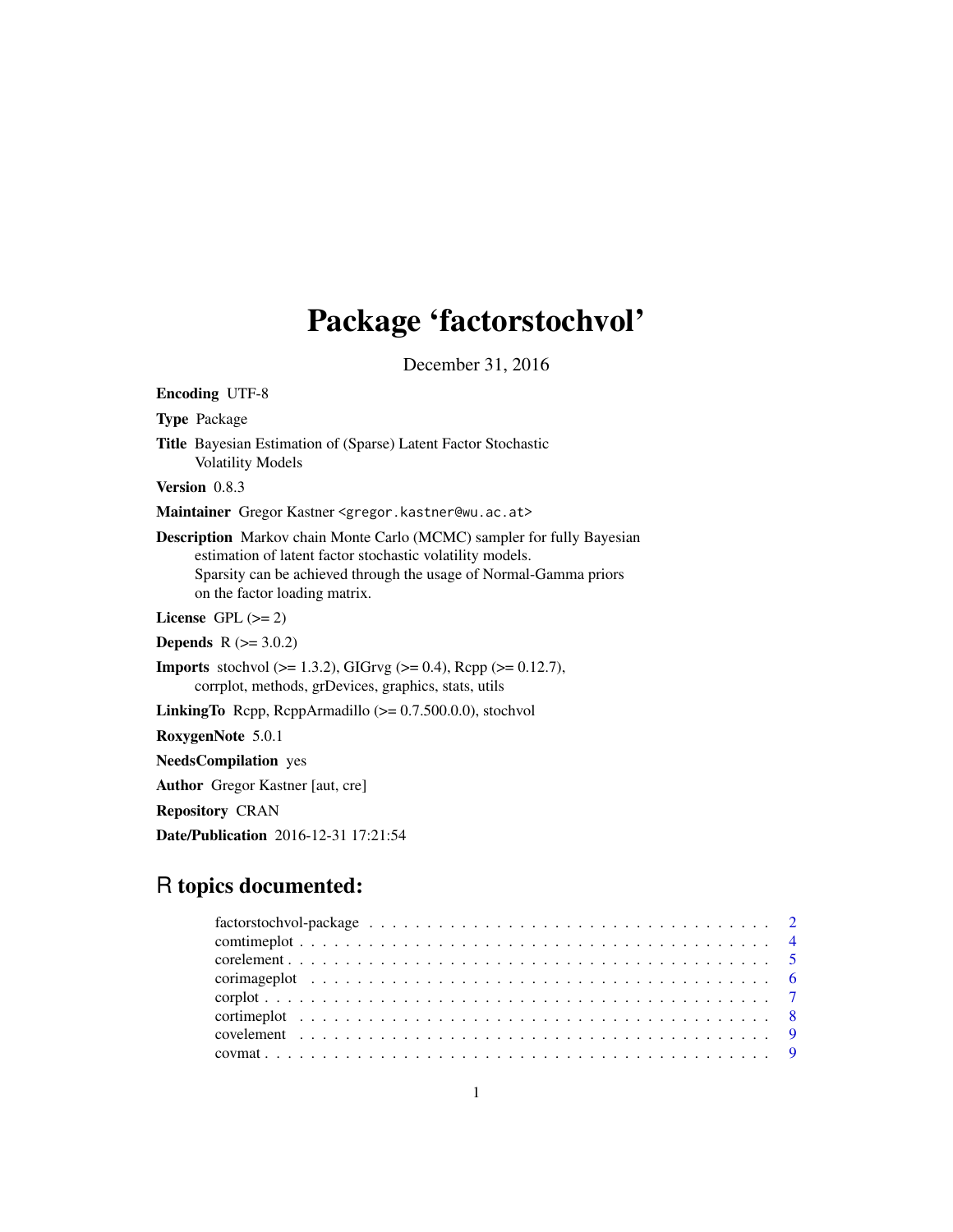<span id="page-1-0"></span>

|       | covmat.fsydraws | <b>10</b> |
|-------|-----------------|-----------|
|       |                 | <b>11</b> |
|       |                 | 12        |
|       |                 | 13        |
|       |                 | 13        |
|       |                 | 14        |
|       |                 | 15        |
|       |                 | 15        |
|       |                 | 16        |
|       |                 | 17        |
|       |                 | 22        |
|       |                 | 23        |
|       | logret          | 24        |
|       |                 | 25        |
|       |                 | 26        |
|       |                 | 27        |
|       |                 | 27        |
|       |                 | 28        |
|       |                 | 29        |
|       |                 | 30        |
|       | predh           | 31        |
|       |                 | 32        |
|       |                 | 34        |
|       |                 | 35        |
|       |                 | 36        |
|       |                 | 37        |
|       |                 | 37        |
|       |                 | 38        |
|       |                 | 39        |
|       |                 | 40        |
| Index |                 | 42        |
|       |                 |           |

factorstochvol-package

*Bayesian Estimation of (Sparse) Latent Factor Stochastic Volatility Models through MCMC*

# Description

This packages provides a Markov chain Monte Carlo (MCMC) sampler for fully Bayesian estimation of latent factor stochastic volatility models. Sparsity can be achieved through the usage of Normal-Gamma priors on the factor loadings matrix.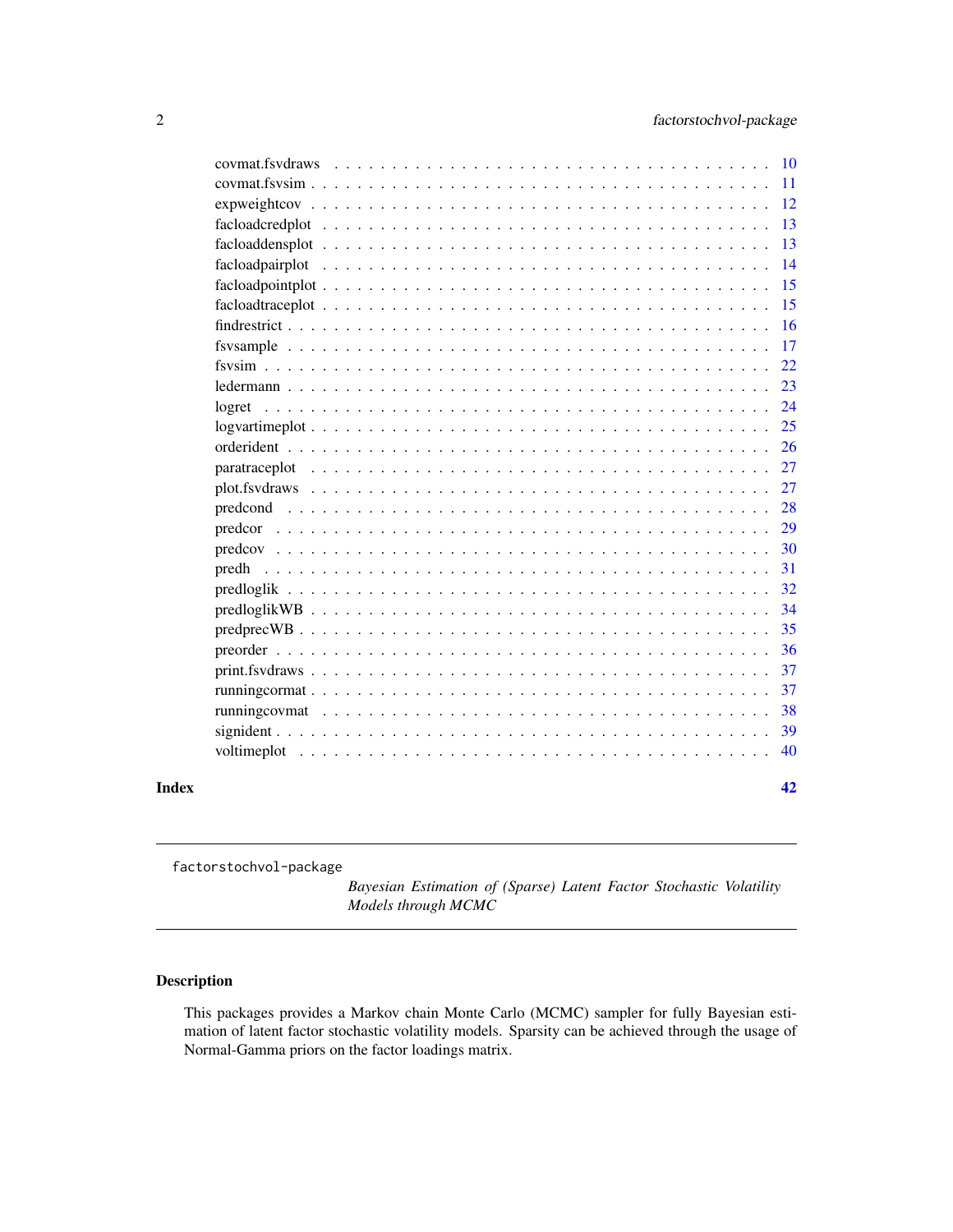#### <span id="page-2-0"></span>Details

In recent years, multivariate factor stochastic volatility (SV) models have been increasingly used to analyze financial and economic time series because they can capture joint (co-)volatility dynamics by a small number of latent time-varying factors. The main advantage of such a model is its parsimony, as all variances and covariances of a time series vector are governed by a low-dimensional common factor with the components following independent SV models. For problems of this kind, MCMC is a very efficient estimation method, it is however associated with a considerable computational burden when the number of assets is moderate to large. To overcome this, the latent volatility states are drawn "all without a loop" (AWOL), ancillarity-sufficiency interweaving strategies (ASIS) are applied to sample the univariate components as well as the factor loadings. Thus, this package can be applied directly estimate time-varying covariance and correlation matrices for medium-and high-dimensional time series. To guarantee sparsity, a hierarchical Normal-Gamma prior can be used for the factor loadings matrix which shrinks the unnecessary factor loadings towards zero.

#### **Note**

This package is currently in active development; the interface of some of the functions might change. Moreover, even though I tried to carefully check everything, factorstochvol may still contain typos, inconsistencies, or even bugs. Your comments and suggestions are warmly welcome!

#### Author(s)

Gregor Kastner <gregor.kastner@wu.ac.at>

#### References

Kastner, G., Frühwirth-Schnatter, S., Lopes, H. F. (2016). Efficient Bayesian inference for multivariate factor stochastic volatility models. *Report 128, Research Report Series of the Institute of Statistics and Mathematics, WU Vienna University of Economics and Business*, [http://epub.wu.](http://epub.wu.ac.at/4875/) [ac.at/4875/](http://epub.wu.ac.at/4875/)

Kastner, G. (2016). Sparse Bayesian time-varying covariance estimation in many dimensions. *Working Paper*

Kastner, G. and Frühwirth-Schnatter, S. (2014). Ancillarity-sufficiency interweaving strategy (ASIS) for boosting MCMC estimation of stochastic volatility models. *Computational Statistics and Data Analysis*, <http://dx.doi.org/10.1016/j.csda.2013.01.002>.

#### See Also

[stochvol](#page-0-0)

# Examples

```
## Not run:
set.seed(1)
# simulate data from a (small) factor SV model:
sim <- fsvsim(series = 5, factors = 2)
```
# estimate the model (CAVEAT: only few draws!)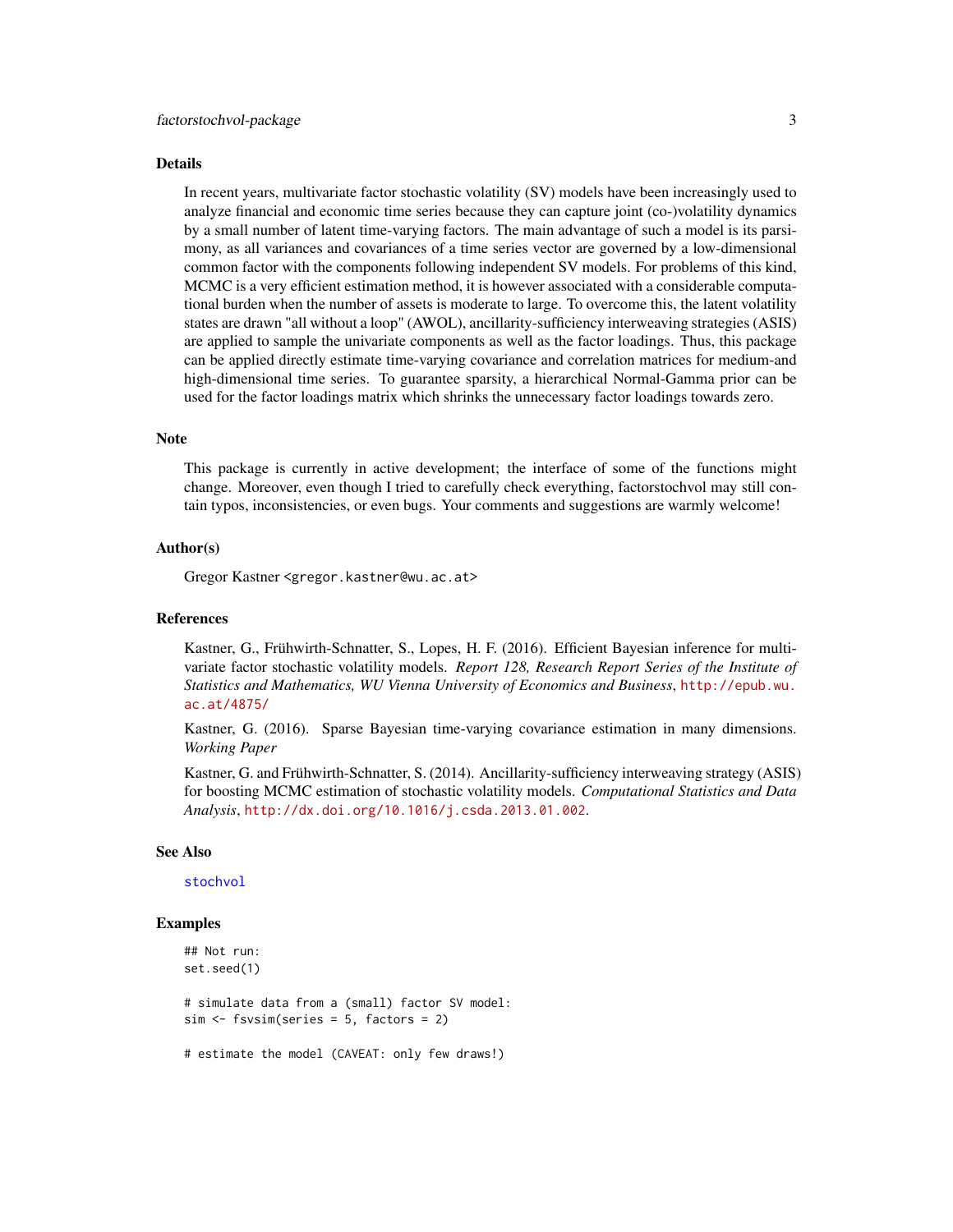```
res <- fsvsample(sim$y, factors = 2, draws = 2000,
                 burnin = 500, runningstore = 6)
# plot implied volas overtime:
voltimeplot(res)
# plot correlation matrix at some points in time:
par(mfrow = c(2,2))corimageplot(res, seq(1, nrow(sim$y), length.out = 4),
             fsvsimobj = sim, plotCI = 'circle',
             plotdatedist = -2)
# plot (certain) covariances and correlations over time
par(mfrow = c(2,1))covtimeplot(res, 1)
cortimeplot(res, 1)
# plot (all) correlations over time
corplot(res, fsvsimobj = sim, these = 1:10)# plot factor loadings
par(mfrow = c(1,1))facloadpointplot(res, fsvsimobj = sim)
facloadpairplot(res)
facloadcredplot(res)
facloaddensplot(res, fsvsimobj = sim)
# plot latent log variances
logvartimeplot(res, fsvsimobj = sim, show = "fac")
logvartimeplot(res, fsvsimobj = sim, show = "idi")
# plot communalities over time
comtimeplot(res, fsvsimobj = sim, show = 'joint')
comtimeplot(res, fsvsimobj = sim, show = 'series')
## End(Not run)
```
<span id="page-3-1"></span>comtimeplot *Plot comunalities over time.*

#### **Description**

comtimeplot plots the communalities over time, i.e. the series-specific proportion of variance explained through the common factors.

#### Usage

```
comtimeplot(x, fsvsimobj = NULL, show = "series", maxrows = 5,
 ylim = c(0, 1)
```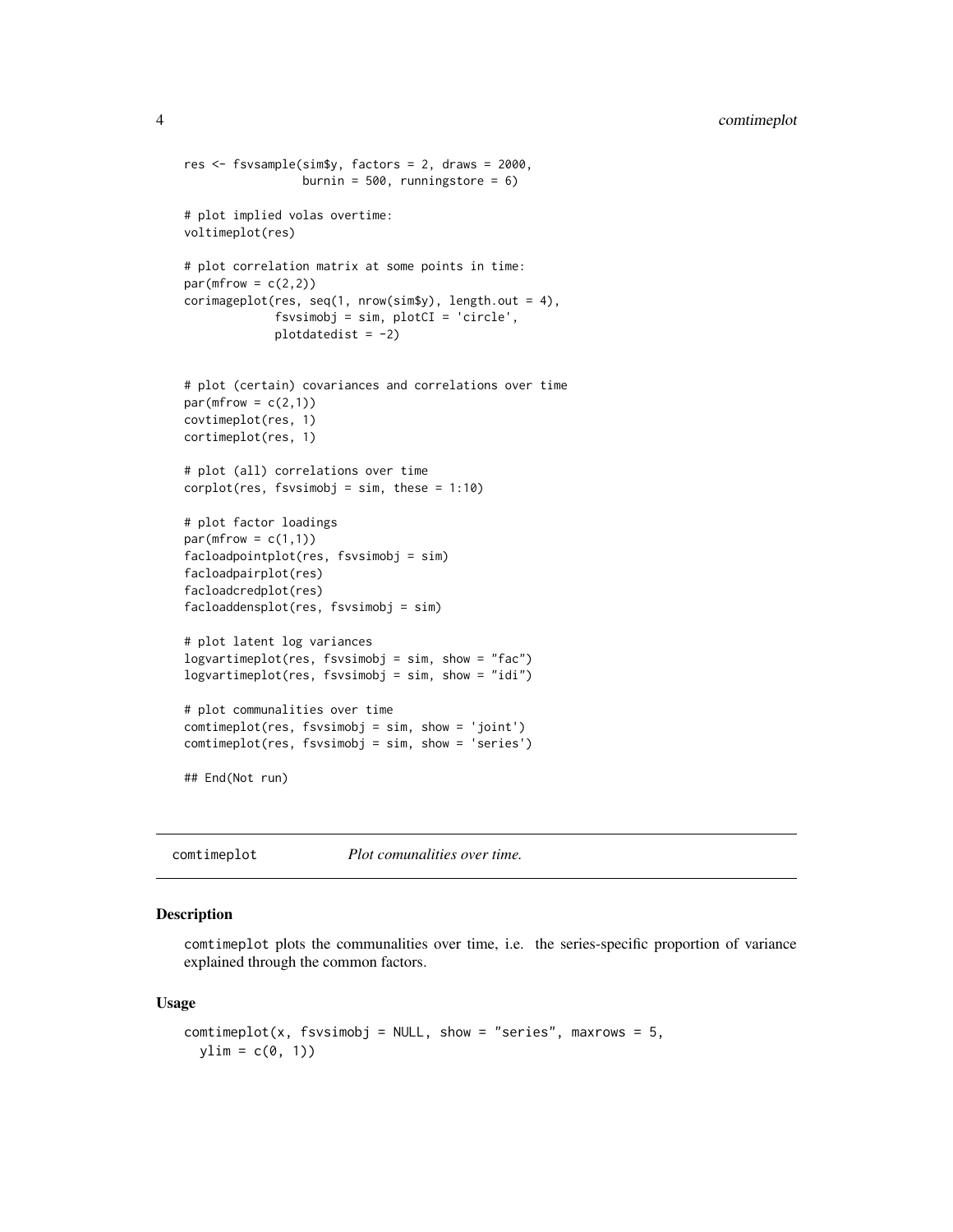#### <span id="page-4-0"></span>corelement 5

# Arguments

| $\mathsf{x}$ | Object of class 'f svd raws', usually resulting from a call to f sv sample.                               |
|--------------|-----------------------------------------------------------------------------------------------------------|
| fsvsimobj    | Object of class 'fsvsim' (or NULL), usually resulting from a call to fsvsim.<br>Defaults to NULL.         |
| show         | Indicator whether to show joint ('joint'), series-specific ('series'), or both<br>('both') communalities. |
| maxrows      | Single positive integer denoting the maximum number of series in each plot.<br>Defaults to 5.             |
| vlim         | Vector of length two denoting the range of the horizontal axis. Defaults to 1.                            |

# Details

This function displays the joint (average) communalities over time and all series-specific communalities. If communalities haven't been stored during sampling, comtimeplot produces an error.

#### Value

Returns x invisibly.

# See Also

Other plotting: [corimageplot](#page-5-1), [corplot](#page-6-1), [cortimeplot](#page-7-1), [facloadcredplot](#page-12-1), [facloaddensplot](#page-12-2), [facloadpairplot](#page-13-1), [facloadpointplot](#page-14-1), [facloadtraceplot](#page-14-2), [logvartimeplot](#page-24-1), [paratraceplot](#page-26-1), [plot.fsvdraws](#page-26-2), [voltimeplot](#page-39-1)

<span id="page-4-1"></span>corelement *Extract "true" model-implied correlations of two series only*

# Description

corelement extracts the model-implied (time-varying) correlations between (exactly) two component series.

#### Usage

```
corelement(x, i, j, these = seq_length(nrow(x\y)))
```

|       | Object of class 'f svsim', usually resulting from a call of the function f svsim. |
|-------|-----------------------------------------------------------------------------------|
|       | Index of component series 1.                                                      |
|       | Index of component series 2.                                                      |
| these | Vector indicating which points in time should be extracted.                       |
|       |                                                                                   |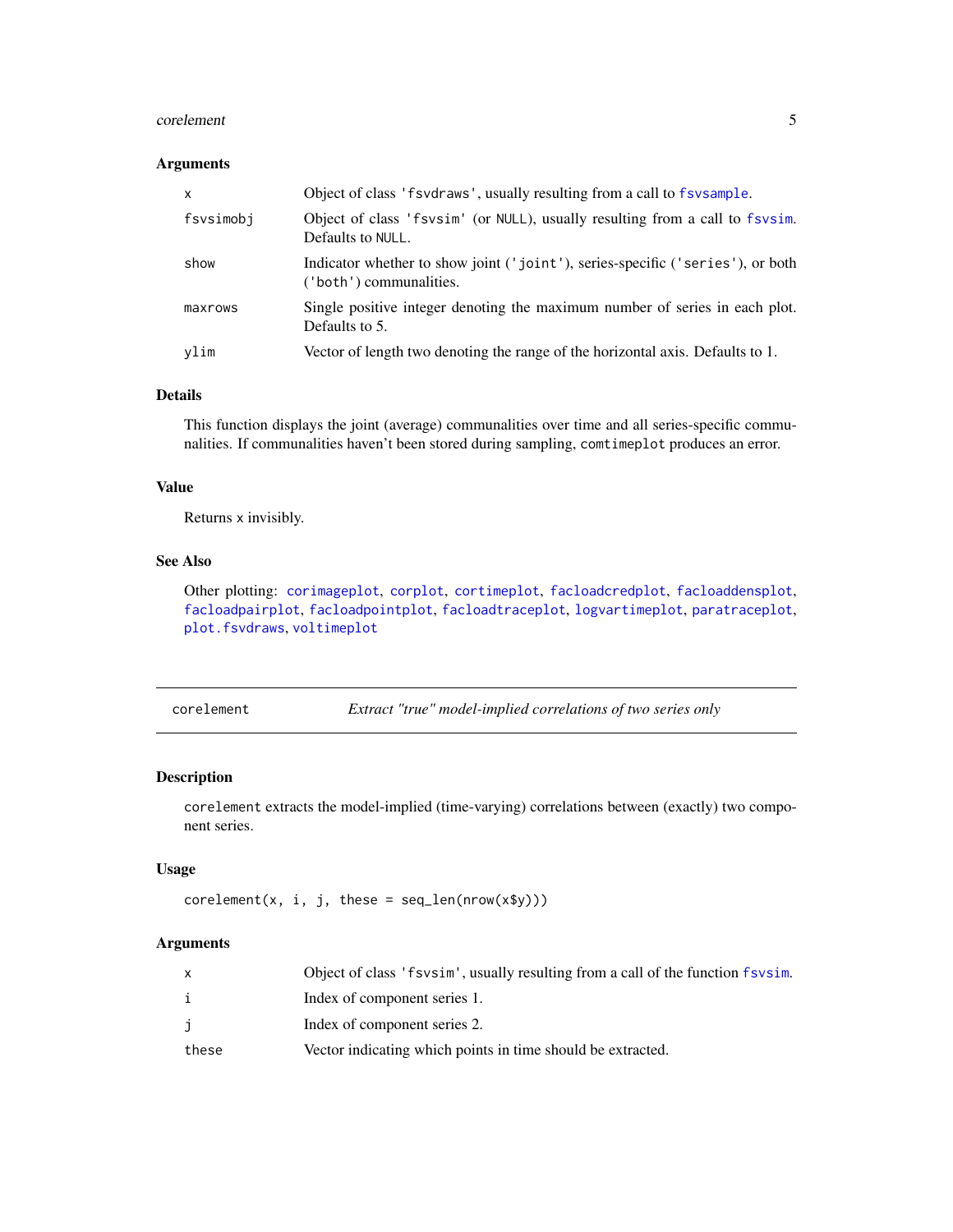# <span id="page-5-0"></span>Value

Vector with the requested correlations.

#### See Also

Other simulation: [covelement](#page-8-1), [covmat.fsvsim](#page-10-1)

<span id="page-5-1"></span>corimageplot *Plot correlation matrices for certain points in time*

# Description

corimageplot plots the model-implied correlation matrices for one or several points in time.

# Usage

```
corimageplot(x, these = seq\_len(nrow(x\ y)), order = "original",
  plotdatedist = \theta, plotCI = "n", date.cex = 1.5, col = NULL,
  fsvsimobj = NULL, plottype = "corrplot", ...)
```
# Arguments

| $\mathsf{x}$ | Object of class 'f svdraws', usually resulting from a call to f svsample.                                                                                             |
|--------------|-----------------------------------------------------------------------------------------------------------------------------------------------------------------------|
| these        | Index vector containing the time points to plot. Defaults to seq_len( $nrow(x\$ y)).                                                                                  |
| order        | String, where 'none' and 'original' indicate not to mess with the series or-<br>dering. Other keywords (e.g. 'hclust') will be forwarded to corrMatOrder.             |
| plotdatedist | Numerical value indicating where the dates should be plotted.                                                                                                         |
| plotCI       | String. If not equal to 'n', posterior credible regions are added (posterior mean<br>$+/-$ 2 posterior sd). Ignored if plottype is "imageplot".                       |
| date.cex     | Size multiplier for the dates.                                                                                                                                        |
| col          | Color palette or NULL (the default).                                                                                                                                  |
| fsvsimobj    | To indicate data generating values in case of simulated data, pass an object of<br>type fsvsim (usually the result of a call to fsvsim).                              |
| plottype     | Indicates which type of plot should be drawn. Can be "corrplot" for corrplot<br>(recommended for up to around 20 series), or "imageplot" for a simpler image<br>plot. |
| $\ddots$     | Additional parameters will be passed on to corrplot. Ignored if plottype is<br>"imageplot".                                                                           |

# Value

Returns x invisibly.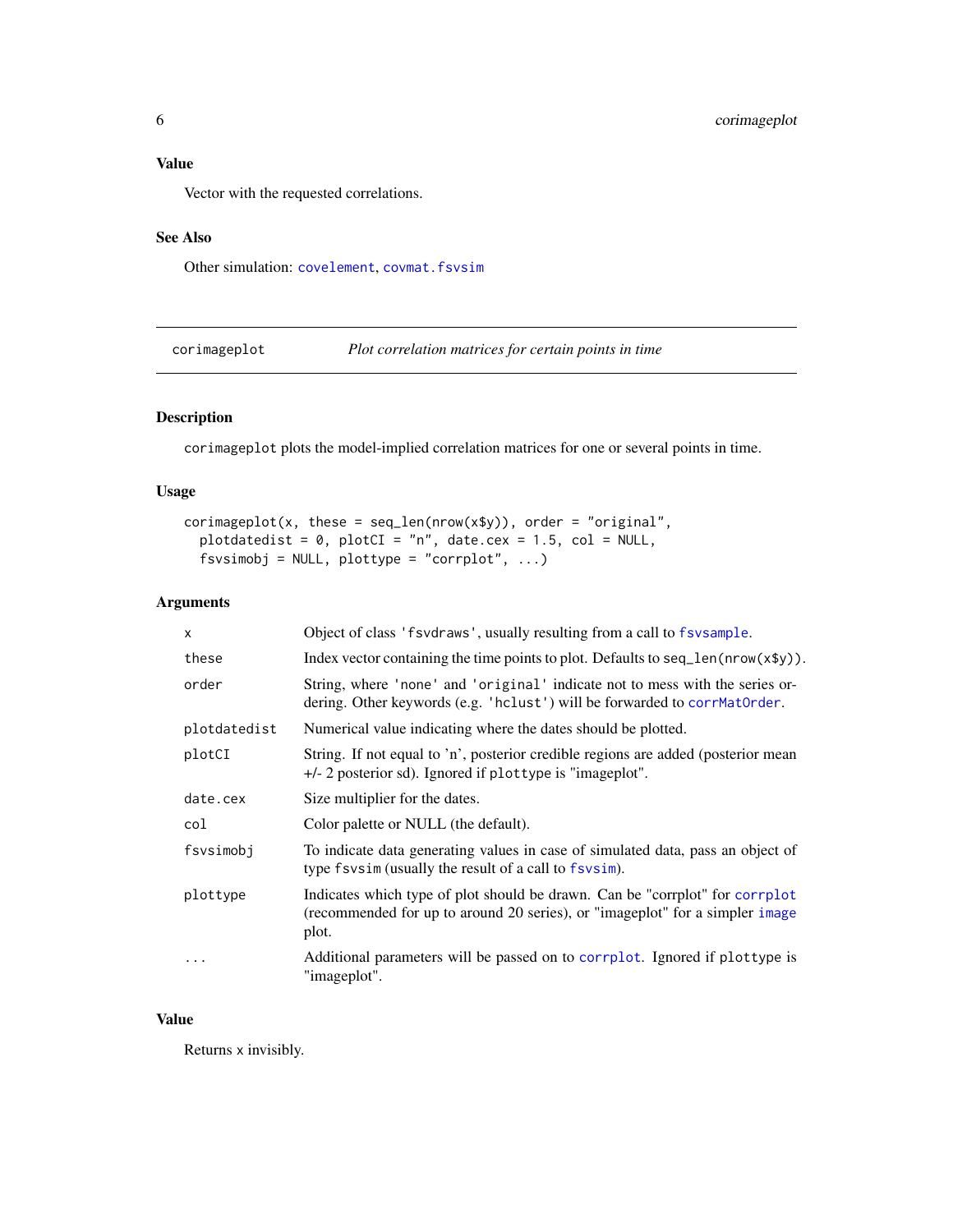#### <span id="page-6-0"></span>corplot that the control of the control of the control of the control of the control of the control of the control of the control of the control of the control of the control of the control of the control of the control of

# Note

If correlations haven't been stored during sampling, corimageplot produces an error.

# See Also

Other plotting: [comtimeplot](#page-3-1), [corplot](#page-6-1), [cortimeplot](#page-7-1), [facloadcredplot](#page-12-1), [facloaddensplot](#page-12-2), [facloadpairplot](#page-13-1), [facloadpointplot](#page-14-1), [facloadtraceplot](#page-14-2), [logvartimeplot](#page-24-1), [paratraceplot](#page-26-1), [plot.fsvdraws](#page-26-2), [voltimeplot](#page-39-1)

<span id="page-6-1"></span>corplot *Plots pairwise correlations over time*

# Description

corplot gives an overview of (certain) pairwise correlations. Throws a warning if these haven't been stored during sampling.

#### Usage

```
corplot(x, fsvsimobj = NULL, these = 1:(ncol(x$y) * (ncol(x$y) - 1)/2),
  start = 1, end = nrow(x\ y), maxrows = 10, ...)
```
#### Arguments

| x         | Object of class 'fsvdraws', usually resulting from a call to fsvsample.                                                                  |  |  |  |  |
|-----------|------------------------------------------------------------------------------------------------------------------------------------------|--|--|--|--|
| fsvsimobj | To indicate data generating values in case of simulated data, pass an object of<br>type fsvsim (usually the result of a call to fsvsim). |  |  |  |  |
| these     | Indicator which correlations should be plotted. Default is all.                                                                          |  |  |  |  |
| start     | First point in time to plot.                                                                                                             |  |  |  |  |
| end       | Last point in time to plot.                                                                                                              |  |  |  |  |
| maxrows   | The maximum number of rows per page.                                                                                                     |  |  |  |  |
|           | Other arguments will be passed on to ts. plot.                                                                                           |  |  |  |  |
|           |                                                                                                                                          |  |  |  |  |

#### Value

Returns x invisibly.

#### See Also

Other plotting: [comtimeplot](#page-3-1), [corimageplot](#page-5-1), [cortimeplot](#page-7-1), [facloadcredplot](#page-12-1), [facloaddensplot](#page-12-2), [facloadpairplot](#page-13-1), [facloadpointplot](#page-14-1), [facloadtraceplot](#page-14-2), [logvartimeplot](#page-24-1), [paratraceplot](#page-26-1), [plot.fsvdraws](#page-26-2), [voltimeplot](#page-39-1)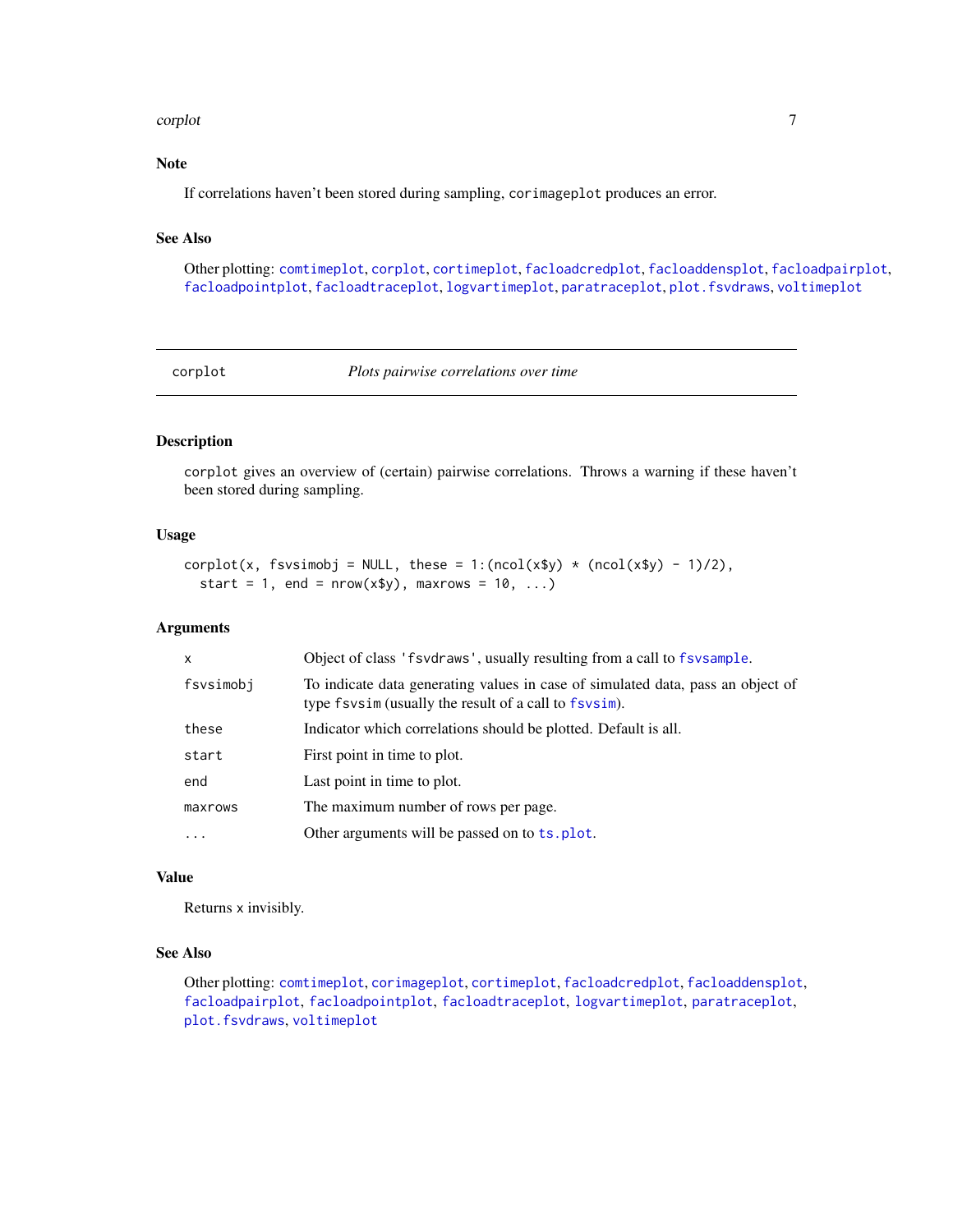<span id="page-7-1"></span><span id="page-7-0"></span>

# Description

cortimeplot draws correlations over time.

#### Usage

```
cortimeplot(x, series, these = seq\_len(nrow(x\y)), type = "cor",
  statistic = "mean", coldist = 1)
covtimeplot(x, series, these = seq_length(nrow(x$y)), type = "cov",statistic = "mean", coldist = 1)
```
# Arguments

| X         | Object of class 'f svd raws', usually resulting from a call to f sy sample.                              |
|-----------|----------------------------------------------------------------------------------------------------------|
| series    | Single number, coercible to integer. Indicates the series relative to which corre-<br>lations are drawn. |
| these     | Index vector containing the time points to plot. Defaults to seq $len(nrow(x\$ y)).                      |
| type      | What to plot, usually "cor" or "cov".                                                                    |
| statistic | Which posterior summary should be plotted, usually "mean".                                               |
| coldist   | Indicates how "different" adjacent colors should be.                                                     |

#### Details

This function displays one component series' time-varying correlations with the other components series. Throws an error if correlations haven't been stored during sampling.

#### Value

Returns x invisibly.

#### See Also

Other plotting: [comtimeplot](#page-3-1), [corimageplot](#page-5-1), [corplot](#page-6-1), [facloadcredplot](#page-12-1), [facloaddensplot](#page-12-2), [facloadpairplot](#page-13-1), [facloadpointplot](#page-14-1), [facloadtraceplot](#page-14-2), [logvartimeplot](#page-24-1), [paratraceplot](#page-26-1), [plot.fsvdraws](#page-26-2), [voltimeplot](#page-39-1)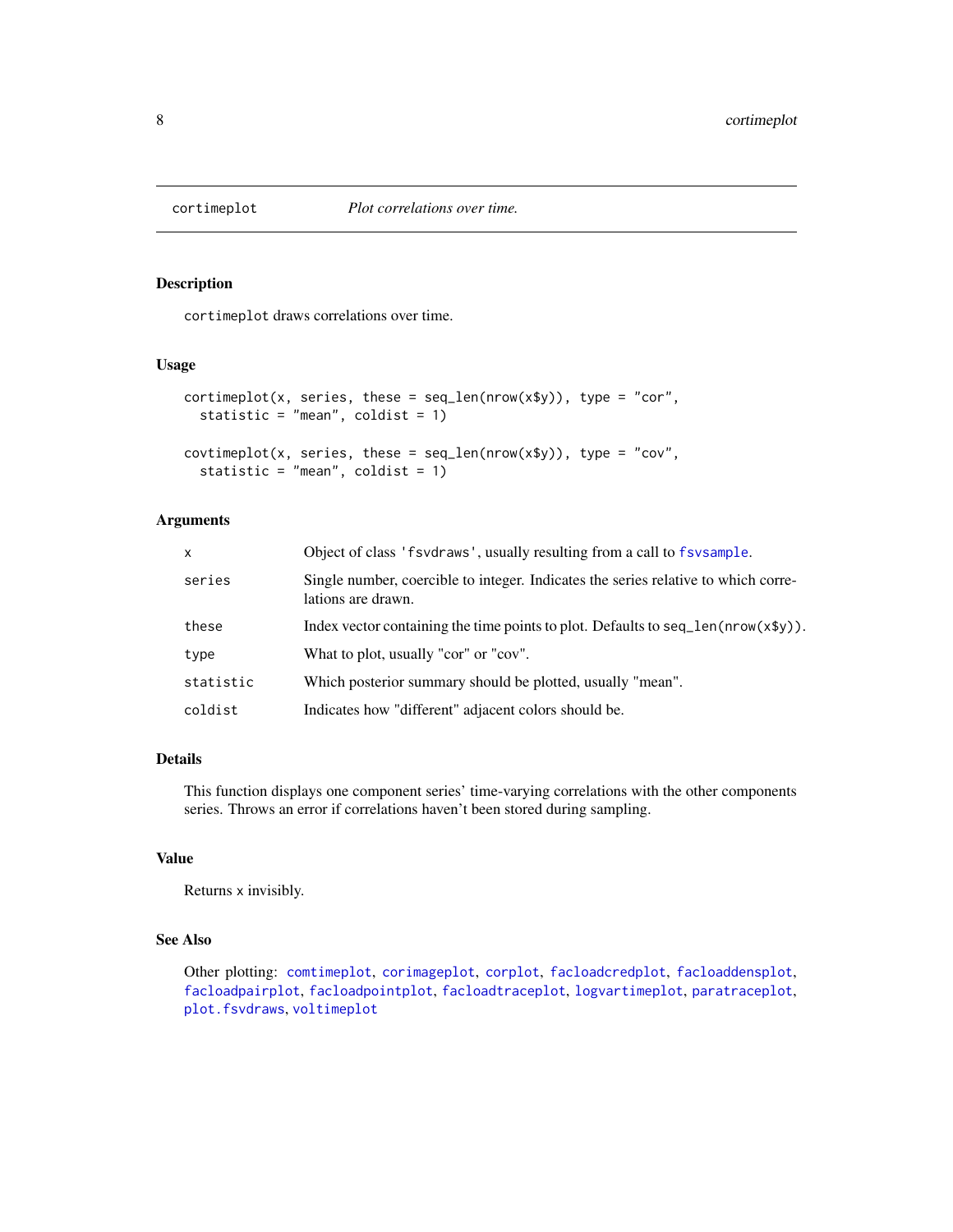<span id="page-8-1"></span><span id="page-8-0"></span>

#### Description

covelement extracts the model-implied (time-varying) covariances between (exactly) two component series.

# Usage

 $covelement(x, i, j, these = seq_length(nrow(x\$ y)))

# Arguments

| X     | Object of class 'f svsim', usually resulting from a call of the function f svsim. |
|-------|-----------------------------------------------------------------------------------|
| i.    | Index of component series 1.                                                      |
| Ĵ.    | Index of component series 2.                                                      |
| these | Vector indicating which points in time should be extracted, defaults to all.      |

# Value

Vector with the requested covariances.

#### See Also

Other simulation: [corelement](#page-4-1), [covmat.fsvsim](#page-10-1)

covmat *Generic extraction of covariance matrix*

# Description

Generic function for extracting model-implied covariance matrices, either from the MCMC output, or from the simulated model.

#### Usage

 $covmat(x, \ldots)$ 

| X        | An object of class fsvdraws or fsvsim. |
|----------|----------------------------------------|
| $\cdots$ | Arguments to be passed to methods.     |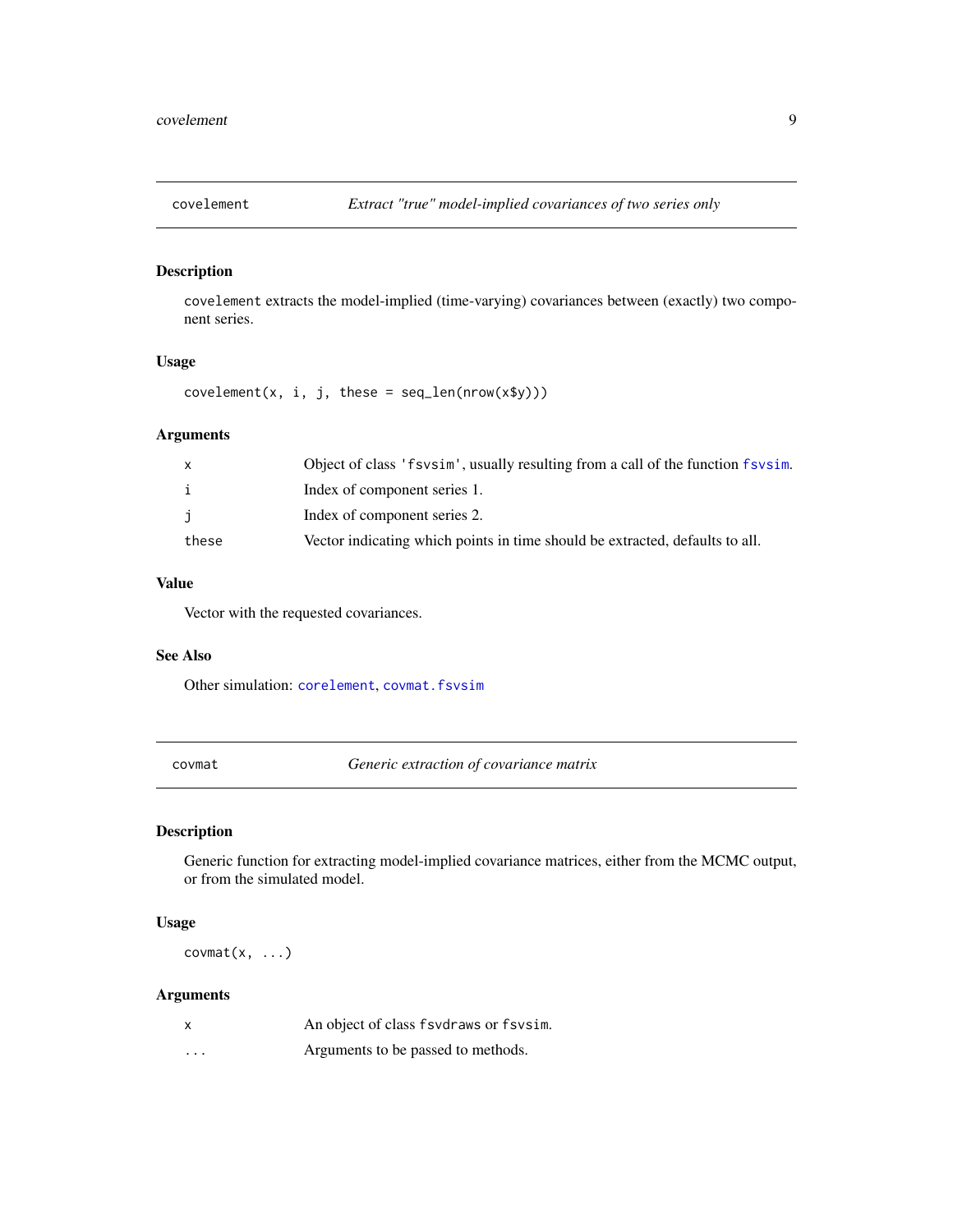# <span id="page-9-0"></span>Value

Structure containing the model-implied covariance matrix.

# See Also

covmat.fsvsample covmat.fsvsim

<span id="page-9-1"></span>covmat.fsvdraws *Extract posterior draws of the model-implied covariance matrix*

# Description

covmat extracts draws from the model-implied covariance matrix from an fsvdraws object for all points in time which have been stored.

#### Usage

## S3 method for class 'fsvdraws'  $covmat(x, \ldots)$ 

# Arguments

|   | Object of class 'f svd raws', usually resulting from a call of f sv sample. |
|---|-----------------------------------------------------------------------------|
| . | Ignored.                                                                    |

#### Value

Array of dimension m times m times draws times timepoints containing the posterior draws for the model-implied covariance matrix.

# Note

Currently crudely implemented as a double loop in pure R, may be slow.

#### See Also

covmat covmat.fsvsim

Other extractors: [runningcormat](#page-36-1), [runningcovmat](#page-37-1)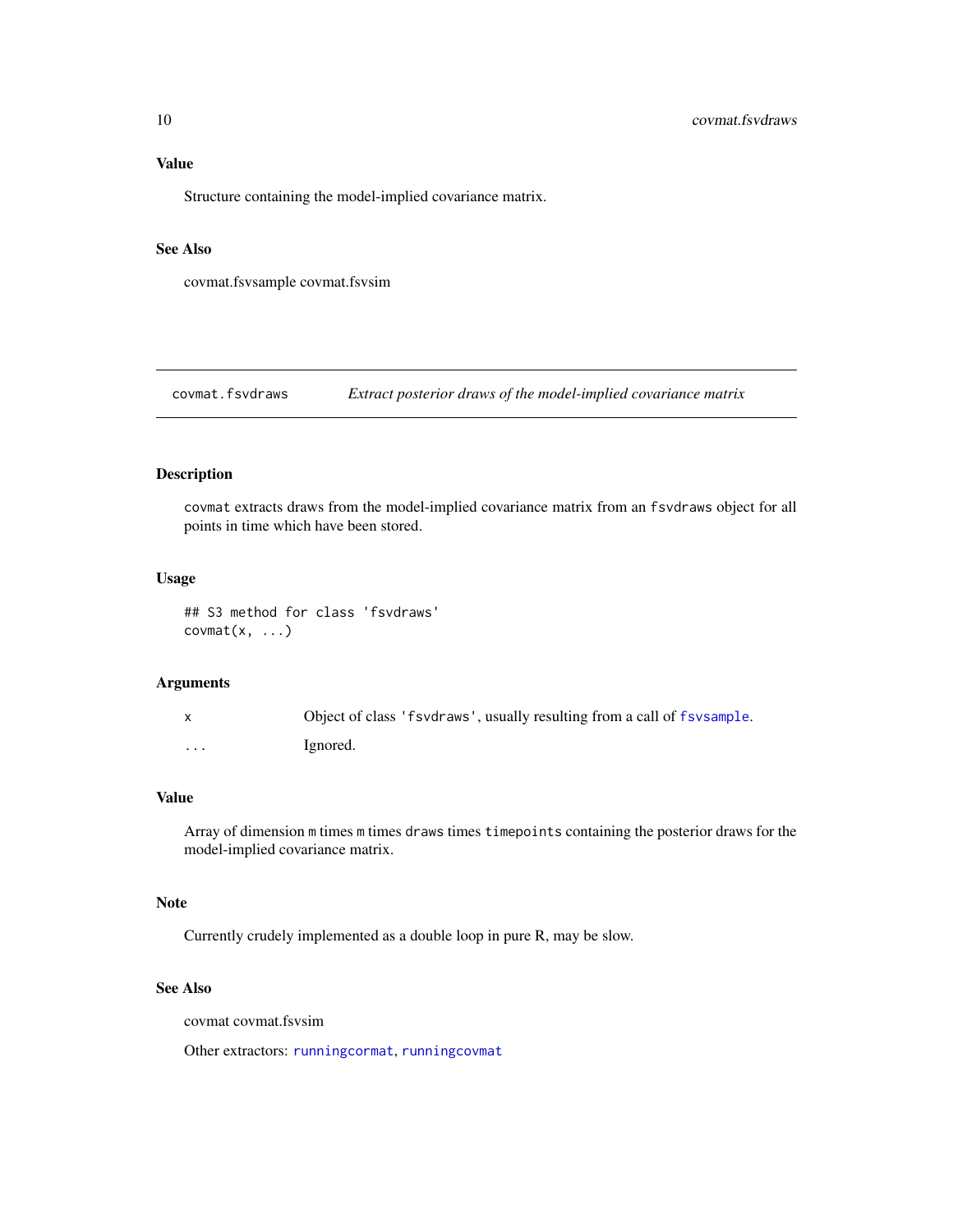# <span id="page-10-0"></span>covmat.fsvsim 11

#### Examples

```
## Not run:
set.seed(1)
sim < fsvsim(n = 500, series = 3, factors = 1) # simulate
res <- fsvsample(sim$y, factors = 1, keeptime = "all") # estimate
covs <- covmat(res) # extract
# Trace plot of determinant of posterior covariance matrix
# at time t = n = 500:
detdraws <- apply(covs[,,,500], 3, det)
ts.plot(detdraws)
abline(h = mean(detdraws), col = 2) # posterior mean
abline(h = median(detdraws), col = 4) # posterior median
abline(h = det(covmat(sim)[,,500]), col = 3) # implied by DGP
# Trace plot of draws from posterior covariance of Sim1 and Sim2 at
# time t = n = 500:
ts.plot(covs[1,2,,500])
abline(h = covmat(sim)[1,2,500], col = 3) # "true" value
# Smoothed kernel density estimate:
plot(density(covs[1,2,,500], adjust = 2))# Summary statistics:
summary(covs[1,2,,500])
## End(Not run)
```
<span id="page-10-1"></span>

| covmat.fsvsim |      | Extract "true" model-implied covariance matrix for several points in |  |  |
|---------------|------|----------------------------------------------------------------------|--|--|
|               | time |                                                                      |  |  |

#### Description

covmat extracts the model-implied (time-varying) covariance matrix from an fsvsim object.

#### Usage

```
## S3 method for class 'fsvsim'
covmat(x, these = seq_length(nrow(x\y)), ...)
```

|                         | Object of class 'f svsim', usually resulting from a call of the function f svsim. |
|-------------------------|-----------------------------------------------------------------------------------|
| these                   | Vector indicating which points in time should be extracted, defaults to all.      |
| $\cdot$ $\cdot$ $\cdot$ | Ignored.                                                                          |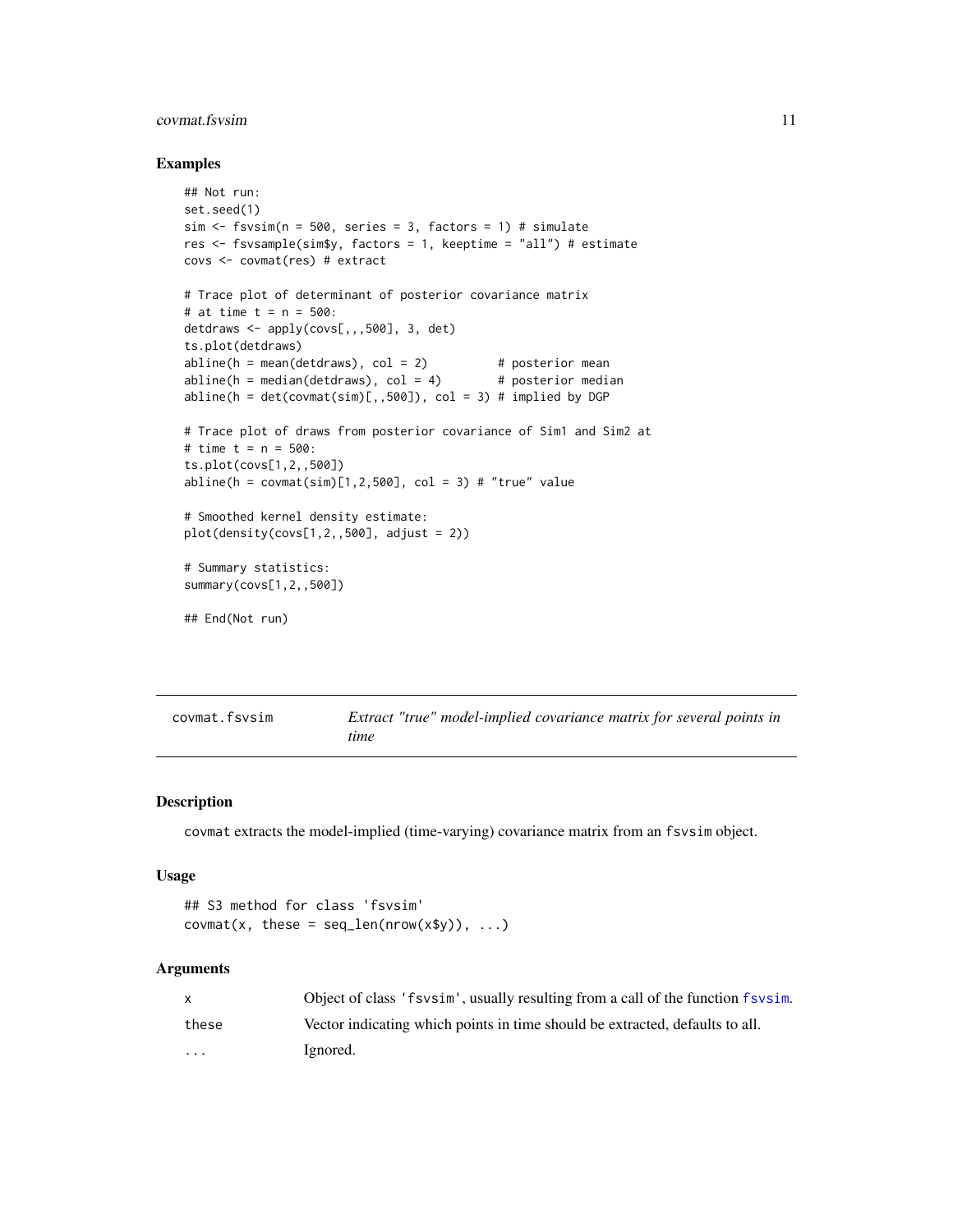# <span id="page-11-0"></span>Value

Array of dimension m times m times length(these), containing the model-implied covariance matrix.

# Note

Currently crudely implemented as an R loop over all time points, may be slow.

# See Also

covmat covmat.fsvsample

Other simulation: [corelement](#page-4-1), [covelement](#page-8-1)

expweightcov *Computes the empirical exponentially weighted covariance matrix*

# Description

A common way to get estimates for time-varying covariance matrices is the compute the exponentially weighted empirical covariance matrix.

# Usage

expweightcov(dat, alpha =  $4/126$ , hist =  $180$ )

# Arguments

| dat   | Matrix containing the data, with n rows (points in time) and m columns (compo-<br>nent series). |
|-------|-------------------------------------------------------------------------------------------------|
| alpha | Speed of decay.                                                                                 |
| hist  | How far to go back in time?                                                                     |

# Value

A m times m covariance matrix estimate.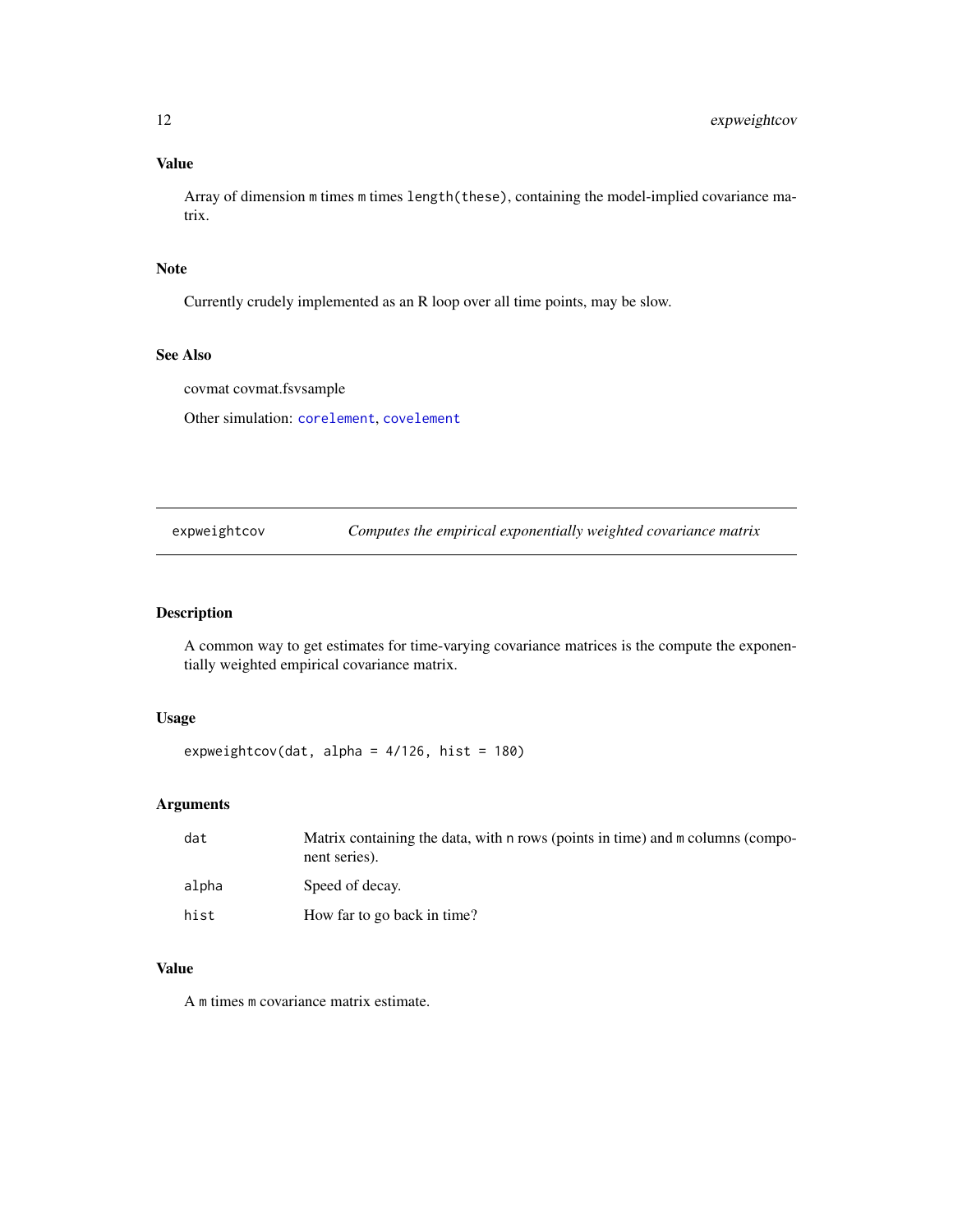<span id="page-12-1"></span><span id="page-12-0"></span>facloadcredplot *Displays bivariate marginal posterior distribution of factor loadings.*

#### Description

facloadcredplot illustrates the bivariate marginals of the factor loadings distribution. It is a monochrome variant of [facloadpairplot](#page-13-1).

# Usage

```
facloadcredplot(x, quants = c(0.01, 0.99))
```
#### Arguments

|        | Object of class 'f svd raws', usually resulting from a call to f sv sample. |
|--------|-----------------------------------------------------------------------------|
| quants | Posterior quantiles to be plotted.                                          |

# Value

Returns x invisibly.

# See Also

Other plotting: [comtimeplot](#page-3-1), [corimageplot](#page-5-1), [corplot](#page-6-1), [cortimeplot](#page-7-1), [facloaddensplot](#page-12-2), [facloadpairplot](#page-13-1), [facloadpointplot](#page-14-1), [facloadtraceplot](#page-14-2), [logvartimeplot](#page-24-1), [paratraceplot](#page-26-1), [plot.fsvdraws](#page-26-2), [voltimeplot](#page-39-1)

<span id="page-12-2"></span>

| facloaddensplot | Density plots of factor loadings draws |  |
|-----------------|----------------------------------------|--|
|                 |                                        |  |

# Description

facloaddensplot draws kernel smoothed density plots of the marginal factor loadings posterior.

# Usage

```
facload density, fsvsimobj = NULL, rows = 5, these cells = NULL,xlim = NULL
```

| $\mathsf{x}$ | Object of class 'f svdraws', usually resulting from a call to f svsample.                                                                |
|--------------|------------------------------------------------------------------------------------------------------------------------------------------|
| fsvsimobj    | To indicate data generating values in case of simulated data, pass an object of<br>type fsvsim (usually the result of a call to fsvsim). |
| rows         | Number of rows per page.                                                                                                                 |
| thesecols    | Which factor loadings columns should be plotted? Defaults to 1:r.                                                                        |
| xlim         | Vector of length two containing lower and upper bounds of the horizontal axis.<br>If NULL, these are automatically determined.           |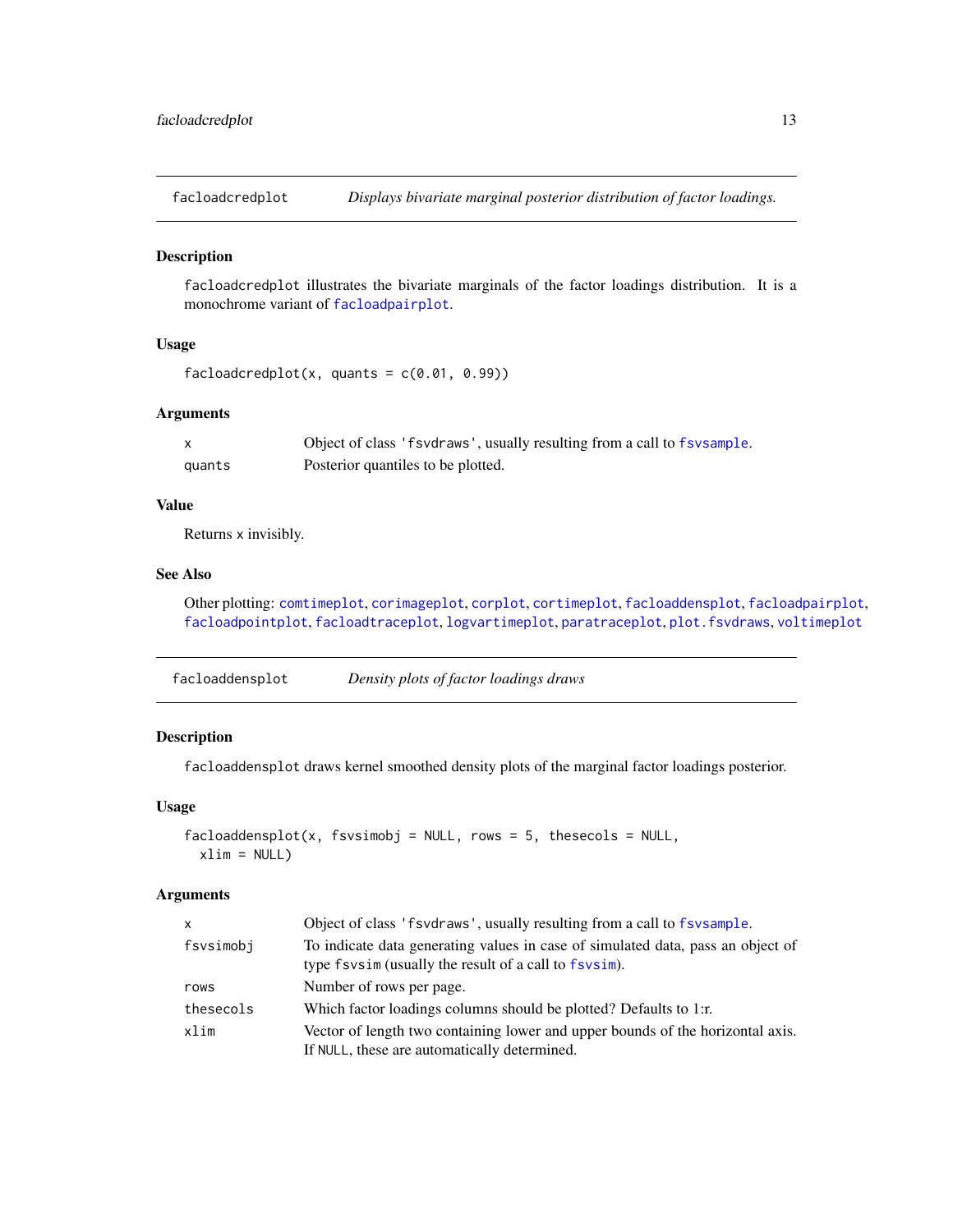#### <span id="page-13-0"></span>Value

Returns x invisibly.

# See Also

Other plotting: [comtimeplot](#page-3-1), [corimageplot](#page-5-1), [corplot](#page-6-1), [cortimeplot](#page-7-1), [facloadcredplot](#page-12-1), [facloadpairplot](#page-13-1), [facloadpointplot](#page-14-1), [facloadtraceplot](#page-14-2), [logvartimeplot](#page-24-1), [paratraceplot](#page-26-1), [plot.fsvdraws](#page-26-2), [voltimeplot](#page-39-1)

<span id="page-13-1"></span>facloadpairplot *Displays bivariate marginal posterior distributions of factor loadings.*

# Description

facloadpairplot illustrates the bivariate marginals of the factor loadings distribution. For a monochrome variant, see [facloadcredplot](#page-12-1).

#### Usage

```
facloadpairplot(x, maxpoints = 500, alpha = 20/maxpoints, cex = 3)
```
# Arguments

| <b>X</b>  | Object of class 'f svd raws', usually resulting from a call to f sysample.                                                               |
|-----------|------------------------------------------------------------------------------------------------------------------------------------------|
| maxpoints | The maximum amount of posterior draws to plot. If the number of draws stored<br>in x exceeds this number, draws are thinned accordingly. |
| alpha     | Level of transparency.                                                                                                                   |
| cex       | Controls the size of the dots.                                                                                                           |

#### Value

Returns x invisibly.

# See Also

Other plotting: [comtimeplot](#page-3-1), [corimageplot](#page-5-1), [corplot](#page-6-1), [cortimeplot](#page-7-1), [facloadcredplot](#page-12-1), [facloaddensplot](#page-12-2), [facloadpointplot](#page-14-1), [facloadtraceplot](#page-14-2), [logvartimeplot](#page-24-1), [paratraceplot](#page-26-1), [plot.fsvdraws](#page-26-2), [voltimeplot](#page-39-1)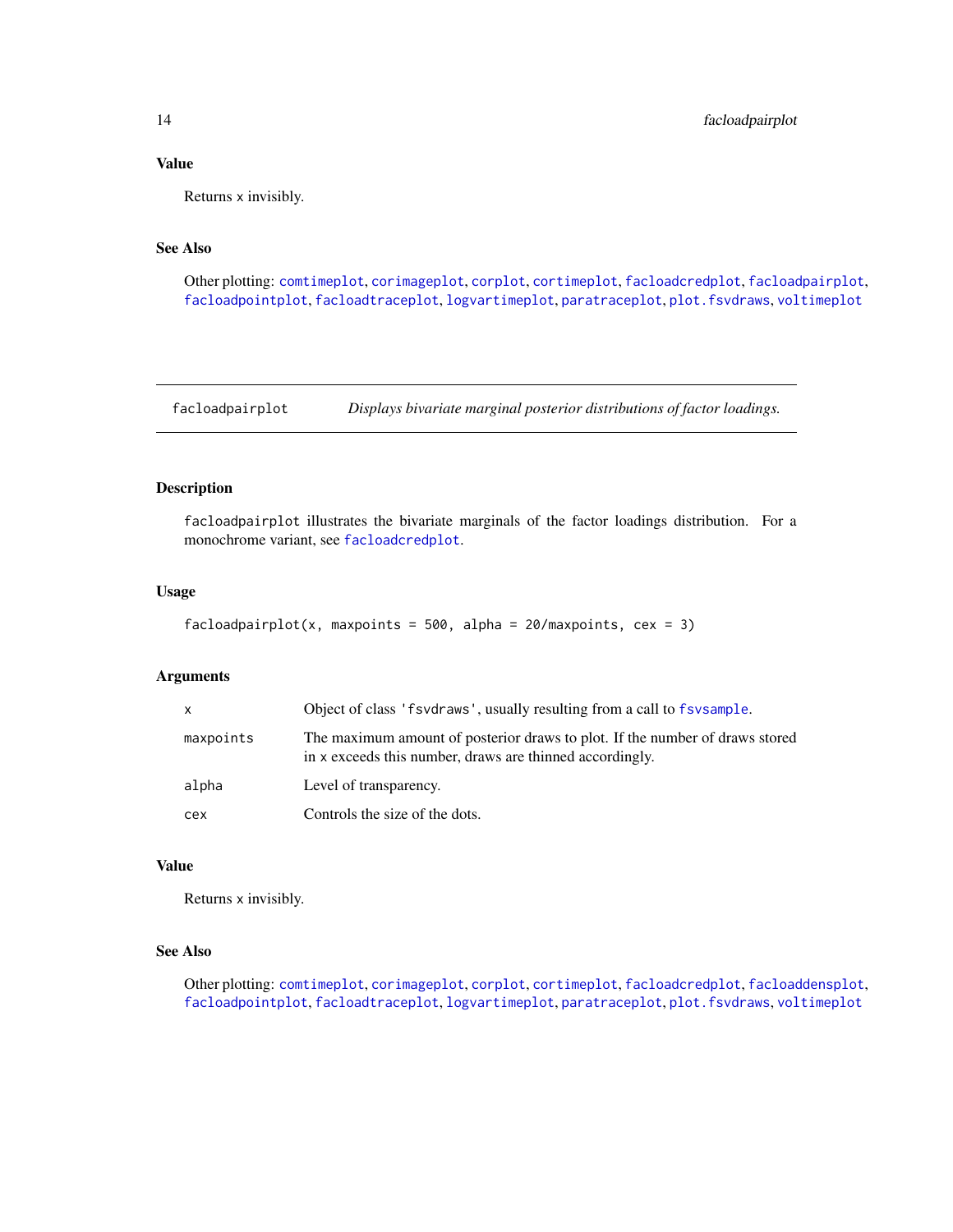<span id="page-14-1"></span><span id="page-14-0"></span>facloadpointplot *Displays point estimates of the factor loadings posterior.*

# Description

facloadpointplot illustrates point estimates (mean, median, ...) of the estimated factor loadings matrix.

# Usage

```
facloadpointplot(x, fsvsimobj = NULL, statistic = "median", cex = 6.5,
  alpha = 0.2, allpairs = FALSE, col = NULL
```
#### Arguments

| x         | Object of class 'f svd raws', usually resulting from a call to f sv sample.                                                              |
|-----------|------------------------------------------------------------------------------------------------------------------------------------------|
| fsvsimobj | To indicate data generating values in case of simulated data, pass an object of<br>type fsvsim (usually the result of a call to fsvsim). |
| statistic | Character string indicating which posterior statistic should be displayed.                                                               |
| cex       | Controls the size of the dots.                                                                                                           |
| alpha     | Controls the level of transparency.                                                                                                      |
| allpairs  | Logical value; if set to TRUE, all possible pairwise combinations will be plotted.                                                       |
| col       | Vector of length m (number of component series), containing rgb-type color<br>codes used for plotting. Will be recycled if necessary.    |

# Value

Returns x invisibly, throws a warning if there aren't any factors to plot.

#### See Also

Other plotting: [comtimeplot](#page-3-1), [corimageplot](#page-5-1), [corplot](#page-6-1), [cortimeplot](#page-7-1), [facloadcredplot](#page-12-1), [facloaddensplot](#page-12-2), [facloadpairplot](#page-13-1), [facloadtraceplot](#page-14-2), [logvartimeplot](#page-24-1), [paratraceplot](#page-26-1), [plot.fsvdraws](#page-26-2), [voltimeplot](#page-39-1)

<span id="page-14-2"></span>facloadtraceplot *Trace plots of factor loadings draws*

# Description

facloadtraceplot draws trace plots of the factor loadings. Can be an important tool to check MCMC convergence if inference about (certain) factor loadings sought.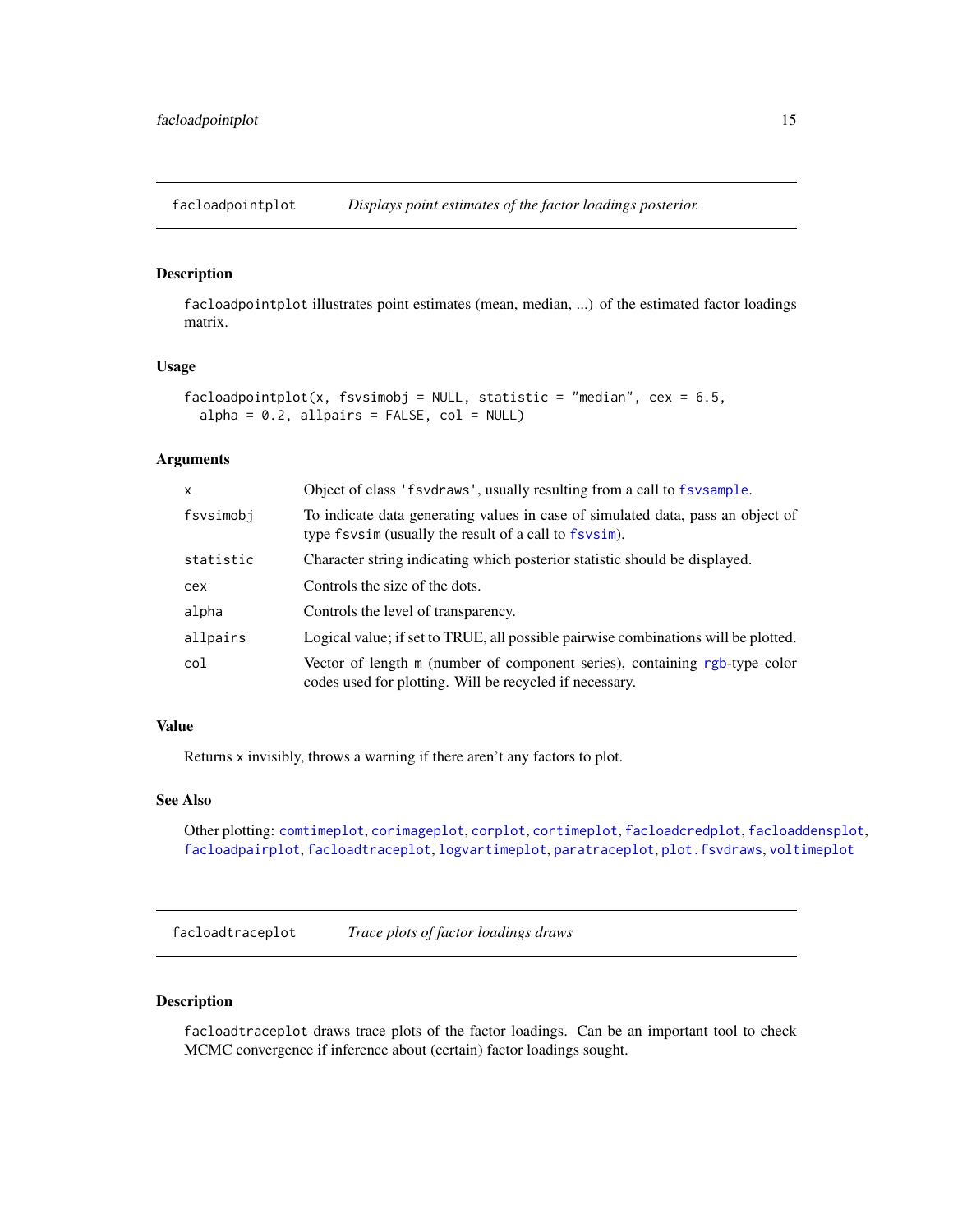#### <span id="page-15-0"></span>Usage

```
facloadtraceplot(x, fsvsimobj = NULL, thinning = NULL, maxrows = 10,ylim = NULL)
```
#### Arguments

| x         | Object of class 'f svd raws', usually resulting from a call to f sv sample.                                                              |
|-----------|------------------------------------------------------------------------------------------------------------------------------------------|
| fsvsimobj | To indicate data generating values in case of simulated data, pass an object of<br>type fsvsim (usually the result of a call to fsvsim). |
| thinning  | Plot every thinningth draw.                                                                                                              |
| maxrows   | Indicates the maximum number of rows to be drawn per page.                                                                               |
| vlim      | Vector of length two containing lower and upper bounds of the vertical axis. If<br>NULL, these are automatically determined.             |

#### Value

Returns x invisibly.

# See Also

Other plotting: [comtimeplot](#page-3-1), [corimageplot](#page-5-1), [corplot](#page-6-1), [cortimeplot](#page-7-1), [facloadcredplot](#page-12-1), [facloaddensplot](#page-12-2), [facloadpairplot](#page-13-1), [facloadpointplot](#page-14-1), [logvartimeplot](#page-24-1), [paratraceplot](#page-26-1), [plot.fsvdraws](#page-26-2), [voltimeplot](#page-39-1)

<span id="page-15-1"></span>findrestrict *Ad-hoc method for (weakly) identifying the factor loadings matrix*

#### Description

In factor SV models, the identification of the factor loadings matrix is often chosen through a preliminary static factor analysis. After a maximum likelihood factor model is fit to the data, variables are ordered as follows: The variable with the lowest loadings on all factors except the first (relative to it) is determined to lead the first factor, the variable with the lowest loadings on all factors except the first two (relative to these) is determined to lead the second factor, etc.

# Usage

```
findrestrict(dat, factors, transload = abs, relto = "all")
```

| dat       | Matrix containing the data, with n rows (points in time) and m columns (compo-<br>nent series).                        |
|-----------|------------------------------------------------------------------------------------------------------------------------|
| factors   | Number of factors to be used.                                                                                          |
| transload | Function for transforming the estimated factor loadings before ordering. De-<br>faults to the absolute value function. |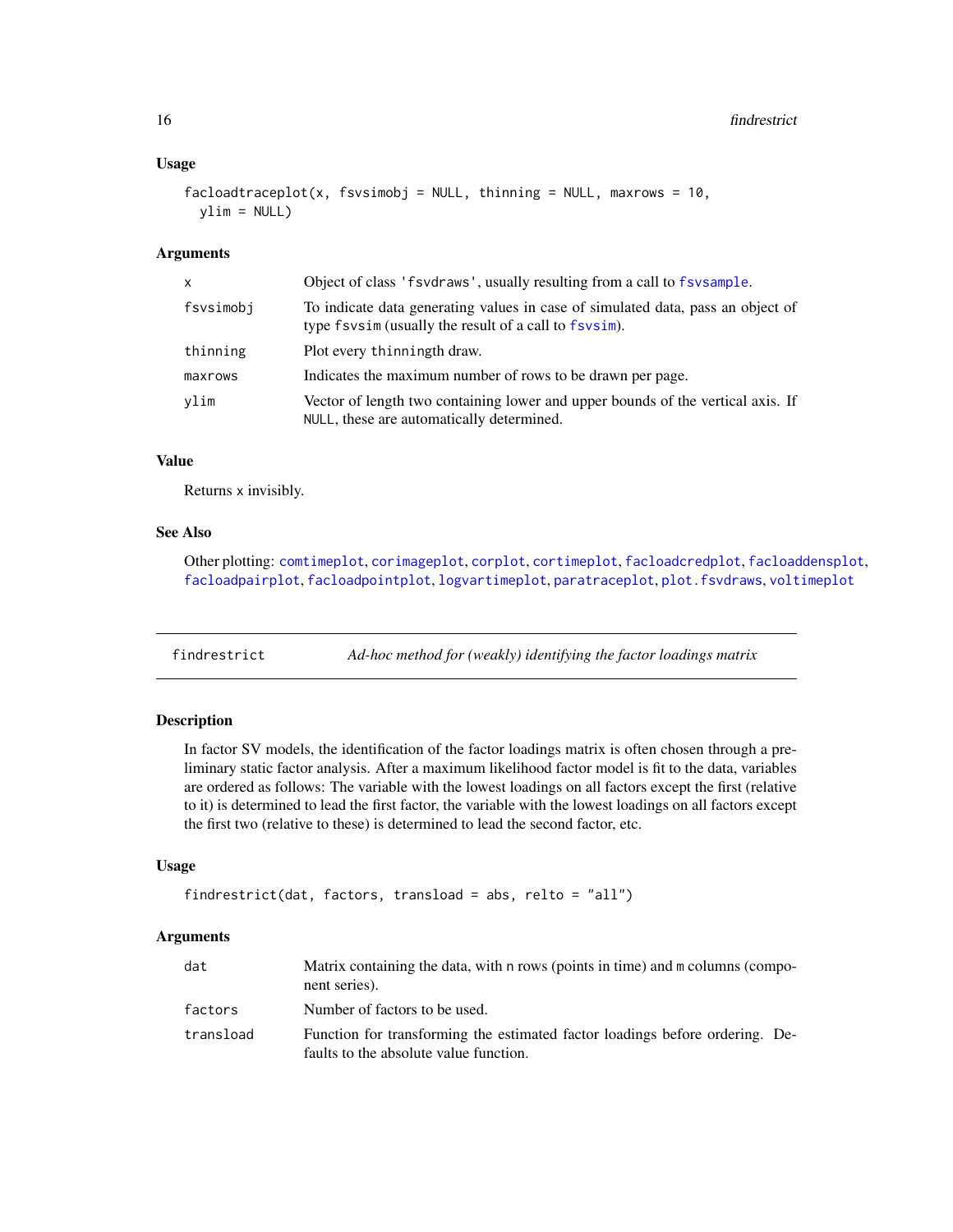#### <span id="page-16-0"></span>fsvsample to the state of the state of the state of the state of the state of the state of the state of the state of the state of the state of the state of the state of the state of the state of the state of the state of t

relto Can be 'none', 'current' or 'all'. If 'none', the series with the highest loadings is placed first, the series with the second highest is placed second, and so on. If 'current', the current factor loading is used as a reference, if 'all', all previous loadings are summed up to be the reference.

# Value

A m times factors matrix indicating the restrictions.

#### Note

This function is automatically invoked by fsvsample if restrict is set to 'auto'.

#### See Also

ledermann

<span id="page-16-1"></span>

| fsvsample |                              |  |  | Markov Chain Monte Carlo (MCMC) Sampling for the Factor |  |  |
|-----------|------------------------------|--|--|---------------------------------------------------------|--|--|
|           | Stochastic Volatility Model. |  |  |                                                         |  |  |

#### Description

fsvsample simulates from the joint posterior distribution and returns the MCMC draws. It is the main workhorse to conduct inference for factor stochastic volatility models in this package.

#### Usage

```
fsvsample(y, factors = 1, draws = 1000, burnin = 1000, priormu = c(0,10), priorphiidi = c(10, 3), priorphifac = c(10, 3), priorsigmaidi = 1,
 priorsigmafac = 1, priorfacload = 1, priorng = c(1, 1),
  columnwise = FALSE, priorh0idi = "stationary",
  priorh0fac = "stationary", thin = 1, keeptime = "last",
  runningstore = 1, runningstorethin = 10, runningstoremoments = 2,
  quiet = FALSE, restrict = "auto", interweaving = 4,
  signswitch = FALSE, heteroskedastic = TRUE, priorhomoskedastic = NA,
  expert, startpara, startlatent, startlatent0, startfacload, startfac)
```

| y       | Data matrix. Each of m rows is assumed to contain a single (univariate) series of<br>length n.                                         |
|---------|----------------------------------------------------------------------------------------------------------------------------------------|
| factors | Number of latent factors to be estimated.                                                                                              |
| draws   | Number of MCMC draws kept after burn-in.                                                                                               |
| burnin  | Number of initial MCMC draws to be discarded.                                                                                          |
| priormu | Vector of length 2 denoting prior mean and standard deviation for unconditional<br>levels of the idiosyncratic log-variance processes. |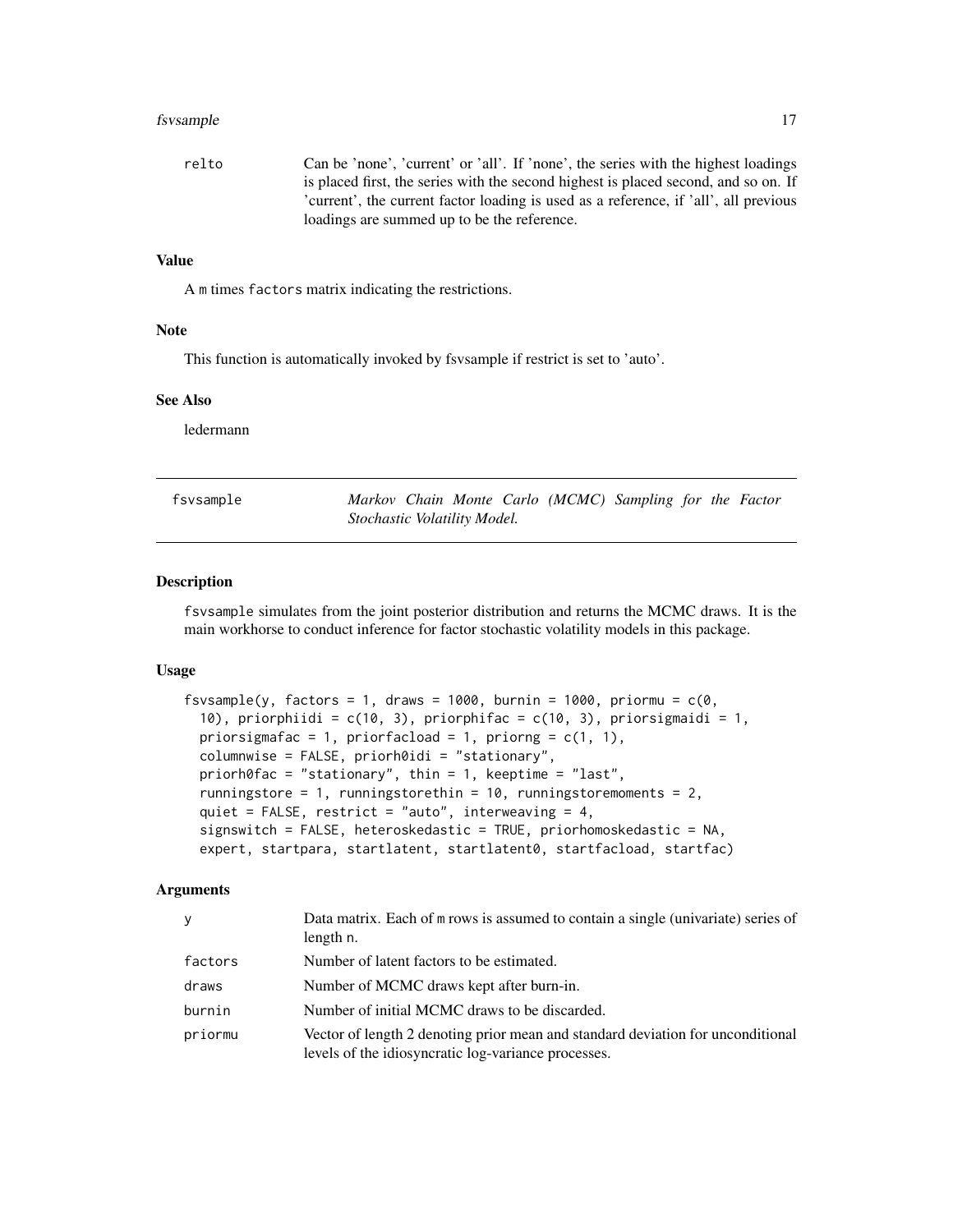| priorphiidi   | Vector of length 2, indicating the shape parameters for the Beta prior distribu-<br>tions of the transformed parameters (phi+1)/2, where phi denotes the persis-<br>tence of the idiosyncratic log-variances.                                                                                                                                                                                                                                                                                                                                                                                                                              |
|---------------|--------------------------------------------------------------------------------------------------------------------------------------------------------------------------------------------------------------------------------------------------------------------------------------------------------------------------------------------------------------------------------------------------------------------------------------------------------------------------------------------------------------------------------------------------------------------------------------------------------------------------------------------|
| priorphifac   | Vector of length 2, indicating the shape parameters for the Beta prior distribu-<br>tions of the transformed parameters (phi+1)/2, where phi denotes the persis-<br>tence of the factor log-variances.                                                                                                                                                                                                                                                                                                                                                                                                                                     |
| priorsigmaidi | Vector of length m containing the prior volatilities of log-variances. If priorsigmaidi<br>has exactly one element, it will be recycled for all idiosyncratic log-variances.                                                                                                                                                                                                                                                                                                                                                                                                                                                               |
| priorsigmafac | Vector of length factors containing the prior volatilities of log-variances. If<br>priorsigmafac has exactly one element, it will be recycled for all factor log-<br>variances.                                                                                                                                                                                                                                                                                                                                                                                                                                                            |
| priorfacload  | Either a matrix of dimensions m times factors with nonnegative elements or a<br>single number. If a matrix is provided, its elements are the standard deviations<br>of the Gaussian prior distributions for the factor loadings. If a single nonneg-<br>ative number is provided, it will be recycled accordingly. If a single negative<br>number is provided, a Normal-Gamma shrinkage prior for the factor loadings is<br>assumed, where -priorfacload is interpreted as the shrinkage parameter a.                                                                                                                                      |
| priorng       | Two-element vector with positive entries indicating the Gamma hyperprior's hy-<br>perhyperparameters c and d.                                                                                                                                                                                                                                                                                                                                                                                                                                                                                                                              |
| columnwise    | Set to TRUE if you want to use column-wise shrinkage and to FALSE for row-wise<br>shrinkage. For details please see the paper by Kastner et al. (2016).                                                                                                                                                                                                                                                                                                                                                                                                                                                                                    |
| priorh0idi    | Vector of length 1 or m, containing information about the Gaussian prior for the<br>initial idiosyncratic log-variances. If an element of priorh0idi is a nonnega-<br>tive number, the conditional prior of the corresponding initial log-variance h0 is<br>assumed to be Gaussian with mean 0 and standard deviation priorh0idi times<br>\$sigma\$. If an element of priorh0idi is the string 'stationary', the prior of the<br>corresponding initial log volatility is taken to be from the stationary distribu-<br>tion, i.e. h0 is assumed to be Gaussian with mean 0 and variance $\sigma \sim 2/(1 - \frac{1}{2})$<br>phi^2)\$.      |
| priorh0fac    | Vector of length 1 or factors, containing information about the Gaussian prior<br>for the initial factor log-variances. If an element of priorh0fac is a nonnega-<br>tive number, the conditional prior of the corresponding initial log-variance h0 is<br>assumed to be Gaussian with mean 0 and standard deviation priorh0fac times<br>\$sigma\$. If an element of priorh0fac is the string 'stationary', the prior of the<br>corresponding initial log volatility is taken to be from the stationary distribu-<br>tion, i.e. h0 is assumed to be Gaussian with mean 0 and variance $\frac{\sigma}{2}(1-\sigma)$<br>phi $\binom{2}{3}$ . |
| thin          | Single number greater or equal to 1, coercible to integer. Every thinth MCMC<br>draw is kept and returned. The default value is 1, corresponding to no thinning<br>of the draws, i.e. every draw is stored.                                                                                                                                                                                                                                                                                                                                                                                                                                |
| keeptime      | Either a number coercible to a positive integer, or a string equal to "all" or "last".<br>If a number different from 1 is provided, only every keeptimeth latent log-<br>volatility is being monitored. If, e.g., keeptime = 3, draws for the latent log-<br>variances $h_1, h_4, h_7, \ldots$ will be kept. If keeptime is set to "all", this is<br>equivalent to setting it to 1. If keeptime is set to "last" (the default), only draws<br>for the very last latent log-variances h_n are kept.                                                                                                                                         |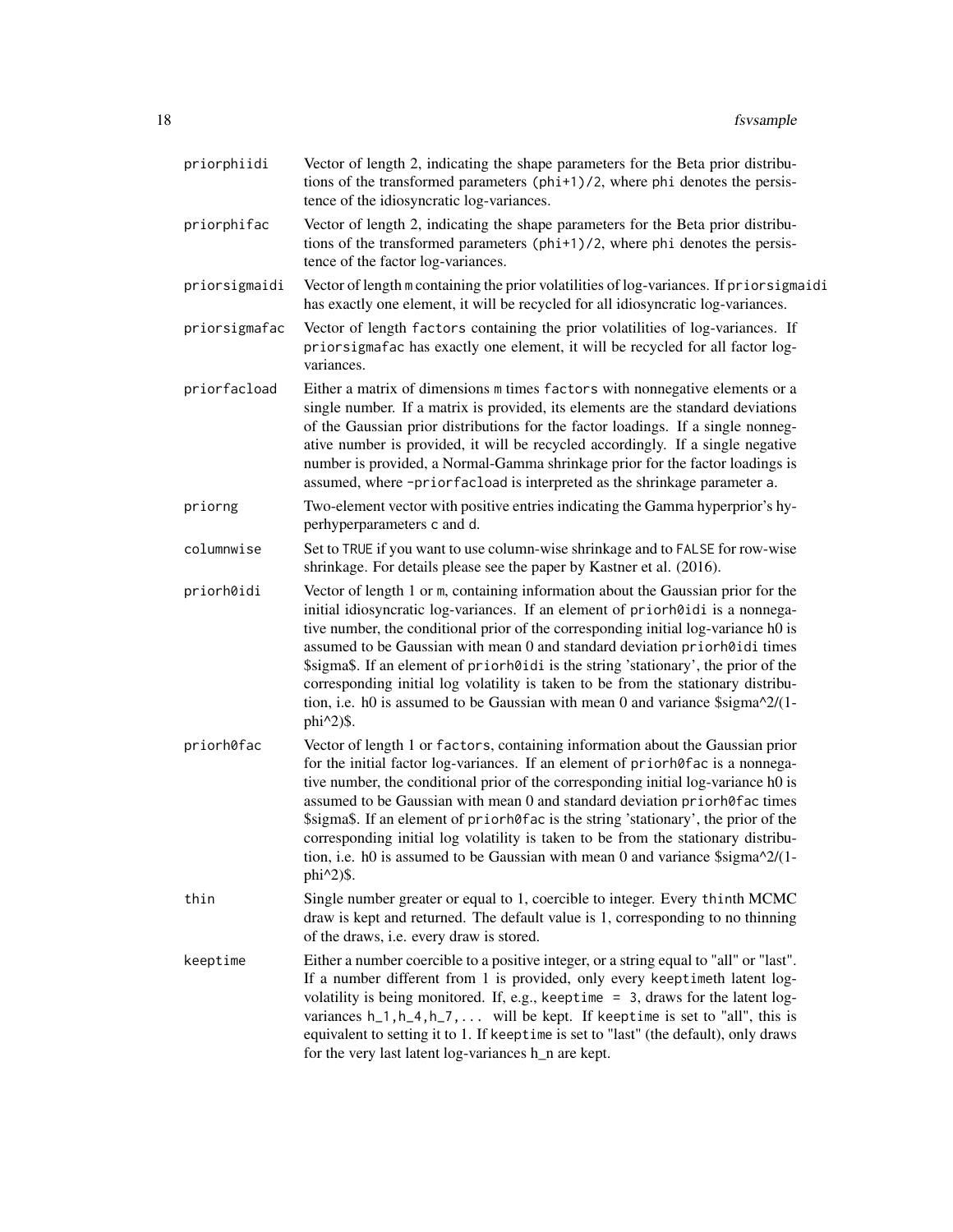#### <span id="page-18-0"></span>fsvsample to the state of the state of the state of the state of the state of the state of the state of the state of the state of the state of the state of the state of the state of the state of the state of the state of t

- runningstore Because most machines these days do not have enough memory to store all draws for all points in time, setting runningstore to an integer greater than 0 will cause fsvsample to store the first runningstoremoments ergodic moments of certain variables of interest. More specifically, mean, variance, skewness, etc. will be stored for certain variables if runningstore is set to a value...
	- $> = 1$ : Latent log-variances h<sub>1</sub>, h<sub>-2</sub>,..., h<sub>-</sub>(n+r).
	- $> = 2$ : Latent factors  $f_1, \ldots, f_r$ .
	- $>=$  3: Latent volatilities sqrt(exp(h\_1,h\_2,...,h\_(n+r))).
	- $\bullet$   $\geq$  4: Conditional covariance matrix and the square roots of its diagonal elements.
	- $>$  = 5: Conditional correlation matrix.
	- $\bullet$   $\geq$  6: Communalities, i.e. proportions of variances explained through the common factors.

#### runningstorethin

How often should the calculation of running moments be conducted? Set to a value  $> 1$  if you want to avoid time consuming calculations at every MCMC iteration.

#### runningstoremoments

Selects how many running moments (up to 4) should be calculated.

- quiet Logical value indicating whether the progress bar and other informative output during sampling should be omitted. The default value is FALSE, implying verbose output.
- restrict Either "upper", "none", or "auto", indicating whether the factor loadings matrix should be restricted to have zeros above the diagonal ("upper"), whether all elements should be estimated from the data ("none"), or whether the function [findrestrict](#page-15-1) should be invoked for a priori finding suitable zeros. Setting restrict to "upper" or "auto" often stabilizes MCMC estimation and can be important for identifying the factor loadings matrix, however, it generally is a strong prior assumption. Setting restrict to "none" is usually the preferred option if identification of the factor loadings matrix is of less concern but covariance estimation or prediction is the goal. Alternatively, restrict can be a logical matrix of dimension  $c(m, r)$  indicating which elements should be unrestricted (where restrict is FALSE) or zero (where restrict is TRUE).

#### interweaving The following values for interweaving the factor loadings are accepted:

- 0: No interweaving.
- 1: Shallow interweaving through the diagonal entries.
- 2: Deep interweaving through the diagonal entries.
- 3: Shallow interweaving through the largest absolute entries in each column.
- 4: Deep interweaving through the largest absolute entries in each column.

For details please see Kastner et al. (2016). A value of 4 is the highly recommended default.

signswitch Set to TRUE to turn on a random sign switch of factors and loadings. Note that the signs of each factor loadings matrix column and the corresponding factor cannot be identified from the likelihood.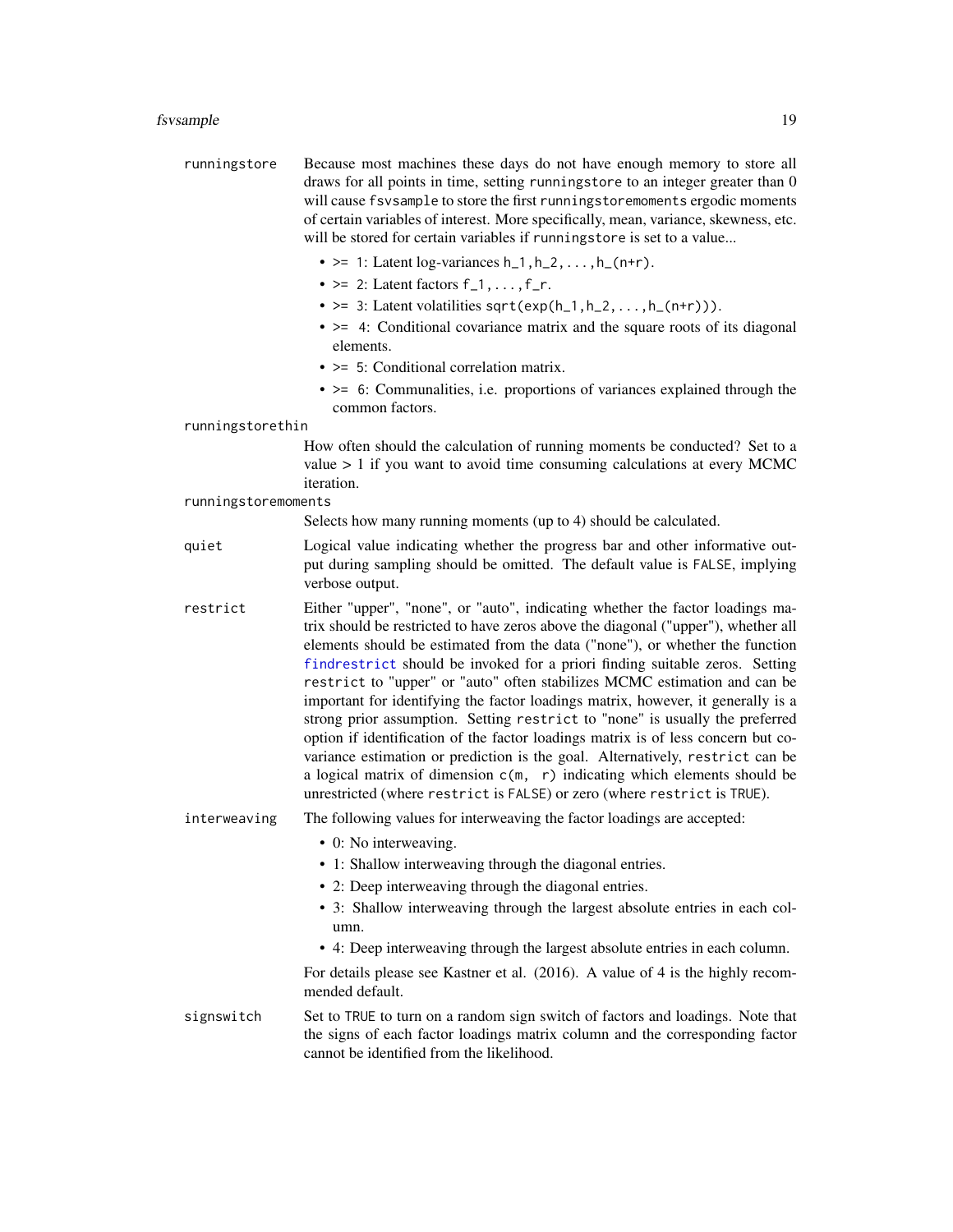#### heteroskedastic

Vector of length  $1, 2$ , or  $m +$  factors, containing logical values indicating whether time-varying (heteroskedastic = TRUE) or constant (heteroskedastic = FALSE) variance should be estimated. If heteroskedastic is of length 2 it will be recycled accordingly, whereby the first element is used for all idiosyncratic variances and the second element is used for all factor variances.

#### priorhomoskedastic

Only used if at least one element of heteroskedastic is set to FALSE. In that case, priorhomoskedastic must be must be a matrix with positive entries and dimension  $c$ (factors  $+$  m, 2). Values in column 1 will be interpreted as shape and values in column 2 will be interpreted as the rate parameter of the corresponding inverse gamma prior distribution.

expert *optional* named list of expert parameters for the univariate SV models (will be passed to the stochvol package). For most applications, the default values probably work best. Interested users are referred to Kastner and Frühwirth-Schnatter (2014) and Kastner (2016). If expert is provided, it may contain the following named elements:

- parameterization: Character string equal to "centered", "noncentered", "GIS\_C", or "GIS\_NC". Defaults to "GIS\_C".
- mhcontrol: Single numeric value controlling the proposal density of a Metropolis-Hastings (MH) update step when sampling sigma. If mhcontrol is smaller than 0, an independence proposal will be used, while values greater than zero control the stepsize of a log-random-walk proposal. Defaults to -1.
- gammaprior: Single logical value indicating whether a Gamma prior for sigma^2 should be used. If set to FALSE, an Inverse Gamma prior is employed. Defaults to TRUE.
- truncnormal: Single logical value indicating whether a truncated Gaussian distribution should be used as proposal for draws of phi. If set to FALSE, a regular Gaussian prior is employed and the draw is immediately discarded when values outside the unit ball happen to be drawn. Defaults to FALSE.
- mhsteps: Either 1, 2, or 3. Indicates the number of blocks used for drawing from the posterior of the parameters. Defaults to 2.
- proposalvar4sigmaphi: Single positive number indicating the conditional prior variance of sigma\*phi in the ridge *proposal* density for sampling (mu, phi). Defaults to 10^8.
- proposalvar4sigmatheta: Single positive number indicating the conditional prior variance of sigma\*theta in the ridge *proposal* density for sampling (mu, phi). Defaults to 10^12.
- startpara *optional* named list, containing the starting values for the parameter draws. If supplied, startpara must contain three elements named mu (vector of length m), phi (vector of length m+r) and sigma (vector of length m+r). The elements of mu can be arbitrary numerical values, the phis must be real numbers between -1 and 1, and the sigmas must be positive real numbers.
- startlatent *optional* numeric matrix of dimension c(n, m + factors), containing the starting values of the latent log-variances.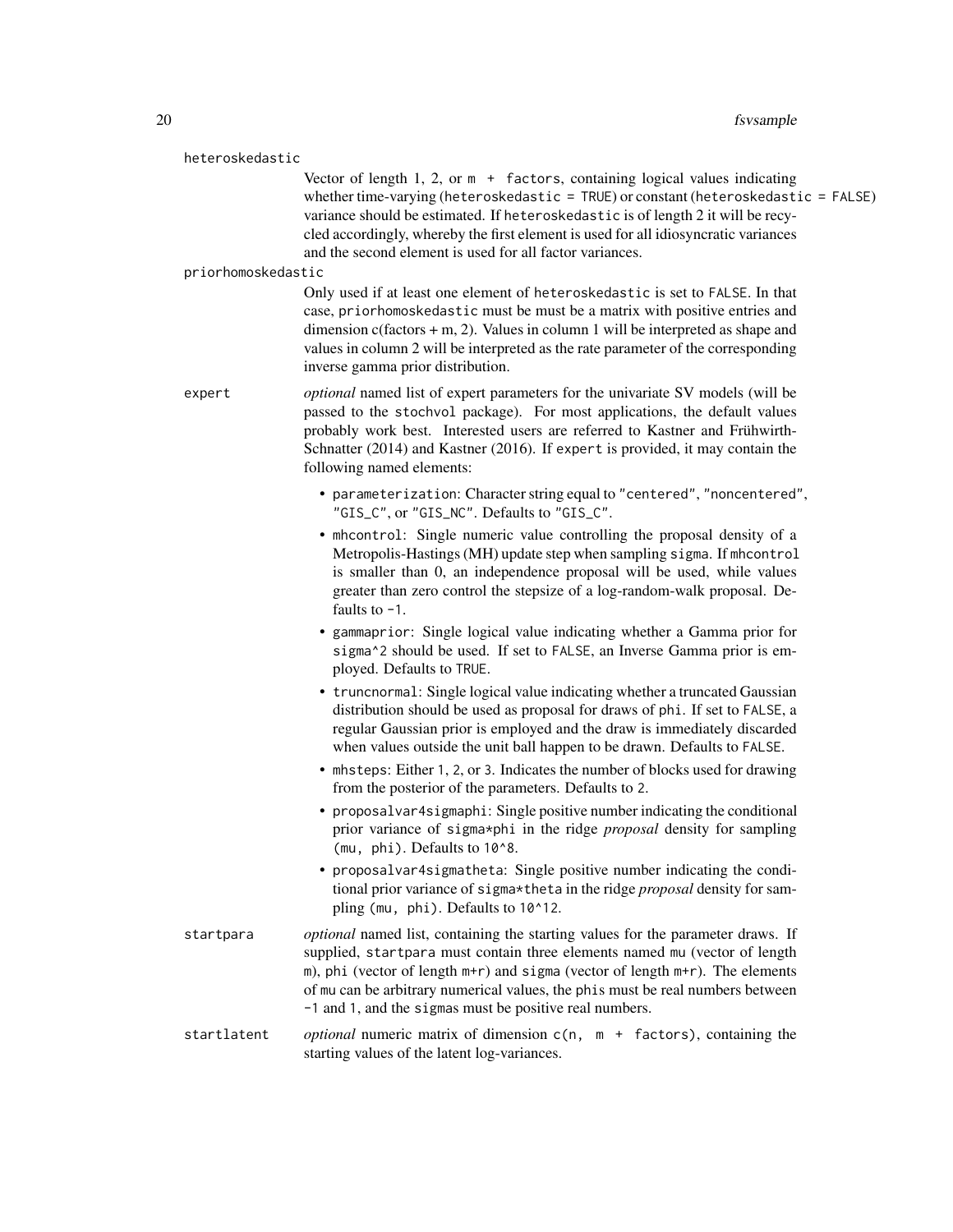#### <span id="page-20-0"></span>fsvsample 21

| startlatent0 | <i>optional</i> numeric vector of length $m +$ factors, containing the starting values<br>of the initial latent log-variances.  |
|--------------|---------------------------------------------------------------------------------------------------------------------------------|
| startfacload | <i>optional</i> numeric matrix of dimension $c(m, \text{ factors})$ , containing the starting<br>values of the factor loadings. |
| startfac     | <i>optional</i> numeric matrix of dimension c(factors, n), containing the starting<br>values of the latent factors.             |

# Details

For details concerning the factor SV algorithm please see Kastner et al. (2016), details about the univariate SV estimation can be found in Kastner and Frühwirth-Schnatter (2014).

#### Value

The value returned is a list object of class fsvdraws holding

- fArray containing factor draws from the posterior distribution.
- paraArray containing parameter draws form the posterior distribution.
- hArray containing idiosyncratic and factor log-variance draws.
- facloadArray containing draws from the posterior distribution of the factor loadings matrix.
- yMatrix containing the data supplied.
- runningstoreList whose elements contain ergodic moments of certain variables of interest. See argument runningstore for details about what is being stored here.

To display the output, use print, summary and plot. The print method simply prints the posterior draws (which is very likely a lot of output); the summary method displays the summary statistics currently stored in the object; the plot method [plot.fsvdraws](#page-26-2) gives a graphical overview.

#### References

Kastner, G., Frühwirth-Schnatter, S., and Lopes, H.F. (2016). Efficient Bayesian Inference for Multivariate Factor Stochastic Volatility Models *Research Report Series / Department of Statistics and Mathematics*, 128. <https://epub.wu.ac.at/4875/>.

Kastner, G. (2016). Dealing with stochastic volatility in time series using the R package stochvol. *Journal of Statistical Software*, 69(5), 1–30, <http://dx.doi.org/10.18637/jss.v069.i05>.

Kastner, G. and Frühwirth-Schnatter, S. (2014). Ancillarity-sufficiency interweaving strategy (ASIS) for boosting MCMC estimation of stochastic volatility models. *Computational Statistics & Data Analysis*, 76, 408–423, <http://dx.doi.org/10.1016/j.csda.2013.01.002>.

#### Examples

```
## Not run:
# Load exchange rate data (ships with stochvol):
data(exrates, package = "stochvol")
exrates$date <- NULL
```
# Compute the de-meaned percentage log returns: dat <- 100 \* logret(exrates, demean = TRUE)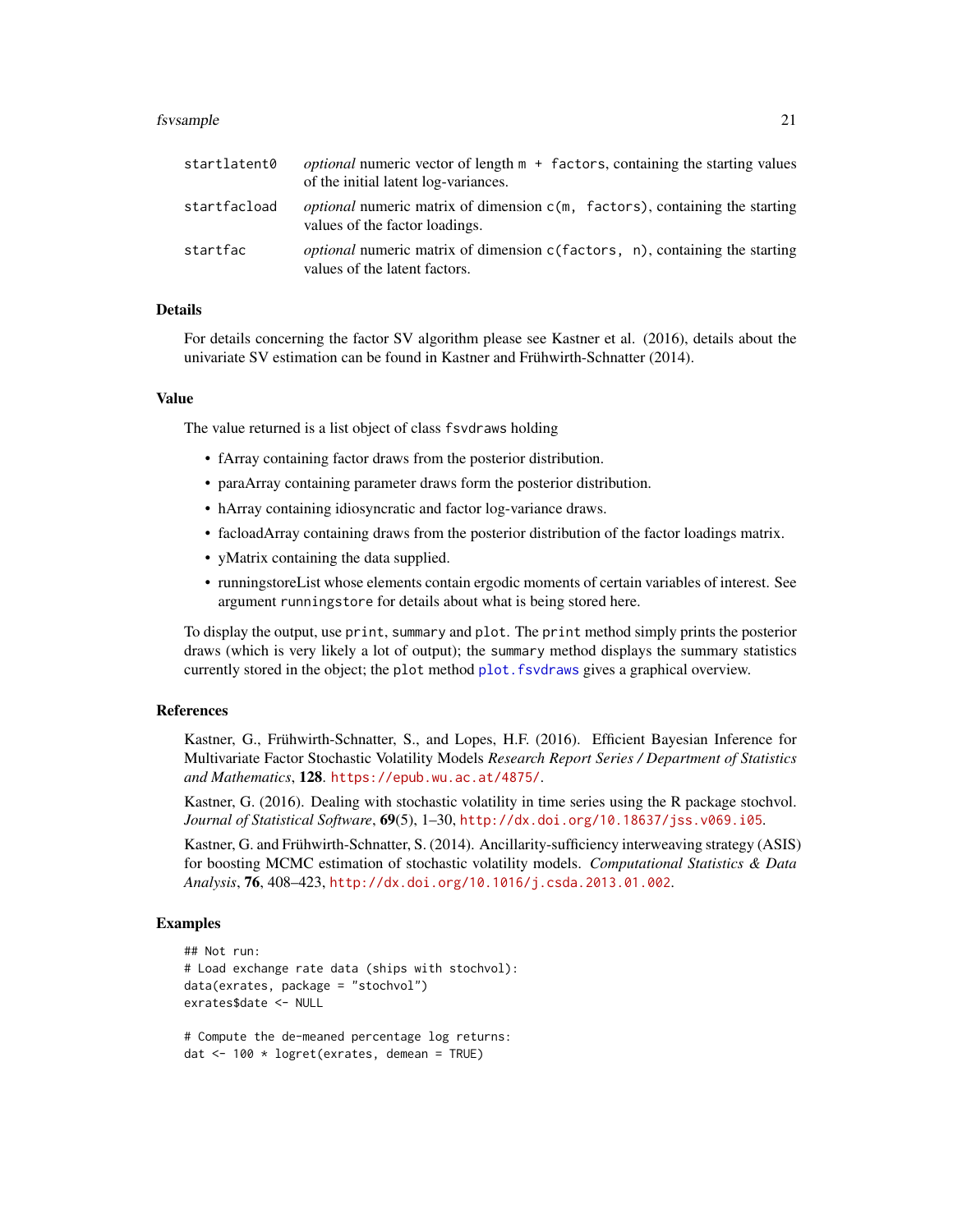```
# We are going to fit a one-factor model so the ordering is irrelevant
# NOTE that these are very few draws, you probably want more...
res \le fsvsample(dat, factors = 1, draws = 2000, burnin = 1000, runningstore = 6)
voltimeplot(res)
corimageplot(res, nrow(dat), plotCI = 'circle')
oldpar <- par(ask = TRUE)
plot(res)
par(oldpar)
## End(Not run)
```
<span id="page-21-1"></span>fsvsim *Simulate data from a factor SV model*

#### Description

fsvsim generates simulated data from a factor SV model.

# Usage

```
fsvsim(n = 1000, series = 10, factors = 1, facload = "dense", idipara,
  facpara, heteroskedastic = rep(TRUE, series + factors), df = Inf)
```

| n               | Length of the series to be generated.                                                                                                                                                                                                                                                                               |
|-----------------|---------------------------------------------------------------------------------------------------------------------------------------------------------------------------------------------------------------------------------------------------------------------------------------------------------------------|
| series          | Number of component series m.                                                                                                                                                                                                                                                                                       |
| factors         | Number of factors r.                                                                                                                                                                                                                                                                                                |
| facload         | Can either be a matrix of dimension m times r or one of the keywords "dense"<br>and "sparse". If "dense" is chosen, a (rather) dense lower triangular factor load-<br>ings matrix is randomly generated. If "sparse" is chosen, a (rather) sparse lower<br>triangular factor loadings matrix is randomly generated. |
| idipara         | Optional matrix of idiosyncratic SV parameters to be used for simulation. Must<br>have exactly three columns containing the values of mu, phi and sigma for each<br>of m series, respectively. If omitted, plausible values are generated.                                                                          |
| facpara         | <i>Optional</i> matrix of idiosyncratic SV parameters to be used for simulation. Must<br>have exactly two columns containing the values of phi and sigma for each of r<br>factors, respectively. If omitted, plausible values are generated.                                                                        |
| heteroskedastic |                                                                                                                                                                                                                                                                                                                     |
|                 | Logical vector of length $m+r$ . When TRUE, time-varying volatilities are gener-<br>ated; when FALSE, constant volatilities (equal to mu) are generated.                                                                                                                                                            |
| df              | If not equal to Inf, the factors are misspecified (come from a t distribution instead)<br>of a Gaussian). Only used for testing.                                                                                                                                                                                    |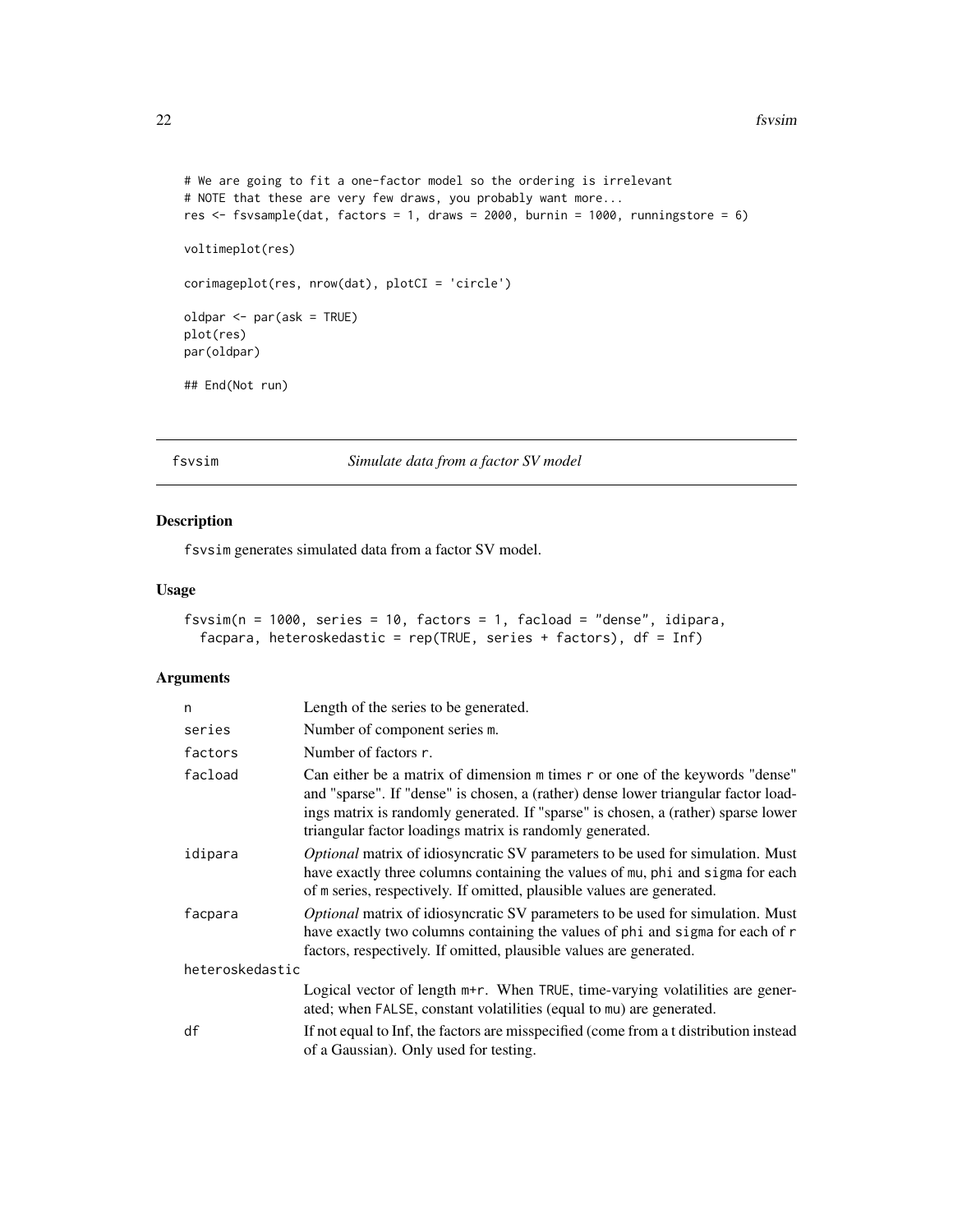#### <span id="page-22-0"></span>ledermann 23

#### Value

The value returned is a list object of class fsvsim holding

- yThe simulated data, stored in a n times m matrix with colnames 'Sim1', 'Sim2', etc.
- fThe simulated factors, stored in a r times r matrix.
- facloadFactor loadings matrix.
- facvolLatent factor log-variances for times 1 to n.
- facvol0Initial factor log-variances for time 0.
- facparaThe parameters of the factor volatility processes.
- idivolLatent idiosyncratic log-variances for times 1 to n.
- idivol0Initial idiosyncratic log-variances for time 0.
- idiparaThe parameters of the idiosyncratic volatility processes.

# Note

This object can be passed to many plotting functions to indicate the data generating processes when visualizing results.

ledermann *Ledermann bound for the number of factors*

#### Description

In the static factor case, the Ledermann bound is the largest integer rank for which a unique decomposition of the covariance matrix is possible. (This is the largest possible number of factors which can be used for [factanal](#page-0-0).

#### Usage

ledermann(m)

#### Arguments

m Number of component series.

#### Value

The Ledermann bound, a nonnegative integer.

### See Also

preorder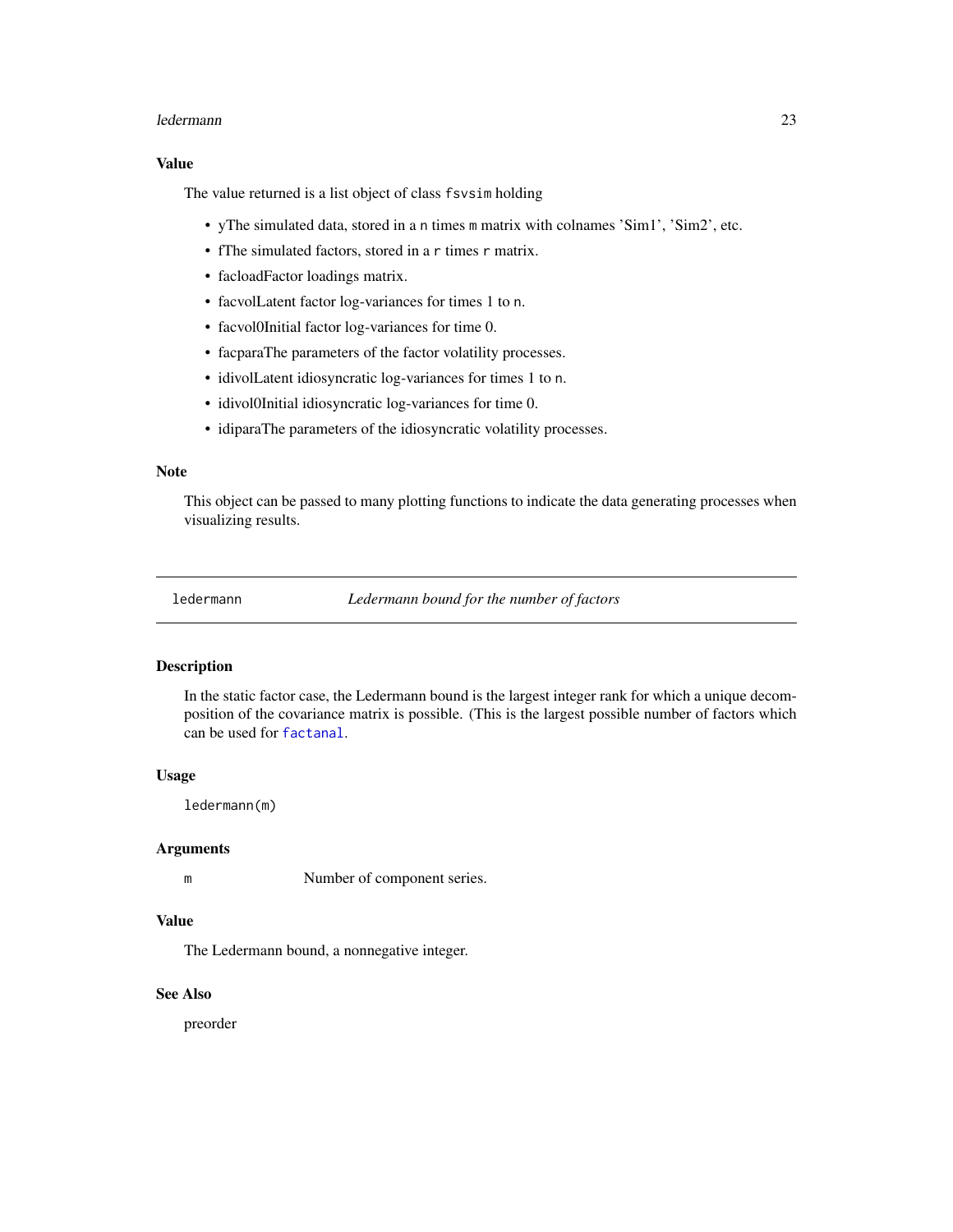<span id="page-23-0"></span>

# Description

logret computes the log returns of a multivariate time series, with optional de-meaning.

# Usage

```
logret(dat, demean = FALSE, standardize = FALSE, ...)
## S3 method for class 'matrix'
logret(dat, demean = FALSE, standardize = FALSE, ...)
## S3 method for class 'data.frame'
logret(dat, ...)
```
# Arguments

| dat         | The raw data, a matrix with n (number of timepoints) rows and m (number of<br>component series) columns.                                              |
|-------------|-------------------------------------------------------------------------------------------------------------------------------------------------------|
| demean      | Logical value indicating whether the data should be de-meaned.                                                                                        |
| standardize | Logical value indicating whether the data should be standardized (in the sense<br>that each component series has an empirical variance equal to one). |
|             | Ignored.                                                                                                                                              |

# Value

Matrix containing the log returns of the (de-meaned) data.

# Methods (by class)

- matrix: (De-meaned) log returns
- data.frame: (De-meaned) log returns

#### See Also

fsvsample logret.matrix logret.data.frame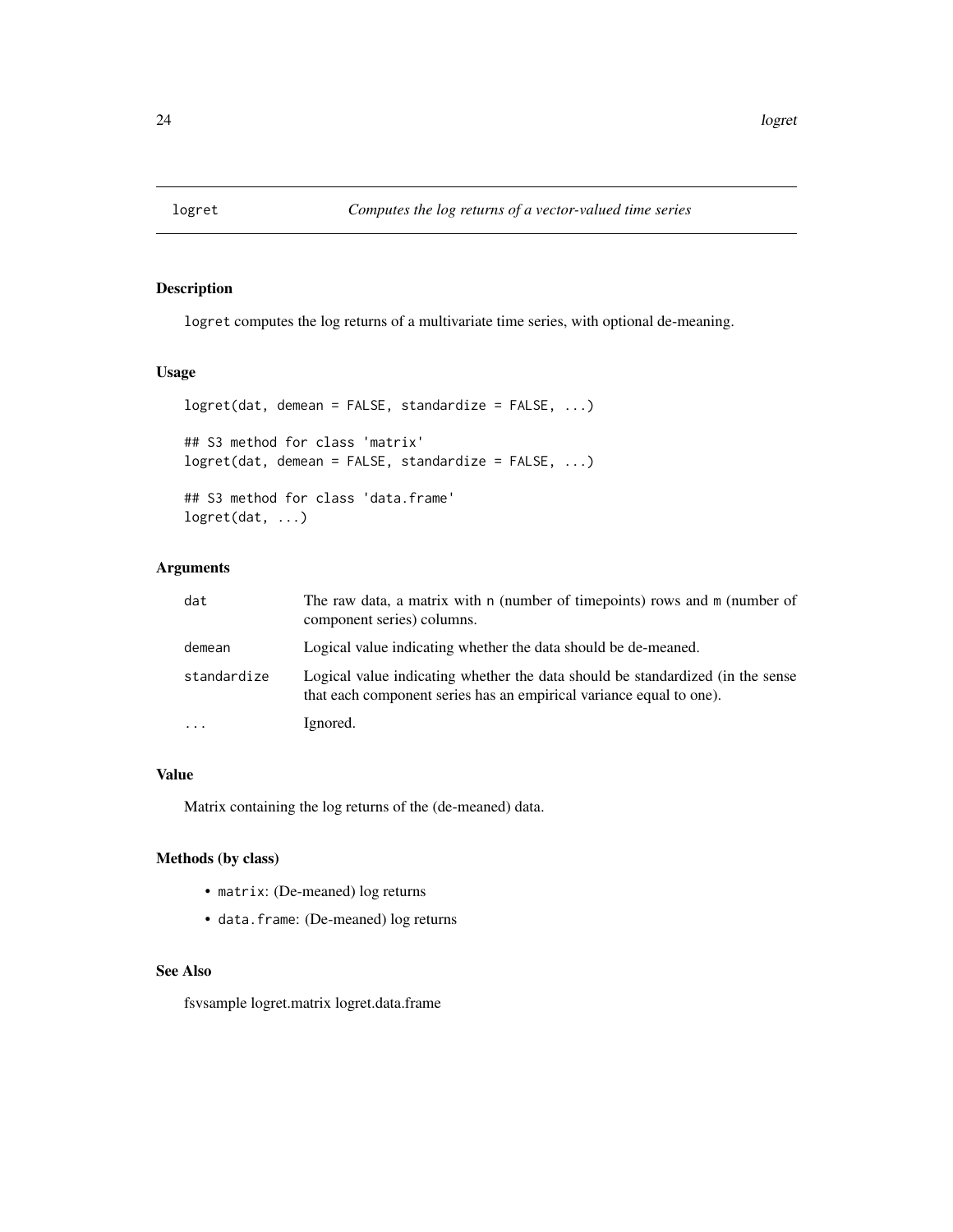<span id="page-24-1"></span><span id="page-24-0"></span>logvartimeplot *Plot log-variances over time.*

# Description

logvartimeplot plots the idiosyncratic and factor log-variances over time.

#### Usage

```
logvariantimeplot(x, fsvsimobj = NULL, show = "both", maxrows = 5)
```
## Arguments

| X.        | Object of class 'f svdraws', usually resulting from a call to f svsample.                                                                                                                                                                                      |
|-----------|----------------------------------------------------------------------------------------------------------------------------------------------------------------------------------------------------------------------------------------------------------------|
| fsvsimobj | To indicate data generating values in case of simulated data, pass an object of<br>type fsvsim (usually the result of a call to fsvsim).                                                                                                                       |
| show      | If set to "fac", only factor log-volatilities will be displayed. If set to "idi",<br>only idiosyncratic log-volatilities will be displayed. If set to "both", factor log-<br>volatilities will be drawn first, followed by the idiosyncratic log-volatilities. |
| maxrows   | Indicates the maximum number of rows to be drawn per page.                                                                                                                                                                                                     |

# Details

This function displays the posterior distribution (mean  $+/-$  2sd) of log-variances of both the factors and the idiosyncratic series. If these haven't been stored during sampling, logvartimeplot produces an error.

# Value

Returns x invisibly.

# See Also

Other plotting: [comtimeplot](#page-3-1), [corimageplot](#page-5-1), [corplot](#page-6-1), [cortimeplot](#page-7-1), [facloadcredplot](#page-12-1), [facloaddensplot](#page-12-2), [facloadpairplot](#page-13-1), [facloadpointplot](#page-14-1), [facloadtraceplot](#page-14-2), [paratraceplot](#page-26-1), [plot.fsvdraws](#page-26-2), [voltimeplot](#page-39-1)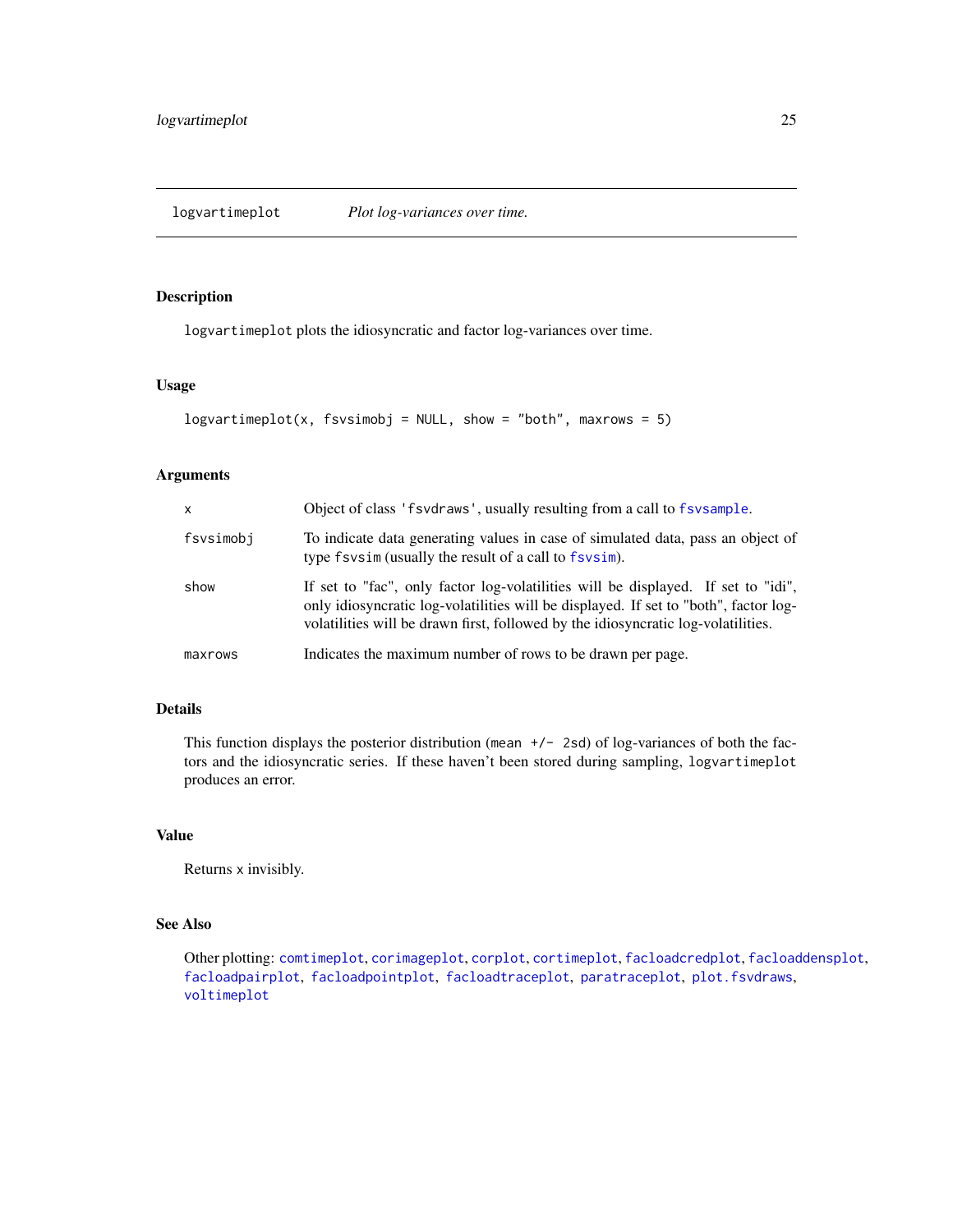<span id="page-25-1"></span><span id="page-25-0"></span>

# Description

orderident provides some (very ad-hoc) methods for identifying the ordering of the factors after running the (unrestricted) MCMC sampler by ordering according to the argument method.

#### Usage

```
orderident(x, method = "summed")
```
# Arguments

| X      | Object of class 'f svdraws', usually resulting from a call to f svsample.                                                           |
|--------|-------------------------------------------------------------------------------------------------------------------------------------|
| method | Methods currently supported:                                                                                                        |
|        | • summean Sort by sum of mean loadings (descending).                                                                                |
|        | • summeaniny Sort by sum of mean loadings (ascending).                                                                              |
|        | • summeanabs Sort by sum of mean absolute loadings (descending).                                                                    |
|        | • summed Sort by sum of median loadings (descending).                                                                               |
|        | • summediny Sort by sum of median loadings (ascending).                                                                             |
|        | • summedabs Sort by sum of median absolute loadings (descending).                                                                   |
|        | • maxmed Sort by maximum median loadings (descending).                                                                              |
|        | • maxmedinv Sort by maximum median loadings (ascending).                                                                            |
|        | • maxmedrel Sort by maximum median loadings, relative to the sum of all<br>median loadings on that factor (descending).             |
|        | • maxmedabsrel Sort by maximum absolute median loadings, relative to the<br>sum of all median loadings on that factor (descending). |
|        |                                                                                                                                     |
|        |                                                                                                                                     |

# Value

Returns an object of class 'fsvdraws' with adjusted ordering.

# See Also

Other postprocessing: [signident](#page-38-1)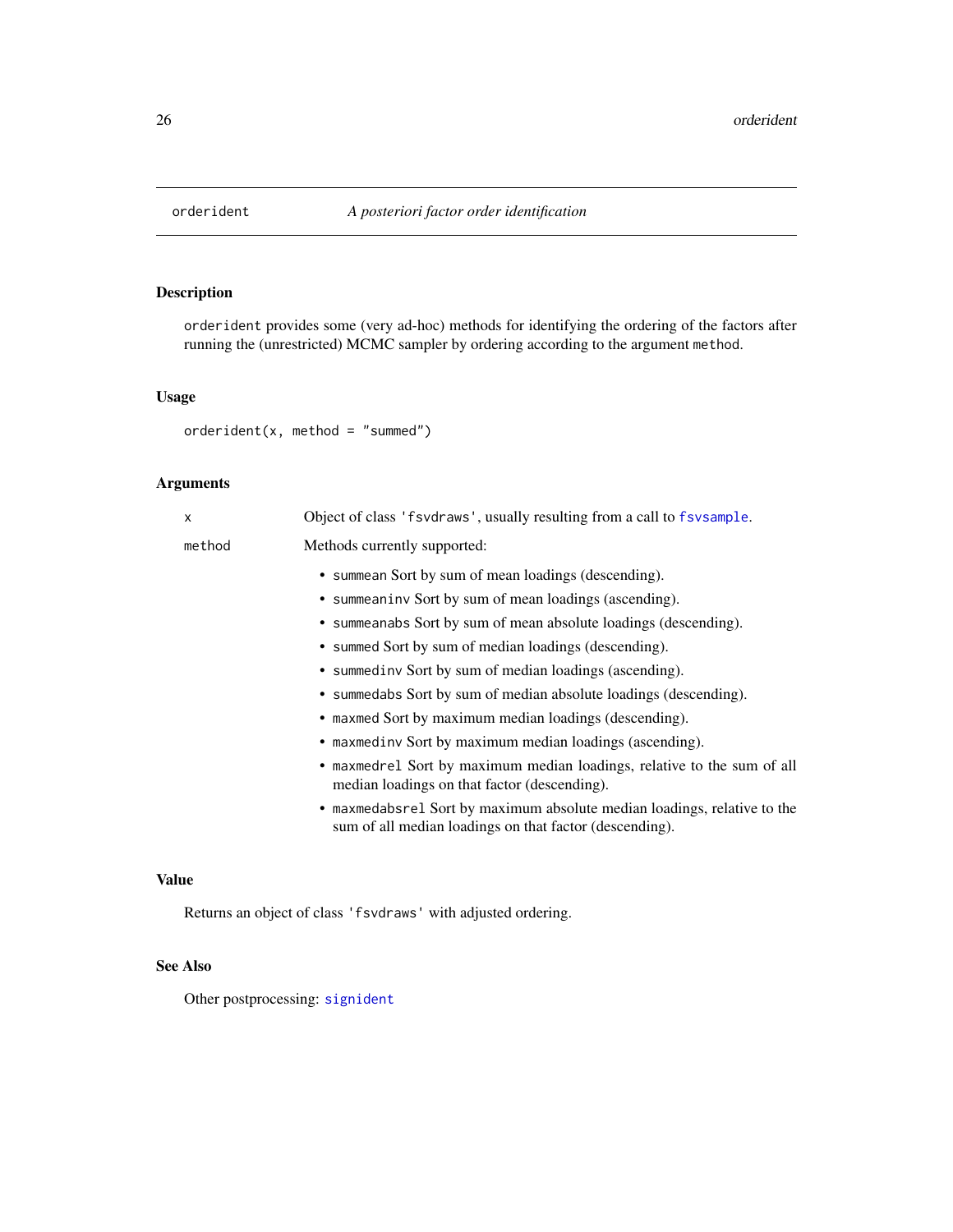<span id="page-26-1"></span><span id="page-26-0"></span>

#### Description

paratraceplot draws trace plots of all parameters (mu, phi,sigma). Can be an important tool to check MCMC convergence if inference about (certain) parameters is sought.

# Usage

```
paratracephot(x, fsvsimobj = NULL, thinning = NULL, maxrows = 3)
```
#### Arguments

| X         | Object of class 'f svd raws', usually resulting from a call to f sysample.                                                               |  |
|-----------|------------------------------------------------------------------------------------------------------------------------------------------|--|
| fsvsimobj | To indicate data generating values in case of simulated data, pass an object of<br>type fsysim (usually the result of a call to fsysim). |  |
| thinning  | Plot every thinningth draw.                                                                                                              |  |
| maxrows   | Indicates the maximum number of rows to be drawn per page.                                                                               |  |

#### Value

Returns x invisibly.

#### See Also

Other plotting: [comtimeplot](#page-3-1), [corimageplot](#page-5-1), [corplot](#page-6-1), [cortimeplot](#page-7-1), [facloadcredplot](#page-12-1), [facloaddensplot](#page-12-2), [facloadpairplot](#page-13-1), [facloadpointplot](#page-14-1), [facloadtraceplot](#page-14-2), [logvartimeplot](#page-24-1), [plot.fsvdraws](#page-26-2), [voltimeplot](#page-39-1)

<span id="page-26-2"></span>plot.fsvdraws *Several factor SV plots*

# Description

Draws a collection of plots to explore the posterior distribution of a fitted factor SV model.

# Usage

## S3 method for class 'fsvdraws'  $plot(x, fsvsimobj = NULL, ...)$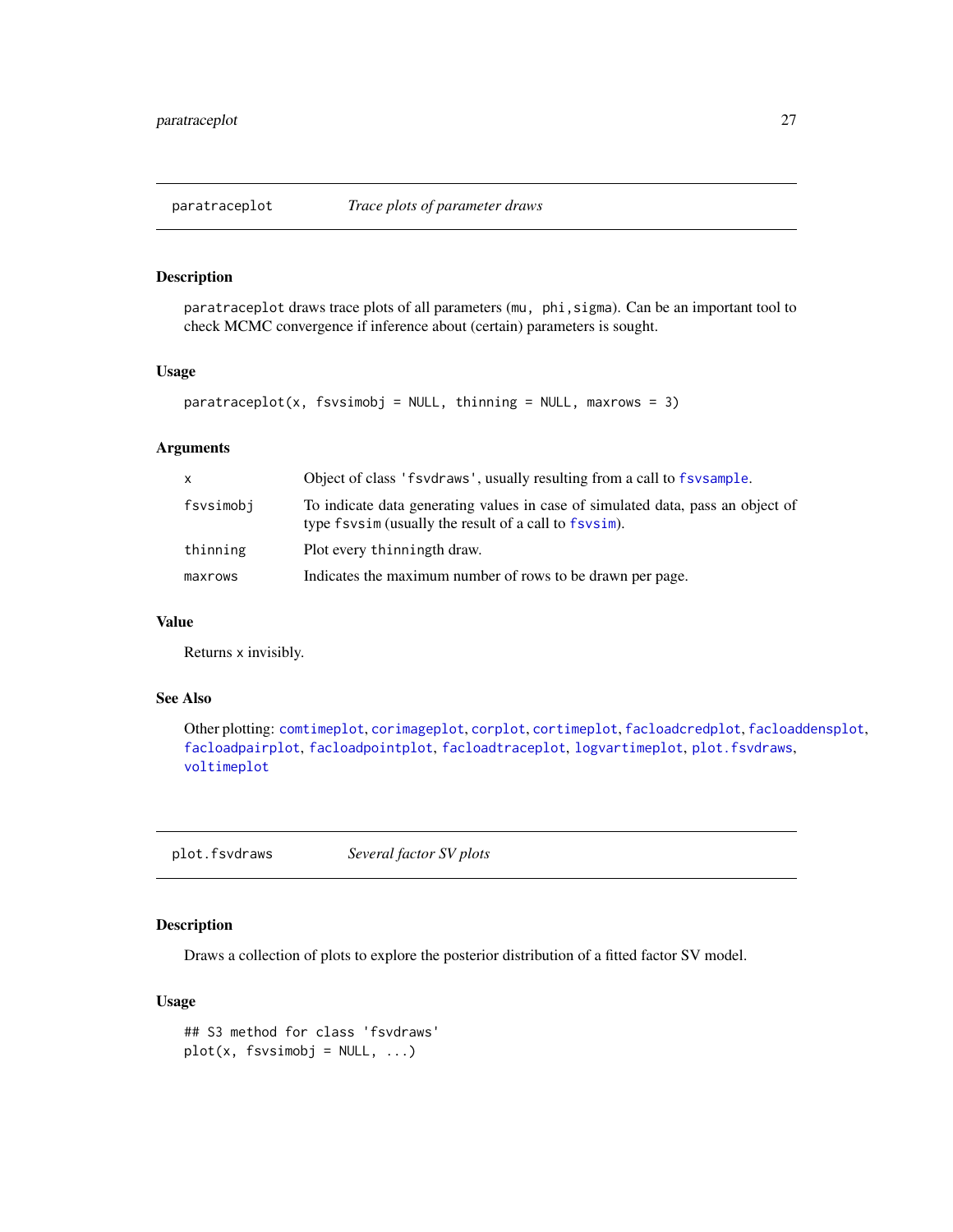#### <span id="page-27-0"></span>Arguments

| $\mathsf{x}$ | Object of class 'f svdraws', usually resulting from a call to f sysample.                                                                |
|--------------|------------------------------------------------------------------------------------------------------------------------------------------|
| fsvsimobj    | To indicate data generating values in case of simulated data, pass an object of<br>type fsysim (usually the result of a call to fsysim). |
| $\cdots$     | Other arguments will be passed on to the subfunctions.                                                                                   |

# Value

Returns x invisibly.

# See Also

```
Other plotting: comtimeplot, corimageplot, corplot, cortimeplot, facloadcredplot, facloaddensplot,
facloadpairplot, facloadpointplot, facloadtraceplot, logvartimeplot, paratraceplot,
voltimeplot
```
<span id="page-27-1"></span>predcond *Predicts means and variances conditionally on the factors*

# Description

predcond simulates from the posterior predictive distribution of the data, conditionally on realized values of the factors. This has the advantage that the predictive density can be written as the product of the marginals but introduces sampling uncertainty that grows with the number of factors used.

#### Usage

```
predcond(x, ahead = 1, each = 1, ...)
```
#### Arguments

| $\mathsf{x}$            | Object of class 'f svd raws', usually resulting from a call to f sv sample.                                                                                                          |
|-------------------------|--------------------------------------------------------------------------------------------------------------------------------------------------------------------------------------|
| ahead                   | Vector of timepoints, indicating how many steps to predict ahead.                                                                                                                    |
| each                    | Single integer (or coercible to such) indicating how often should be drawn from<br>the posterior predictive distribution for each draw that has been stored during<br>MCMC sampling. |
| $\cdot$ $\cdot$ $\cdot$ | Ignored.                                                                                                                                                                             |

#### Value

List of class fsvpredcond containing two elements:

- meansArray containing the draws of the predictive means.
- varsArray containing the draws of the predictive variances.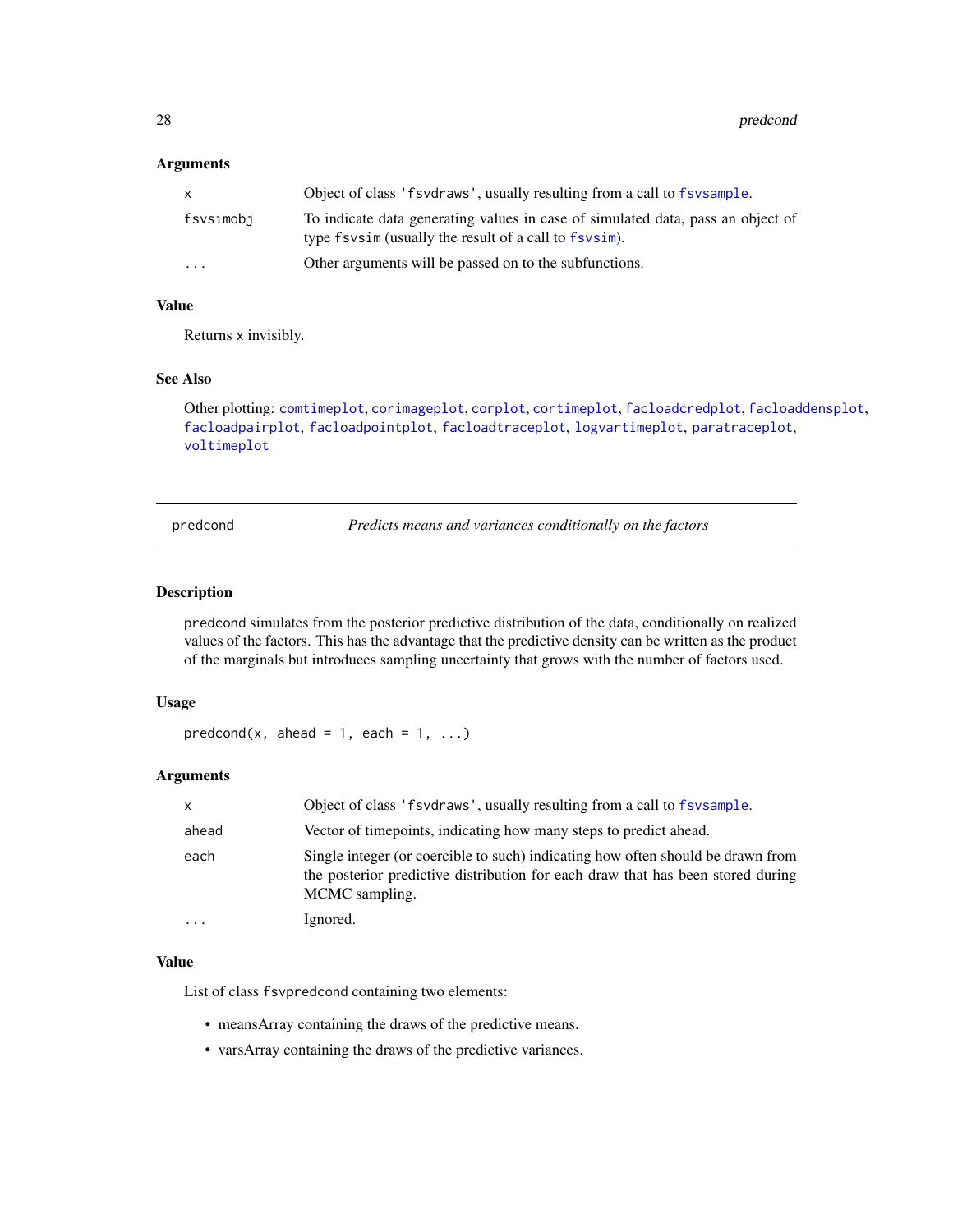#### <span id="page-28-0"></span>predcor 29

# See Also

Other predictors: [predcor](#page-28-1), [predcov](#page-29-1), [predh](#page-30-1), [predloglikWB](#page-33-1), [predloglik](#page-31-1), [predprecWB](#page-34-1)

#### Examples

```
## Not run:
set.seed(1)
sim < fsvsim(n = 500, series = 4, factors = 1) # simulate
res <- fsvsample(sim$y, factors = 1) # estimate
# Predict 1 day ahead:
predobj <- predcond(res, each = 5)
# Draw from the predictive distribution:
preddraws <- matrix(rnorm(length(predobj$mean[,,1]),
                    mean = predobj$mean[, 1],sd = predobj\$vols[, 1]), nrow = 4)
# Visualize the predictive distribution
pairs(t(preddraws), col = rgb(0,0,0,.1), pch = 16)## End(Not run)
```
<span id="page-28-1"></span>

predcor *Predicts correlation matrix*

#### Description

predcor simulates from the posterior predictive distribution of the model-implied correlation matrix.

#### Usage

```
predcor(x, ahead = 1, each = 1)
```
#### Arguments

| X     | Object of class 'f svd raws', usually resulting from a call to f sysample.                                                                                                           |
|-------|--------------------------------------------------------------------------------------------------------------------------------------------------------------------------------------|
| ahead | Vector of time points, indicating how many steps to predict ahead.                                                                                                                   |
| each  | Single integer (or coercible to such) indicating how often should be drawn from<br>the posterior predictive distribution for each draw that has been stored during<br>MCMC sampling. |

# Value

4-dimensional array containing draws from the predictive correlation distribution.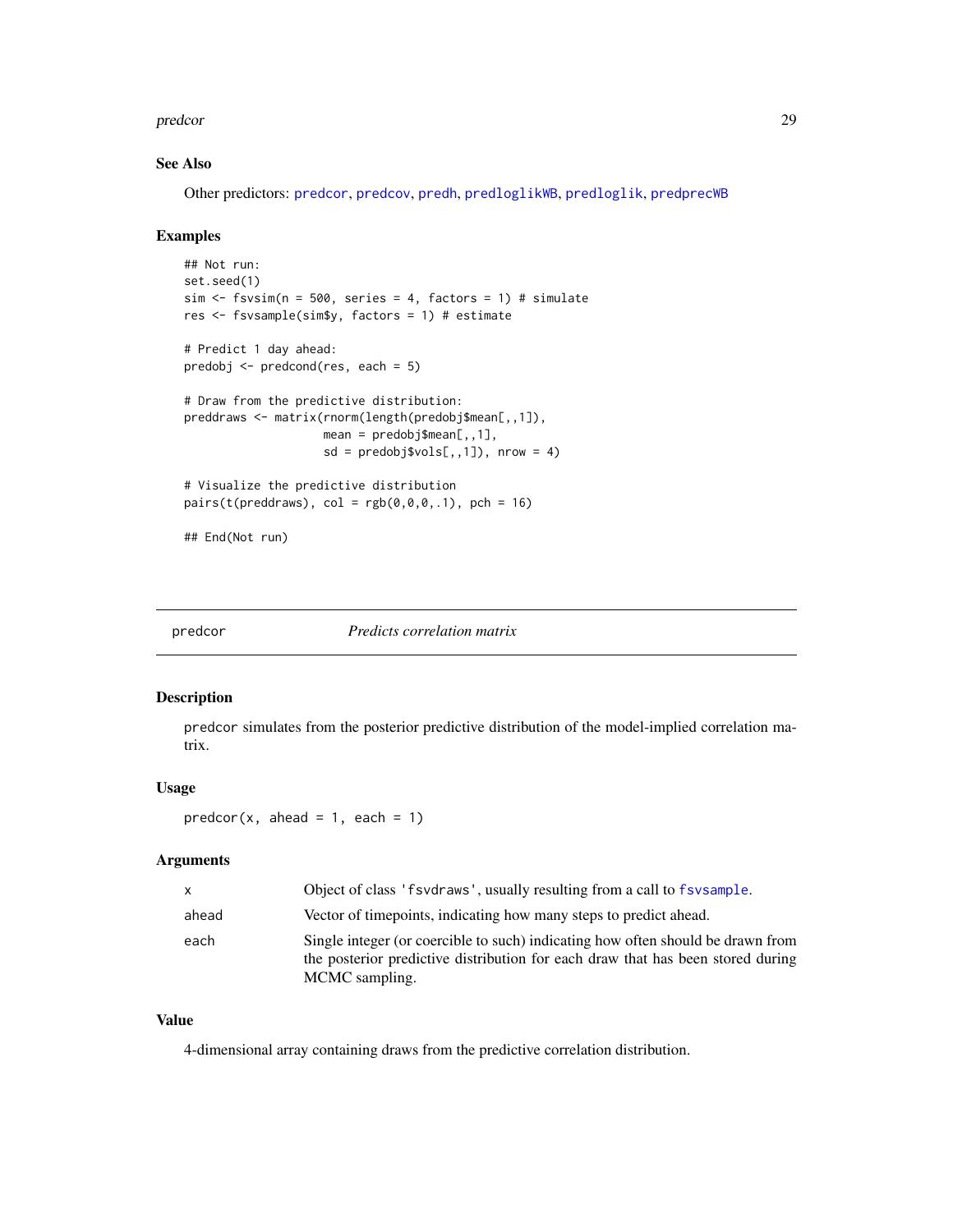#### Note

Currently crudely implemented as a triple loop in pure R, may be slow.

#### See Also

Other predictors: [predcond](#page-27-1), [predcov](#page-29-1), [predh](#page-30-1), [predloglikWB](#page-33-1), [predloglik](#page-31-1), [predprecWB](#page-34-1)

#### Examples

```
## Not run:
set.seed(1)
sim \le fsvsim(series = 3, factors = 1) # simulate
res <- fsvsample(sim$y, factors = 1) # estimate
# Predict 1, 10, and 100 days ahead:
predobj \leq predcor(res, ahead = c(1, 10, 100))
# Trace plot of draws from posterior predictive distribution
# of the correlation of Sim1 and Sim2:
# (one, ten, and 100 days ahead):
plot.ts(predobj[1,2,,])
# Smoothed kernel density estimates of predicted covariance
# of Sim1 and Sim2:
plot(density(predobj[1,2,,"1"], adjust = 2))
lines(density(predobj[1,2,,"10"], adjust = 2), col = 2)
lines(density(predobj[1,2,,"100"], adjust = 2), col = 3)
## End(Not run)
```
<span id="page-29-1"></span>

predcov *Predicts covariance matrix*

#### Description

predcov simulates from the posterior predictive distribution of the model-implied covariance matrix.

#### Usage

```
predcov(x, ahead = 1, each = 1)
```

| X     | Object of class 'f svd raws', usually resulting from a call to f sv sample.                                                                                                          |
|-------|--------------------------------------------------------------------------------------------------------------------------------------------------------------------------------------|
| ahead | Vector of timepoints, indicating how many steps to predict ahead.                                                                                                                    |
| each  | Single integer (or coercible to such) indicating how often should be drawn from<br>the posterior predictive distribution for each draw that has been stored during<br>MCMC sampling. |

<span id="page-29-0"></span>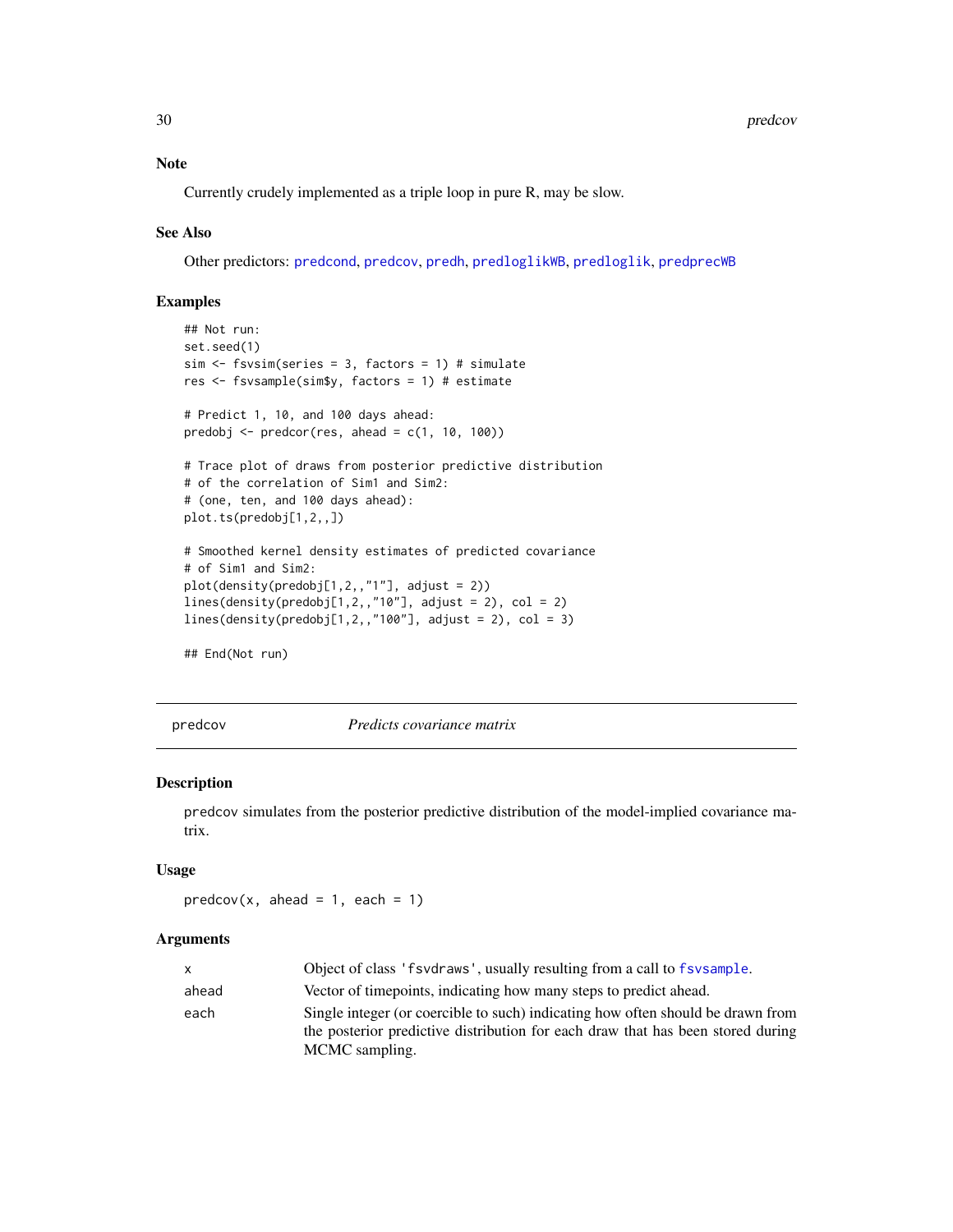#### <span id="page-30-0"></span>predh 31

# Value

4-dimensional array containing draws from the predictive covariance distribution.

# Note

Currently crudely implemented as a triple loop in pure R, may be slow.

# See Also

Other predictors: [predcond](#page-27-1), [predcor](#page-28-1), [predh](#page-30-1), [predloglikWB](#page-33-1), [predloglik](#page-31-1), [predprecWB](#page-34-1)

#### Examples

```
## Not run:
set.seed(1)
sim <- fsvsim(series = 3, factors = 1) # simulate
res <- fsvsample(sim$y, factors = 1) # estimate
# Predict 1, 10, and 100 days ahead:
predobj \leq predcov(res, ahead = c(1, 10, 100))
# Trace plot of draws from posterior predictive distribution
# of the covariance of Sim1 and Sim2:
# (one, ten, and 100 days ahead):
plot.ts(predobj[1,2,,])
# Smoothed kernel density estimates of predicted covariance
# of Sim1 and Sim2:
plot(density(predobj[1,2,,"1"], adjust = 2))
lines(density(predobj[1,2,,"10"], adjust = 2), col = 2)
lines(density(predobj[1,2,,"100"], adjust = 2), col = 3)
```
## End(Not run)

<span id="page-30-1"></span>predh *Predicts factor and idiosyncratic log-volatilities h*

# Description

predh simulates from the posterior predictive distribution of the latent log-variances h, both for factors as well as for idiosyncratic series.

#### Usage

 $predh(x, ahead = 1, each = 1)$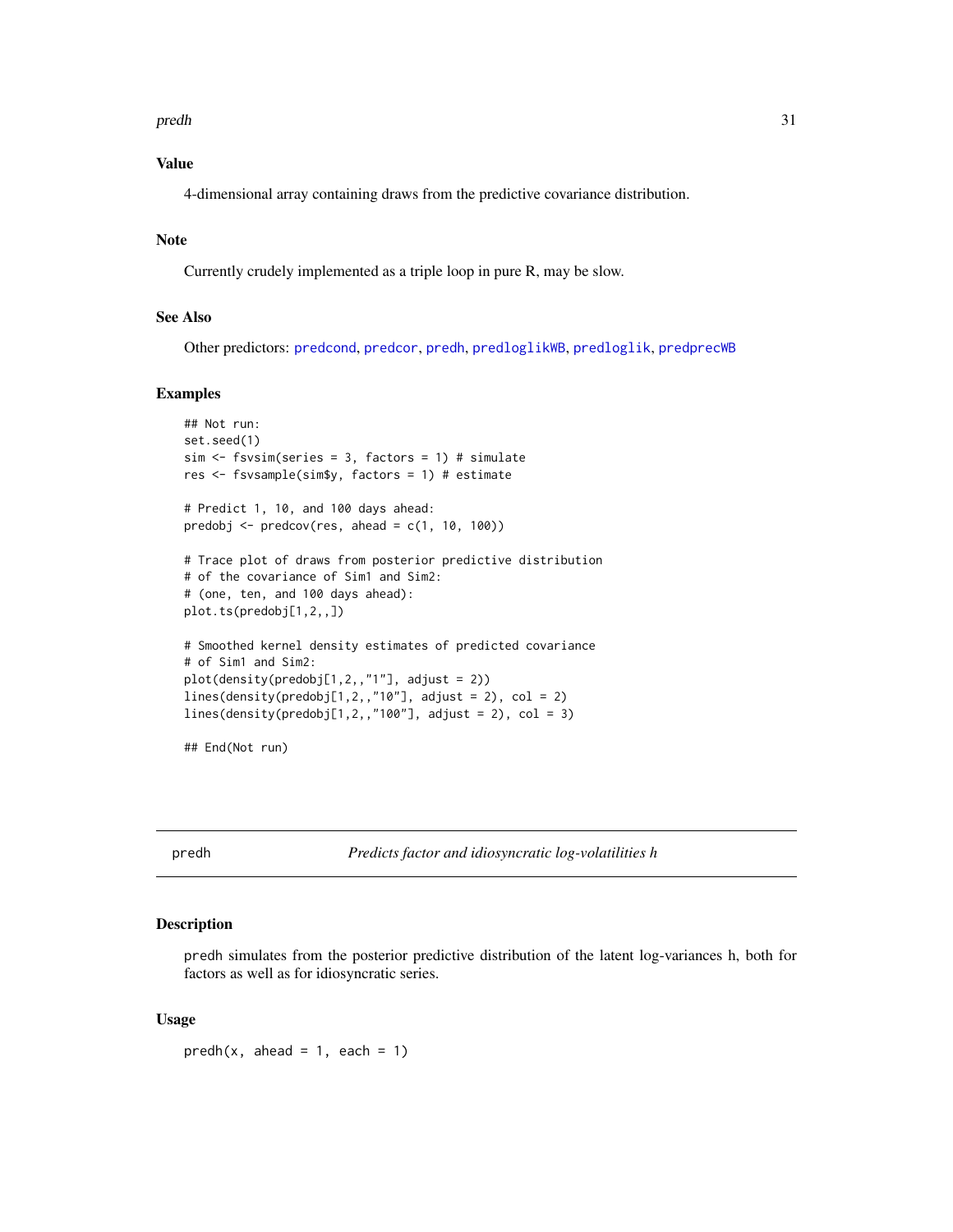#### <span id="page-31-0"></span>Arguments

| x.    | Object of class 'f svd raws', usually resulting from a call to f sv sample.                                                                                                          |
|-------|--------------------------------------------------------------------------------------------------------------------------------------------------------------------------------------|
| ahead | Vector of timepoints, indicating how many steps to predict ahead.                                                                                                                    |
| each  | Single integer (or coercible to such) indicating how often should be drawn from<br>the posterior predictive distribution for each draw that has been stored during<br>MCMC sampling. |

#### Value

List of class fsvpredh containing two elements:

- idihArray containing the draws of the latent idiosyncratic log-volatilities.
- factorhArray containing the draws of the latent factor log-volatilities.

# See Also

Other predictors: [predcond](#page-27-1), [predcor](#page-28-1), [predcov](#page-29-1), [predloglikWB](#page-33-1), [predloglik](#page-31-1), [predprecWB](#page-34-1)

#### Examples

```
## Not run:
set.seed(1)
sim < fsvsim(series = 3, factors = 1) # simulate
res <- fsvsample(sim$y, factors = 1) # estimate
# Predict 1, 10, and 100 days ahead:
predobj <- predh(res, ahead = c(1, 10, 100))# Trace plot of draws from posterior predictive factor log-variance
# (one, ten, and 100 days ahead):
plot.ts(predobj$factorh[1,,])
# Smoothed kernel density estimates of predicted volas:
plot(density(exp(predobj$factorh[1,,"1"]/2), adjust = 2))
lines(density(exp(predobj$factorh[1,,"10"]/2), adjust = 2), col = 2)
lines(density(exp(predobj$factorh[1,,"100"]/2), adjust = 2), col = 3)
## End(Not run)
```
<span id="page-31-1"></span>

| predloglik | Evaluates the predictive log likelihood using the predicted covariance |
|------------|------------------------------------------------------------------------|
|            | matrix                                                                 |

# Description

predloglik approximates the predictive log likelihood by simulating from the predictive distribution of the covariance matrix and evaluating the corresponding multivariate normal distribution.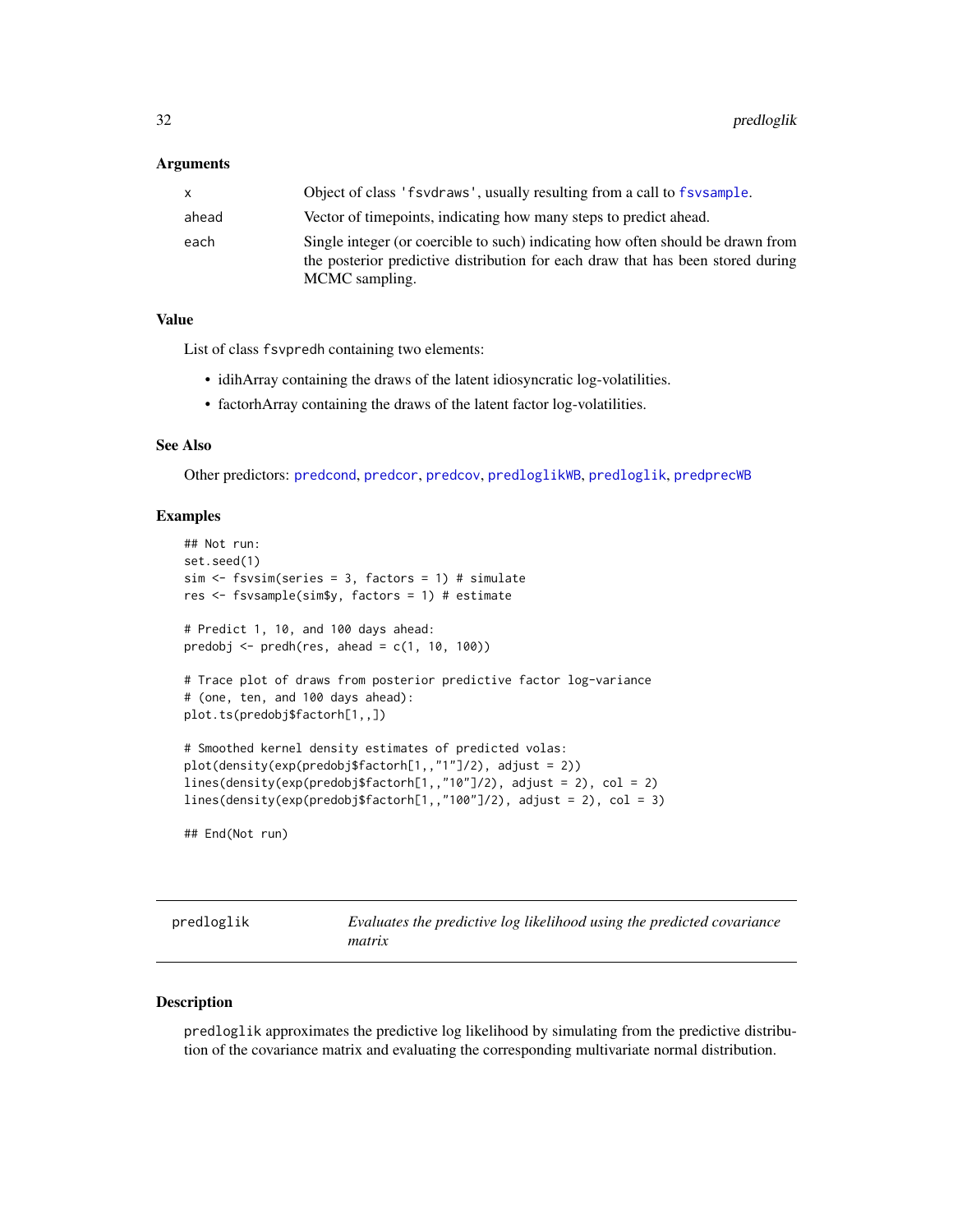# <span id="page-32-0"></span>predloglik 33

# Usage

 $predloglik(x, y, ahead = 1, each = 1, all draws = FALSE)$ 

## Arguments

| X        | Object of class 'f svdraws', usually resulting from a call to f sysample.                                                                                                            |
|----------|--------------------------------------------------------------------------------------------------------------------------------------------------------------------------------------|
| y        | Matrix of dimension length (ahead) times m where the predictive density should<br>be evaluated.                                                                                      |
| ahead    | Vector of timepoints, indicating how many steps to predict ahead.                                                                                                                    |
| each     | Single integer (or coercible to such) indicating how often should be drawn from<br>the posterior predictive distribution for each draw that has been stored during<br>MCMC sampling. |
| alldraws | Should all the draws be returned or just the final results? (Can be useful to assess<br>convergence.)                                                                                |

# Value

Vector of length length(ahead) with log predictive likelihoods.

# See Also

Uses [predcov](#page-29-1). If m is large but only few factors are used, consider also using [predloglikWB](#page-33-1).

Other predictors: [predcond](#page-27-1), [predcor](#page-28-1), [predcov](#page-29-1), [predh](#page-30-1), [predloglikWB](#page-33-1), [predprecWB](#page-34-1)

# Examples

```
## Not run:
set.seed(1)
# Simulate a time series of length 1100:
sim < fsvsim(n = 1100, series = 3, factors = 1)y \le -\sin\frac{\pi}{3}y# Estimate using only 1000 days:
res <- fsvsample(y[seq_len(1000),], factors = 1)
# Evaluate the 1, 10, and 100 days ahead predictive log
# likelihood:
ahead <- c(1, 10, 100)
scores <- predloglik(res, y[1000+ahead,], ahead = ahead, each = 10)
print(scores)
## End(Not run)
```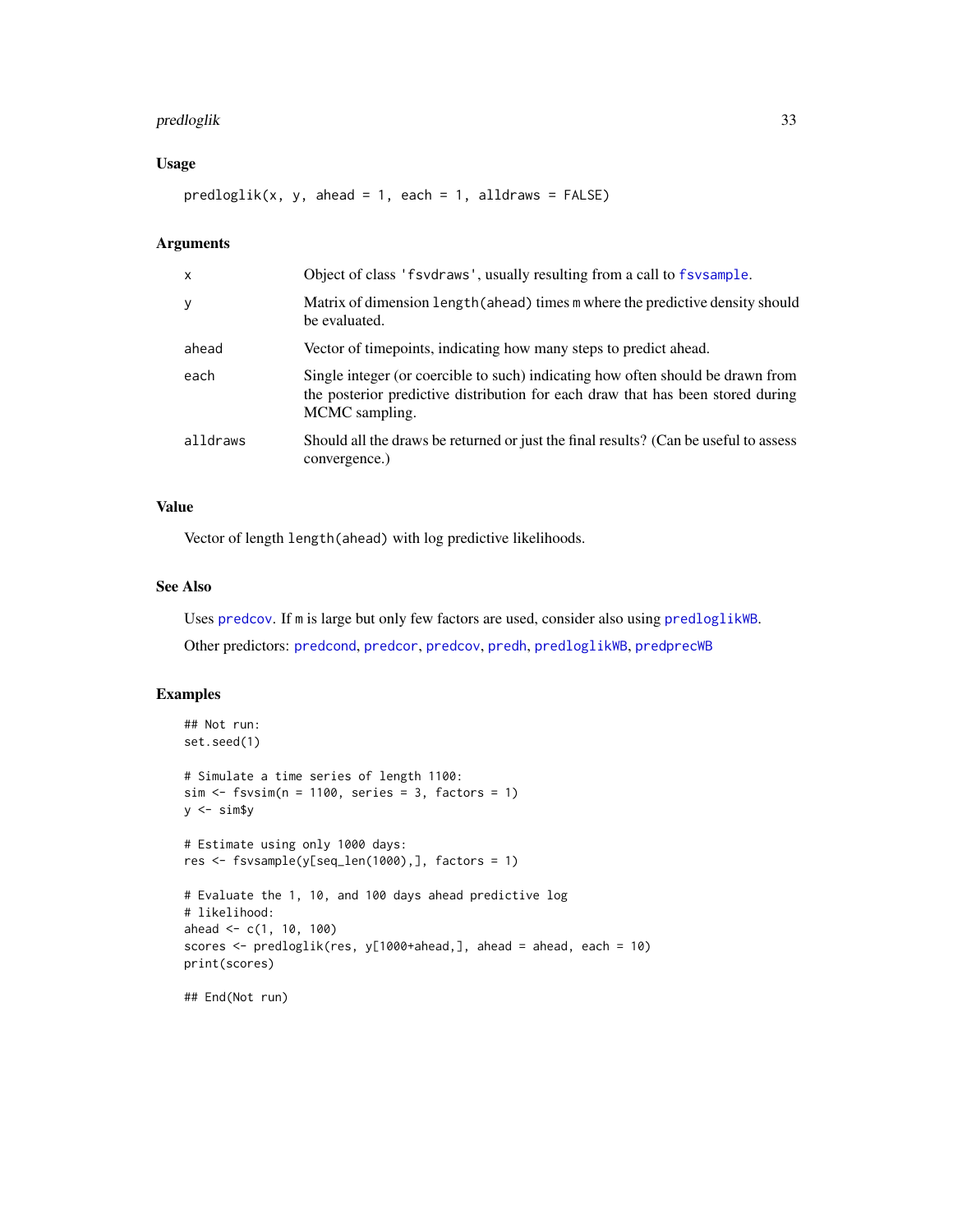#### Description

predloglikWB approximates the predictive log likelihood exploiting the factor structure and using the Woodbury idenitity and the corresponding matrix determinant lemma. This is recommended only if many series and few factors are present.

#### Usage

```
predloglikWB(x, y, ahead = 1, each = 1, alldraws = FALSE)
```
#### Arguments

| $\mathsf{x}$ | Object of class 'f svd raws', usually resulting from a call to f sv sample.                                                                                                          |
|--------------|--------------------------------------------------------------------------------------------------------------------------------------------------------------------------------------|
| y            | Matrix of dimension length (ahead) times m where the predictive density should<br>be evaluated.                                                                                      |
| ahead        | Vector of timepoints, indicating how many steps to predict ahead.                                                                                                                    |
| each         | Single integer (or coercible to such) indicating how often should be drawn from<br>the posterior predictive distribution for each draw that has been stored during<br>MCMC sampling. |
| alldraws     | Should all the draws be returned or just the final results? (Can be useful to assess<br>convergence.)                                                                                |

# Value

Vector of length length(ahead) with log predictive likelihoods.

#### Note

Currently crudely implemented as a triple loop in pure R, may be slow.

#### See Also

Uses [predprecWB](#page-34-1). If m is small or many factors are used, consider also using [predcov](#page-29-1).

Other predictors: [predcond](#page-27-1), [predcor](#page-28-1), [predcov](#page-29-1), [predh](#page-30-1), [predloglik](#page-31-1), [predprecWB](#page-34-1)

# Examples

```
## Not run:
set.seed(1)
# Simulate a time series of length 1100:
sim < - fsvsim(n = 1100, series = 3, factors = 1)
y \le -\sin\frac{\pi}{3}y
```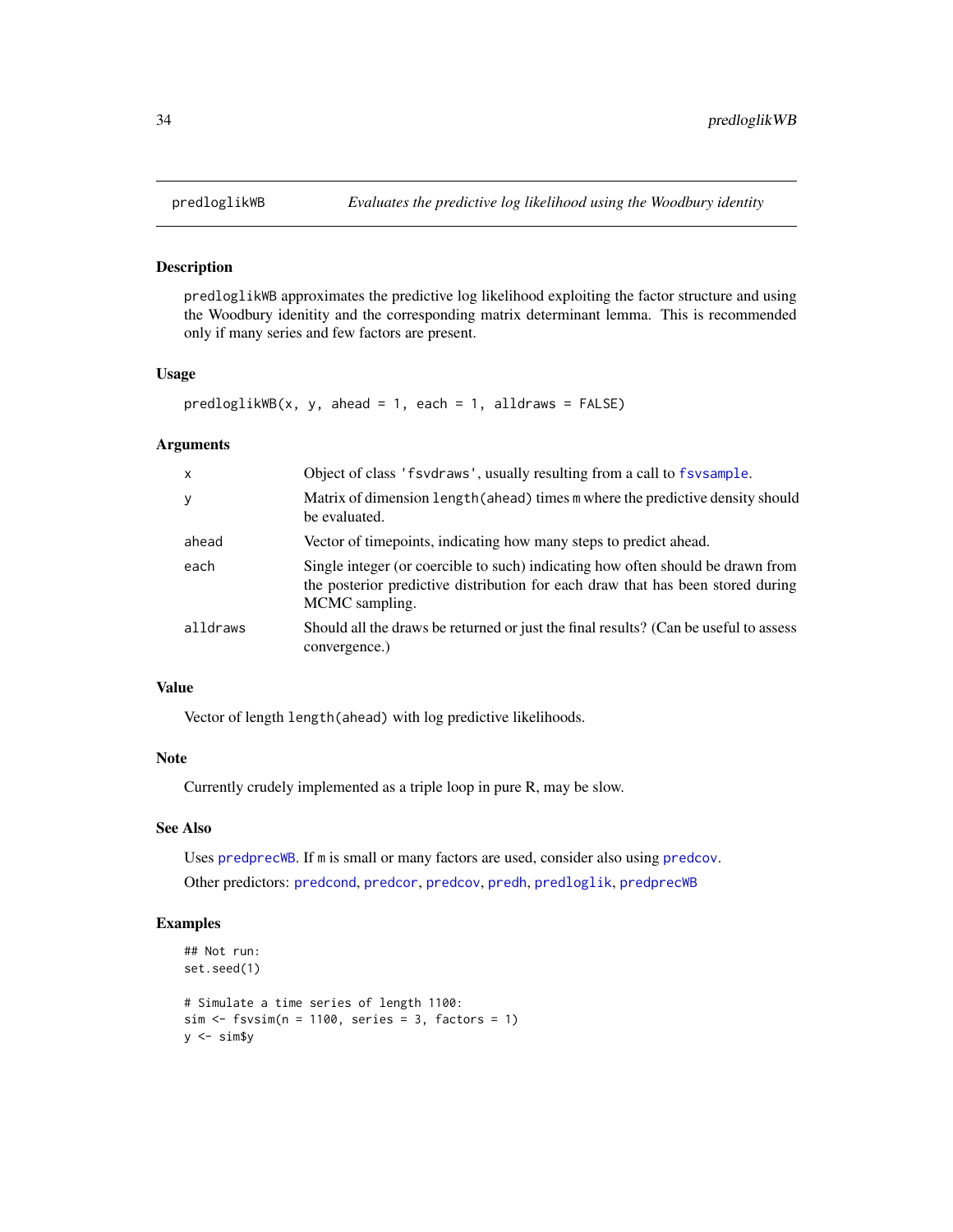# <span id="page-34-0"></span>predprecWB 35

```
# Estimate using only 1000 days:
res <- fsvsample(y[seq_len(1000),], factors = 1)
# Evaluate the 1, 10, and 100 days ahead predictive log
# likelihood:
ahead <-c(1, 10, 100)scores <- predloglikWB(res, y[1000+ahead,], ahead = ahead, each = 10)
print(scores)
## End(Not run)
```
<span id="page-34-1"></span>

predprecWB *Predicts precision matrix and its determinant (Woodbury variant)*

#### **Description**

predprecWB simulates from the posterior predictive distribution of the model-implied precision matrix and its determinant using the Woodbury matrix identity and the matrix determinant lemma

# Usage

 $predprecWB(x, ahead = 1, each = 1)$ 

### Arguments

| x.    | Object of class 'f svdraws', usually resulting from a call to f svsample.                                                                                          |
|-------|--------------------------------------------------------------------------------------------------------------------------------------------------------------------|
| ahead | Vector of timepoints, indicating how many steps to predict ahead.                                                                                                  |
| each  | Single integer (or coercible to such) indicating how often should be drawn from<br>the posterior predictive distribution for each draw that has been stored during |
|       | MCMC sampling.                                                                                                                                                     |
|       |                                                                                                                                                                    |

#### Value

List containing two elements:

- precisionArray containing the draws of the predicted precision matrix.
- precisionlogdetMatrix containing the draws of the determinant of the predicted precision matrix.

#### Note

Currently crudely implemented as a triple loop in pure R, may be slow.

#### See Also

Usually used for evaluating the predictive likelihood when many series but few factors are used, see [predloglik](#page-31-1) and [predloglikWB](#page-33-1).

Other predictors: [predcond](#page-27-1), [predcor](#page-28-1), [predcov](#page-29-1), [predh](#page-30-1), [predloglikWB](#page-33-1), [predloglik](#page-31-1)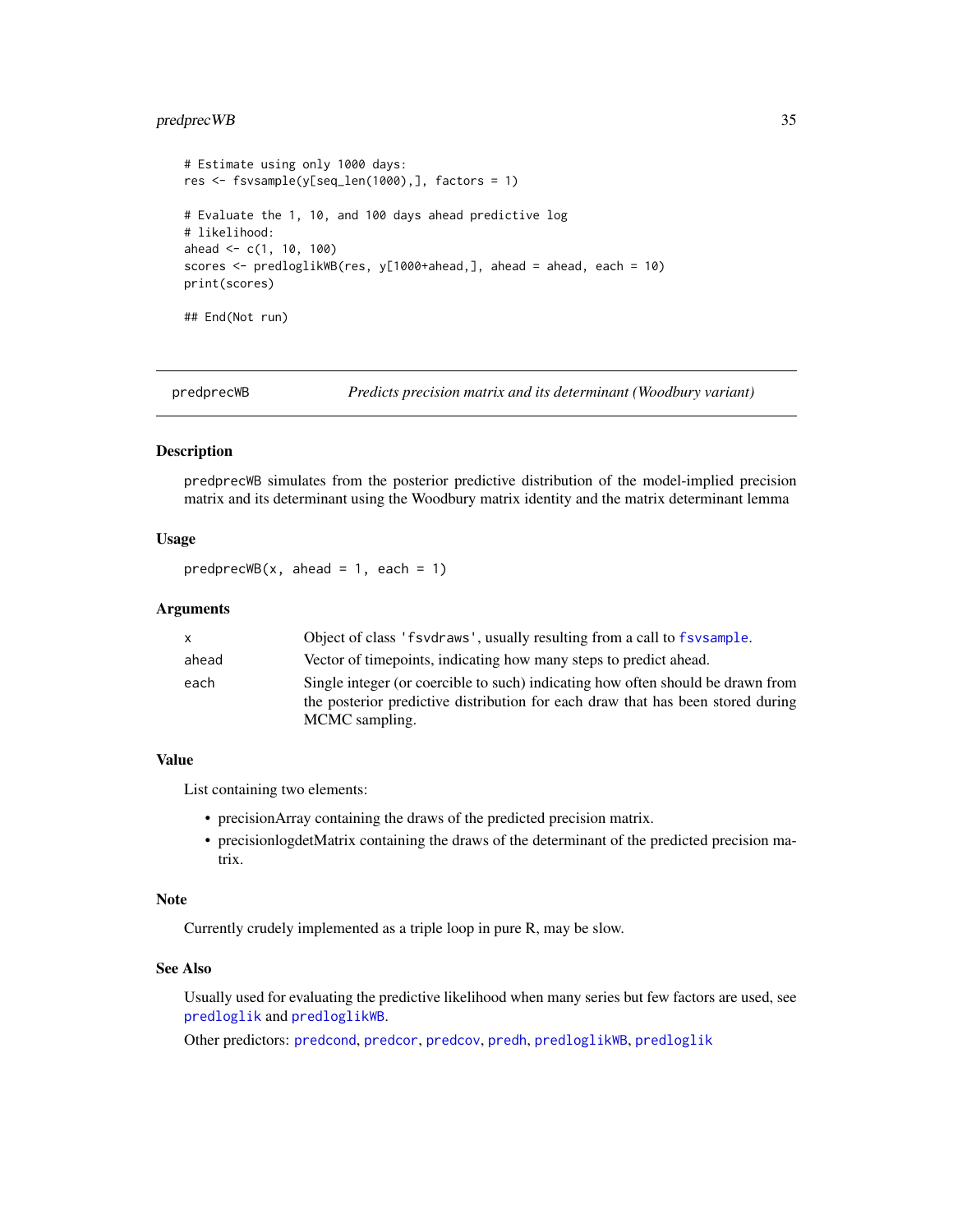<span id="page-35-0"></span>

# Description

In factor SV models, the ordering of variables is often chosen through a preliminary static factor analysis. These methods are implemented in preorder. After a maximum likelihood factor model fit to the data, factor loadings are ordered as follows: The variable with the highest loading on factor 1 is placed first, the variable with the highest loading on factor 2 second (unless this variable is already placed first, in which case the variable with the second highest loading is taken).

# Usage

```
preorder(dat, factors = ledermann(ncol(dat)), type = "fixed",
  transload = identity)
```
# Arguments

| dat       | Matrix containing the data, with n rows (points in time) and m columns (compo-<br>nent series).                                                                                                                                                                                                                                                                                  |
|-----------|----------------------------------------------------------------------------------------------------------------------------------------------------------------------------------------------------------------------------------------------------------------------------------------------------------------------------------------------------------------------------------|
| factors   | Number of factors to be used, defaults to the Ledermann bound.                                                                                                                                                                                                                                                                                                                   |
| type      | Can be "fixed" or "dynamic". The option "fixed" means that that a factors-<br>factor model is fit once and the entire ordering is determined according to this<br>fit (the default). The option "dynamic" means that the model is re-fit factors<br>times with the number of factors going from 1 to factors and in each round the<br>correspondingly largest loading is chosen. |
| transload | Function for transforming the estimated factor loadings before ordering. De-<br>faults to the identity function.                                                                                                                                                                                                                                                                 |

#### Value

A vector of length m with the ordering found.

# See Also

ledermann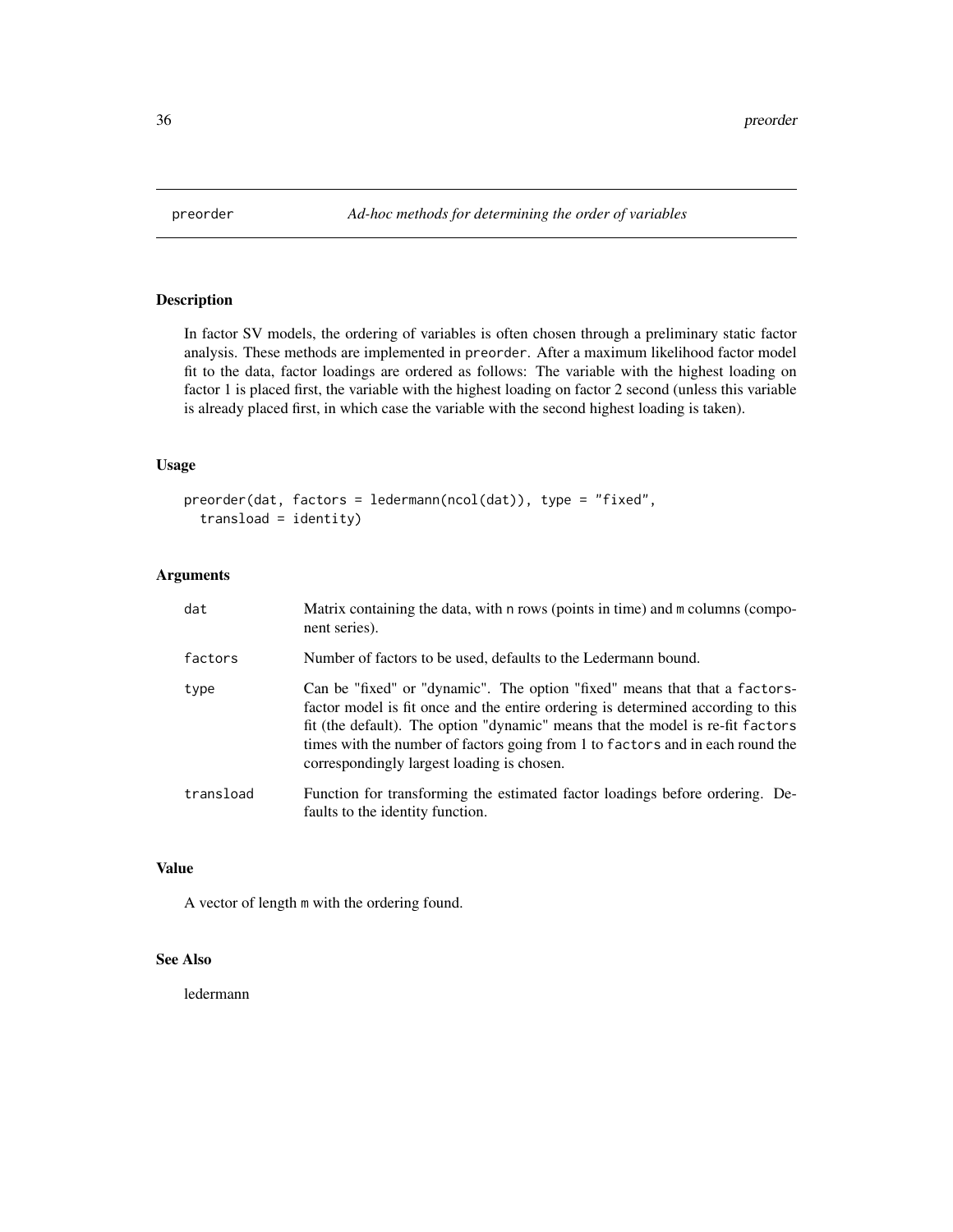<span id="page-36-0"></span>print.fsvdraws *Pretty printing of an fsvsdraws object*

# Description

Pretty printing of an fsvsdraws object

# Usage

```
## S3 method for class 'fsvdraws'
print(x, \ldots)
```
# Arguments

|   | Object of class 'f svd raws', usually resulting from a call of f sy sample. |
|---|-----------------------------------------------------------------------------|
| . | Ignored.                                                                    |

# Value

Returns x invisibly.

<span id="page-36-1"></span>

| runningcormat | Extract summary statistics for the posterior correlation matrix which |
|---------------|-----------------------------------------------------------------------|
|               | have been stored during sampling                                      |

# Description

runningcormat extracts summary statistics from the model-implied correlation matrix from an fsvdraws object for one point in time.

# Usage

```
runningcormat(x, i, statistic = "mean", type = "cor")
```
#### Arguments

| $\mathsf{x}$ | Object of class 'f svd raws', usually resulting from a call of f sysample.   |
|--------------|------------------------------------------------------------------------------|
| i            | A single point in time.                                                      |
| statistic    | Indicates which statistic should be extracted. Defaults to 'mean'.           |
| type         | Indicates whether covariance (cov) or correlation (cor) should be extracted. |

# Value

Matrix containing the requested correlation matrix summary statistic.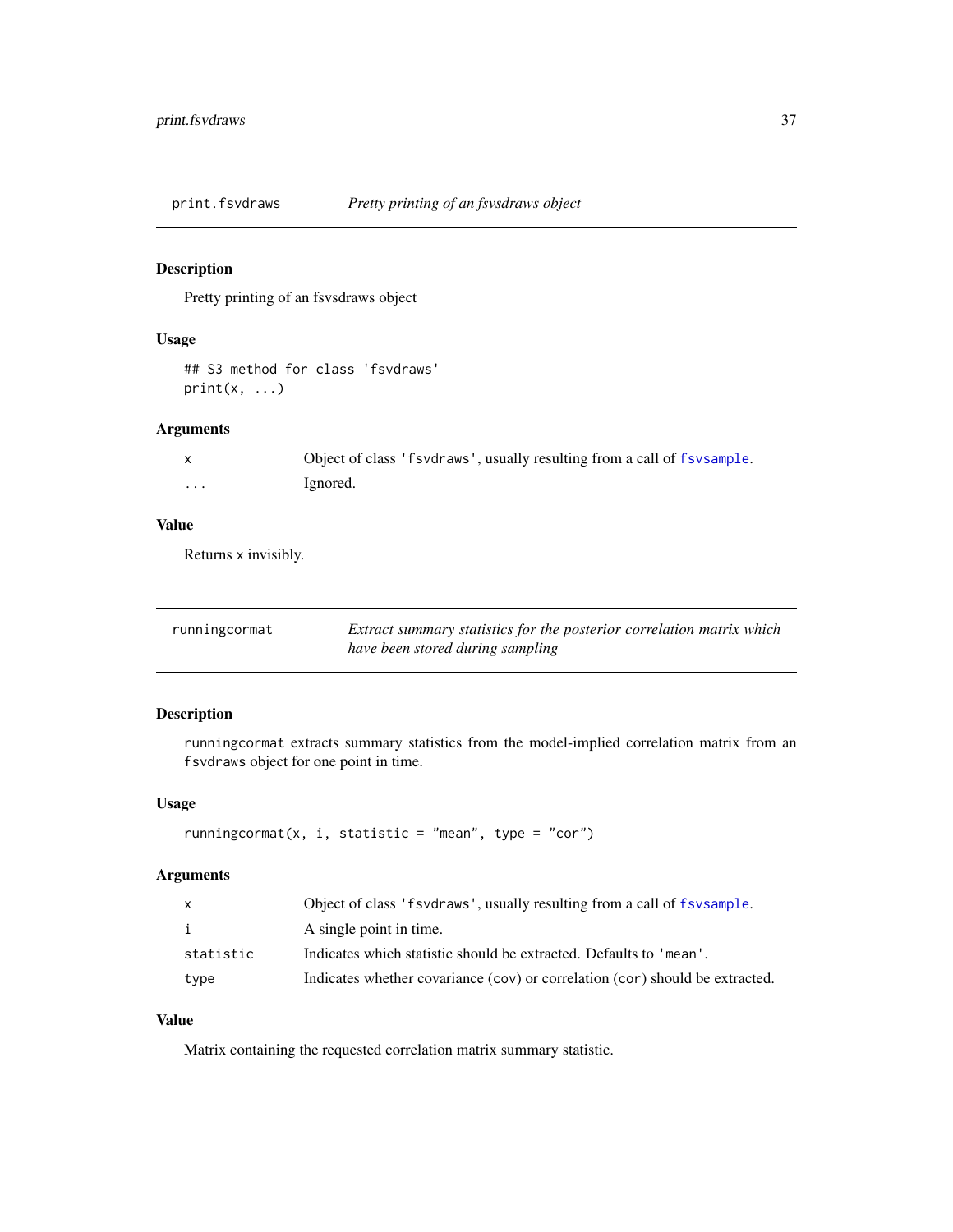#### See Also

Other extractors: [covmat.fsvdraws](#page-9-1), [runningcovmat](#page-37-1)

#### Examples

```
## Not run:
set.seed(1)
sim \le fsvsim(n = 500, series = 3, factors = 1) # simulate
res \leq fsvsample(sim$y, factors = 1, runningstore = 6) # estimate
cor100mean \le- runningcormat(res, 100) # extract mean at t = 100
cor100sd <- runningcormat(res, 100, statistic = "sd") # extract sd
lower <- cor100mean - 2*cor100sd
upper <- cor100mean + 2*cor100sd
true <- cov2cor(covmat(sim, 100)[,,1]) # true value
# Visualize mean +/- 2sd and data generating values
par(mfrow = c(3,3), mar = c(2, 2, 2, 2))for (i in 1:3) {
 for (j in 1:3) {
  plot(cor100mean[i,j], ylim = range(lower, upper), pch = 3,
  main = paste(i, j, sep = ' vs. '), xlab = ''', ylab = ''')lines(c(1,1), c(lower[i,j], upper[i,j]))
  points(true[i,j], col = 3, cex = 2)
 }
}
## End(Not run)
```
<span id="page-37-1"></span>

| runningcovmat | Extract summary statistics for the posterior covariance matrix which |
|---------------|----------------------------------------------------------------------|
|               | have been stored during sampling                                     |

#### Description

runningcovmat extracts summary statistics from the model-implied covariance matrix from an fsvdraws object for one point in time.

#### Usage

```
runningcovmat(x, i, statistic = "mean", type = "cov")
```

|           | Object of class 'f svd raws', usually resulting from a call of f sysample.   |
|-----------|------------------------------------------------------------------------------|
|           | A single point in time.                                                      |
| statistic | Indicates which statistic should be extracted. Defaults to 'mean'.           |
| type      | Indicates whether covariance (cov) or correlation (cor) should be extracted. |

<span id="page-37-0"></span>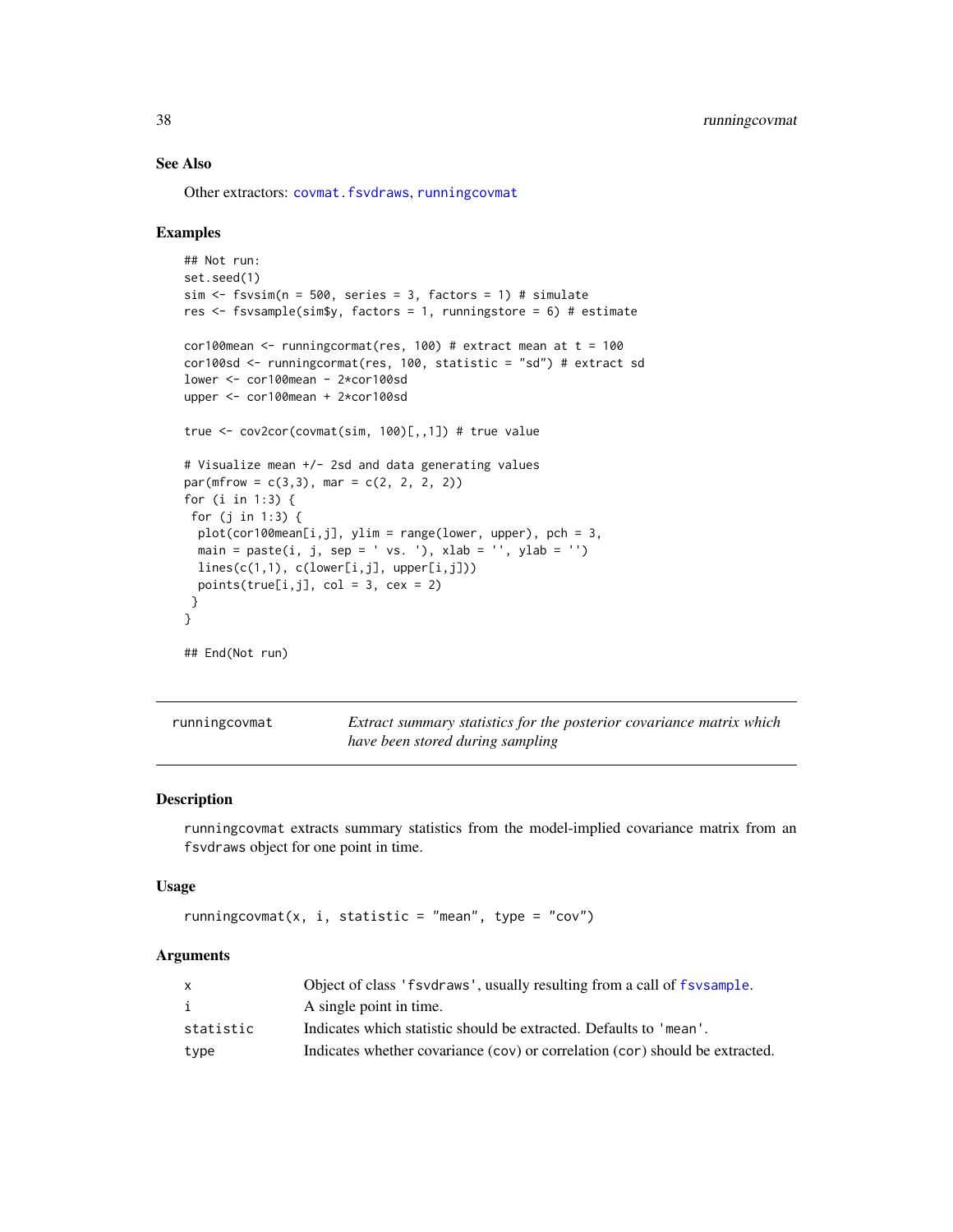#### <span id="page-38-0"></span>signident 39

# Value

Matrix containing the requested covariance matrix summary statistic.

# See Also

Other extractors: [covmat.fsvdraws](#page-9-1), [runningcormat](#page-36-1)

#### Examples

```
## Not run:
set.seed(1)
sim \le fsvsim(n = 500, series = 3, factors = 1) # simulate
res <- fsvsample(sim$y, factors = 1, runningstore = 6) # estimate
cov100mean <- runningcovmat(res, 100) # extract mean at t = 100
cov100sd <- runningcovmat(res, 100, statistic = "sd") # extract sd
lower <- cov100mean - 2*cov100sd
upper <- cov100mean + 2*cov100sd
true <- covmat(sim, 100) # true value
# Visualize mean +/- 2sd and data generating values
par(mfrow = c(3, 3), mar = c(2, 2, 2, 2))for (i in 1:3) {
 for (j in 1:3) {
  plot(cov100mean[i,j], ylim = range(lower, upper), pch = 3,
  main = paste(i, j, sep = ' vs. '), xlab = '', ylab = '')
  lines(c(1,1), c(lower[i,j], upper[i,j]))points(true[i,j,1], col = 3, cex = 2)
 }
}
## End(Not run)
```
<span id="page-38-1"></span>signident *A posteriori sign identification*

# Description

signident provides methods for identifying the signs of the factor loadings after running the MCMC sampler

#### Usage

```
signident(x, method = "maximin", implementation = 3)
```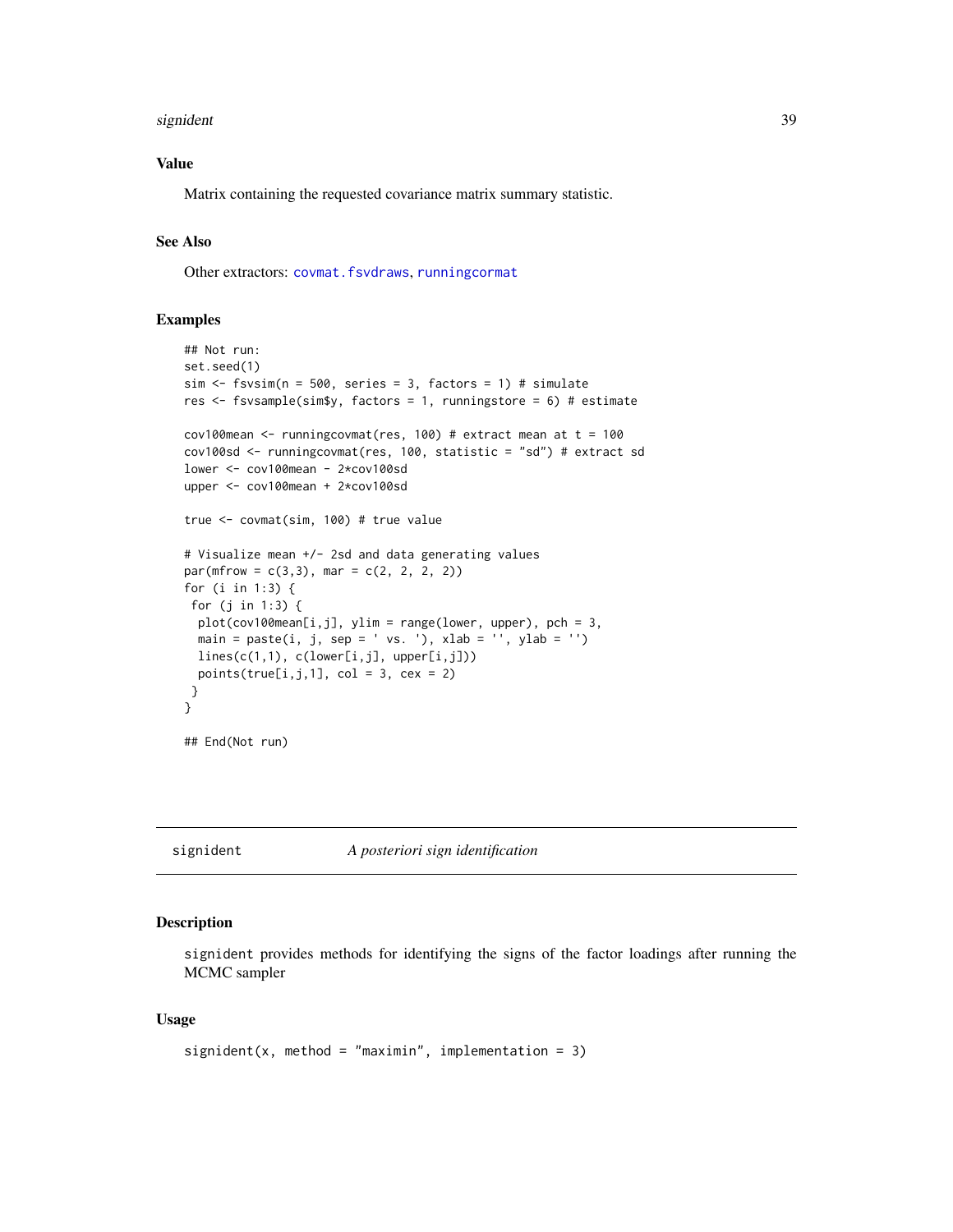#### <span id="page-39-0"></span>Arguments

| <b>X</b> | Object of class 'f svd raws', usually resulting from a call to f sv sample.                                                                                                                                                                                                                                           |
|----------|-----------------------------------------------------------------------------------------------------------------------------------------------------------------------------------------------------------------------------------------------------------------------------------------------------------------------|
| method   | Can be "diagonal" or "maximin". If "diagonal" is chosen, the diagonal ele-<br>ments of the factor loadings matrix are assumed to have positive signs and<br>the others are arranged accordingly. If "maximin" is chosen, for each fac-<br>tor, signident looks for the series where the minimum absolute loadings are |
|          | biggest and chooses this series to have positive loadings.                                                                                                                                                                                                                                                            |
|          | implementation Either 1, 2, or 3 (the default). Determines how the reordering is implemented.<br>Should not be necessary to depart from the default.                                                                                                                                                                  |

#### Value

Returns an object of class 'fsvdraws' with adjusted factors and factor loadings. Moreover, a list element called 'identifier' is added, providing the numbers of the series used for identification and the corresponding minimum distances to zero.

# See Also

Other postprocessing: [orderident](#page-25-1)

#### Examples

```
## Not run:
set.seed(1)
sim < fsvsim(series = 8, factors = 2) # simulate
res <- fsvsample(sim$y, factors = 2, signswitch = TRUE,
                draws = 2000, burnin = 1000) # estimate
# Plot unidentified loadings:
facload density, fsvsimobj = sim, rows = 8)# Identify:
res <- signident(res)
# Plot identified loadings:
facload density, fsvsimobj = sim, rows = 8)## End(Not run)
```
<span id="page-39-1"></span>voltimeplot *Plot series-specific volatilities over time.*

# Description

voltimeplot plots the marginal volatilities over time, i.e. the series-specific conditional standard deviations. If these haven't been stored during sampling (because runningstore has been set too low), voltimeplot throws a warning.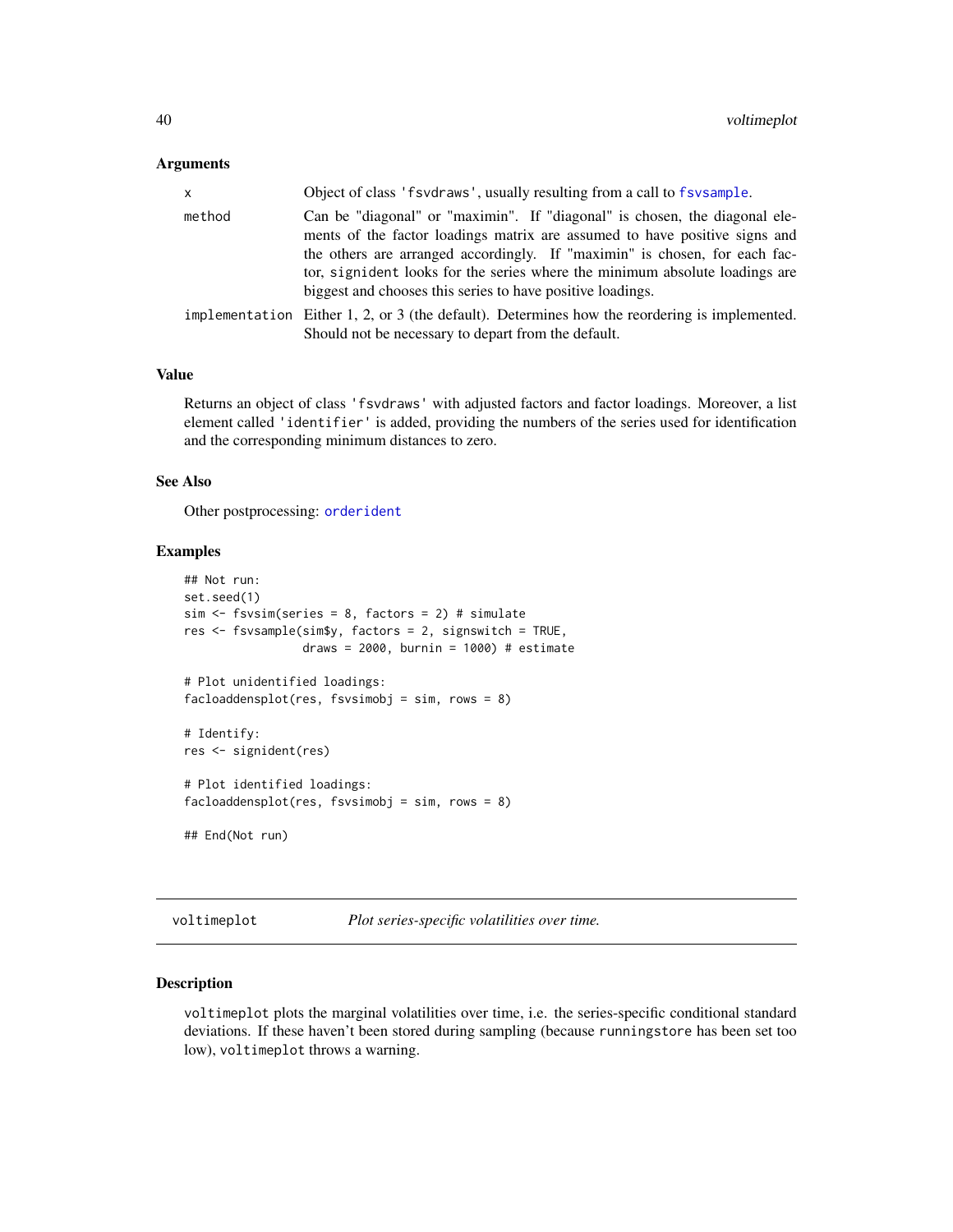# <span id="page-40-0"></span>voltimeplot 41

# Usage

voltimeplot(x, these = seq\_len(nrow(x\$y)), legend = "topright", ...)

# Arguments

| X         | Object of class 'f svd raws', usually resulting from a call to f sysample.                                                        |
|-----------|-----------------------------------------------------------------------------------------------------------------------------------|
| these     | Index vector containing the time points to plot. Defaults to seq $len(nrow(x\$ y)),<br><i>i.e.</i> , all timepoints.              |
| legend    | Where to position the link { legend }. If set to NULL, labels will be put directly<br>next to the series. Defaults to "topright". |
| $\ddotsc$ | Additional parameters will be passed on to ts. plot.                                                                              |

# Value

Returns x invisibly.

# See Also

Other plotting: [comtimeplot](#page-3-1), [corimageplot](#page-5-1), [corplot](#page-6-1), [cortimeplot](#page-7-1), [facloadcredplot](#page-12-1), [facloaddensplot](#page-12-2), [facloadpairplot](#page-13-1), [facloadpointplot](#page-14-1), [facloadtraceplot](#page-14-2), [logvartimeplot](#page-24-1), [paratraceplot](#page-26-1), [plot.fsvdraws](#page-26-2)